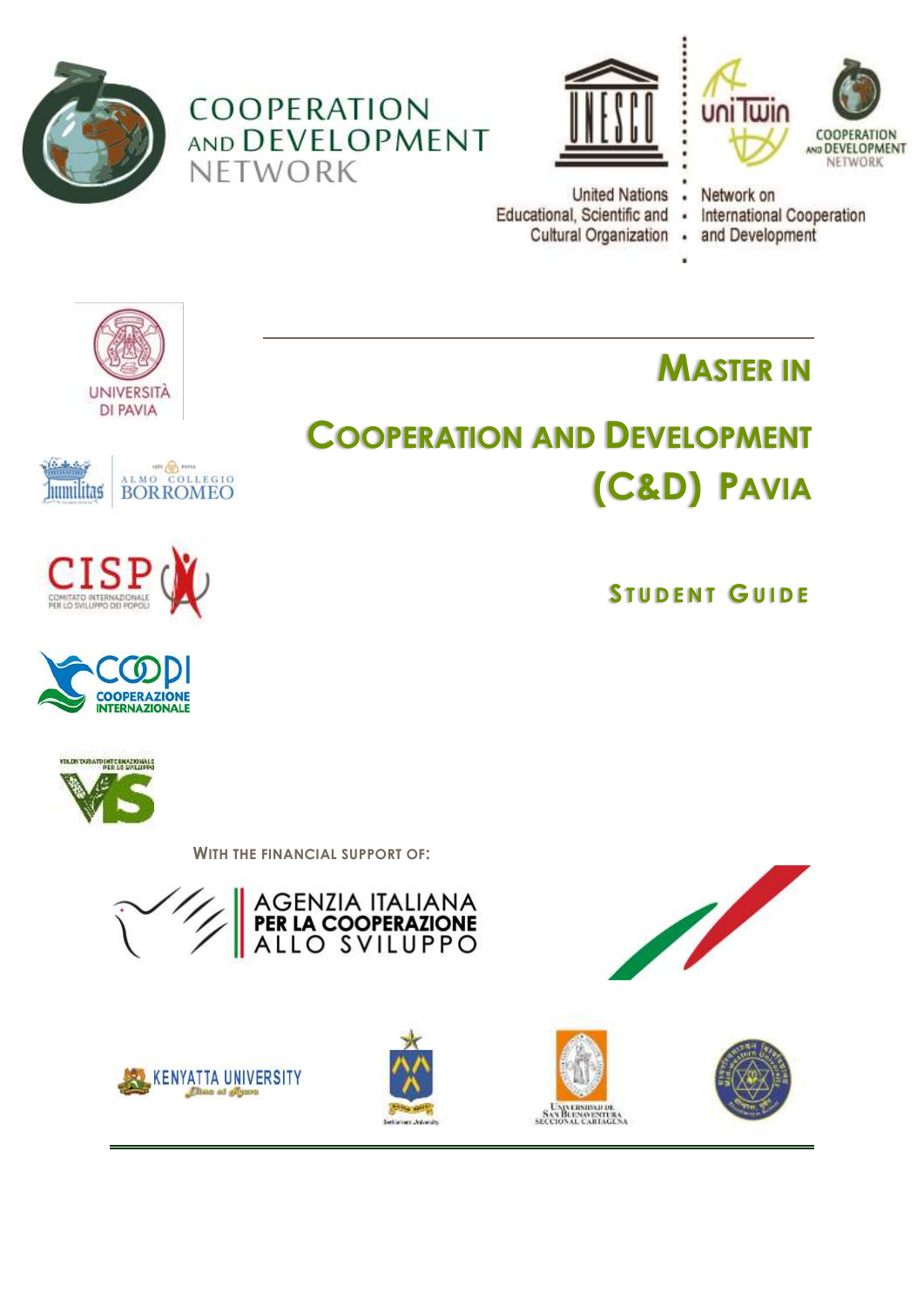# INSTITUTIONAL FRAMEWORK: THE COOPERATION AND DEVELOPMENT NETWORK (CDN)

# **1.1 THE INTERNATIONAL PROGRAM**

In 1997 the University of Pavia, the International Centre Cooperation for Development (CICOPS), the Institute of Advanced Studies (IUSS), three Italian NGOs – CISP development of peoples, COOPI and VIS - with the financial support of the Italian Ministry of Foreign Affairs and the Ministry of University and Research (MIUR), launched the "Master of Pavia", the first Master Program in Cooperation and Development in Italy. Since then, the partnership among all the actors involved has been consolidated leading, through the years, to the establishment of a Cooperation and Development Network (CDN [www.unipv.it/cdn\)](http://www-3.unipv.it/cdn/) based in Pavia and involving, beyond the institutions mentioned above, the University of San Buenaventura (Cartagena des Indias, Colombia) and the University of Bethlehem.

Today the CDN Program developed different initiatives all over the world on research and training at a higher educational level on cooperation and development field, namely:

### **Pavia, Italy - Master in Cooperation and Development (C&D) [www.cdnpavia.net](http://www.unipv.it/cdn)**

The Master Program in Cooperation and Development (Pavia, Italy) features a 14-month schedule open to students coming from different cultural and academic background It foresees more than 400 hours of classes and seminars, with a special focus on disciplines related to Development Economics, but also covering History, Sociology, Human Rights and Managerial aspects related to International Cooperation. The Program is full time and is fully tought in English. Following the residential period in Pavia, all the students carry out an internship for a minimum duration of 3 months which can be either a on-the-field experience with one of the partner organization or a research period in an International Institution. As partial fulfillment of the Master requirements, students are required to write a thesis linked to their internship experience or upon a research issue of their interest.

#### **Cartagena des Indias, Colombia – Escuela Latinoamericana de Cooperation y Desarollo (ELACID) <http://elacid.usbctg.edu.co/>**

The Escuela Latino-Americana de Cooperaciòn y Desarrollo (Cartagena de Indias, Colombia) is a research center for higher education that offers a 12 month full time Master program in Cooperation and Human Development with a specific focus on Latin America. The Program, open to students with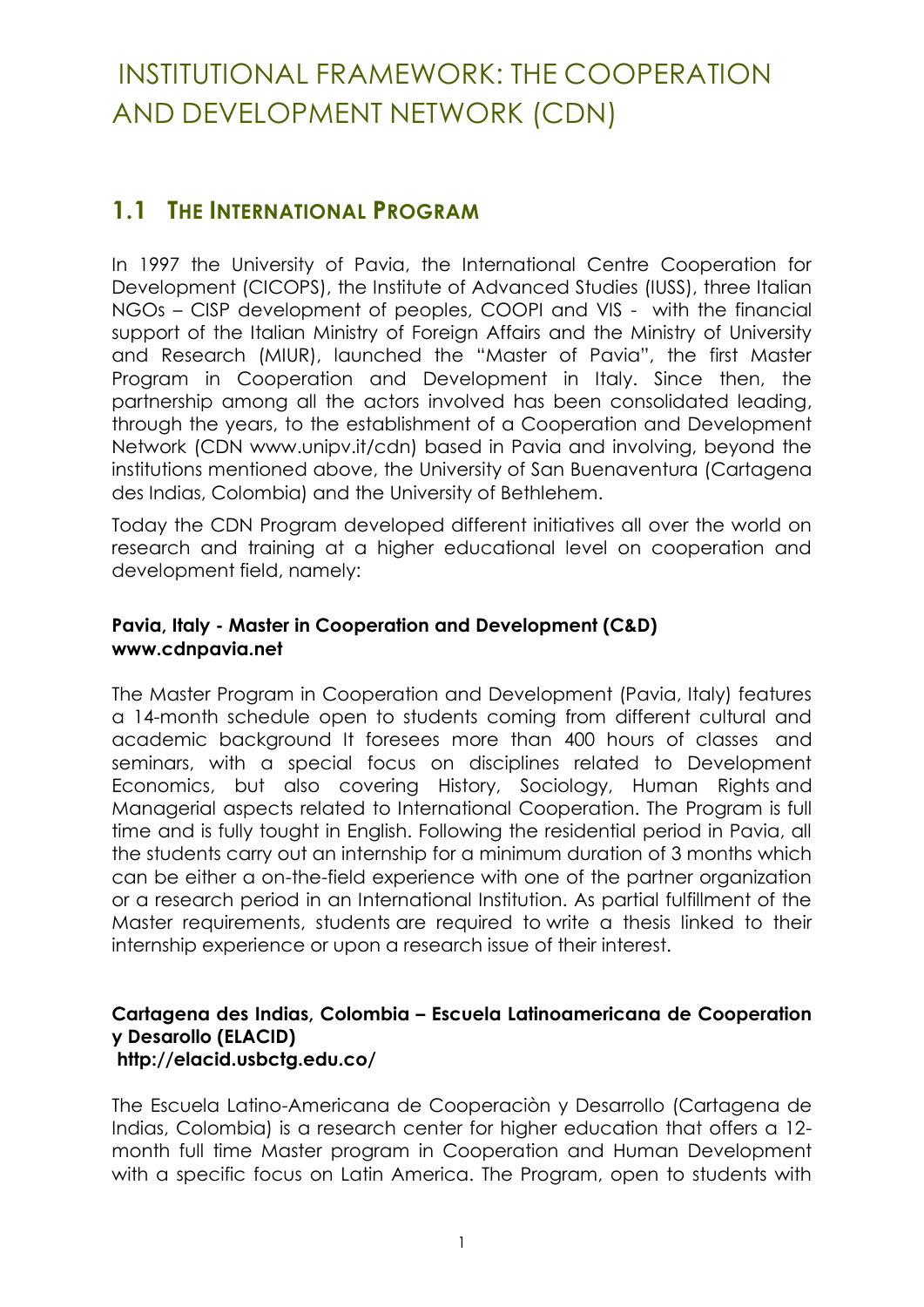different academic backgrounds, features a theoretical part taught in Spanish and

English covering three main macro areas: Economic, Sociopolitical and Project Managment issues. Students are then required to complete a 3 month field training in one of the Latin American countries and write a final thesis based on their practical experience.

#### **Bethlehem, Palestine – Master in Cooperation and Development (MICAD) <http://micad.bethlehem.edu/>**

From September 2005 the Master in Cooperation and Development (MICAD) started at Bethlehem University. MICAD is a multi-disciplinary program focusing on the academic and technical skills that make up the bricks for building different kinds of development projects in Palestine and the Middle East.

The Master in Cooperation and Development in Bethlehem (MICAD) features a 24-month schedule over two academic years. The Program is taught parttime in order to allow participants, who are mainly already employed, to carry out working activities. All classes are given in English by experienced Palestinian and foreign lecturers. Over the two years, courses cover four main areas: Economics, Social Studies, International Studies and Project Management, with a constant focus on the Middle East. After completing all taught courses, students are required to submit a thesis, which represents the core of their academic achievements. Students interested in acquiring fieldexperience with one of our partner organizations may be assigned an internship. At the end of the second year, students will defend their thesis before a committee of MICAD lecturers .

### **Kathmandu, Nepal – Master in Cooperation and Development (MICD) – <http://www.micd.edu.np/>**

Starting from 2012, the Master in International Cooperation and Development (MICD) is offered jointly by Mid-western University (MU) and the International School of Advanced Studies (ISAS), in academic and technical cooperation with the University of Pavia in Italy, the University Institute for Advanced Studies (IUSS) and the Cooperation and Development Network of Pavia (CDN). MICD is a two year post-graduate and multi-disciplinary program aiming to provide students with competencies and skills necessary to contribute to a varied area for development and humanitarian response in Nepal and in the International scenario.

### **Nairobi, Kenya – Master of Economics (Cooperation and Human Development)**

### **https://www.facebook.com/master.mecohd/**

The Master of Economics (Cooperation and Human Development) (MECOHD) started at Kenyatta University in Nairobi-Kenya in 2013. The local partner institutions are CISP, the United Nation Development Program and the Tangaza College, Nairobi. The two year Master Program Curriculum follows the general structure of the other Master courses of the network but with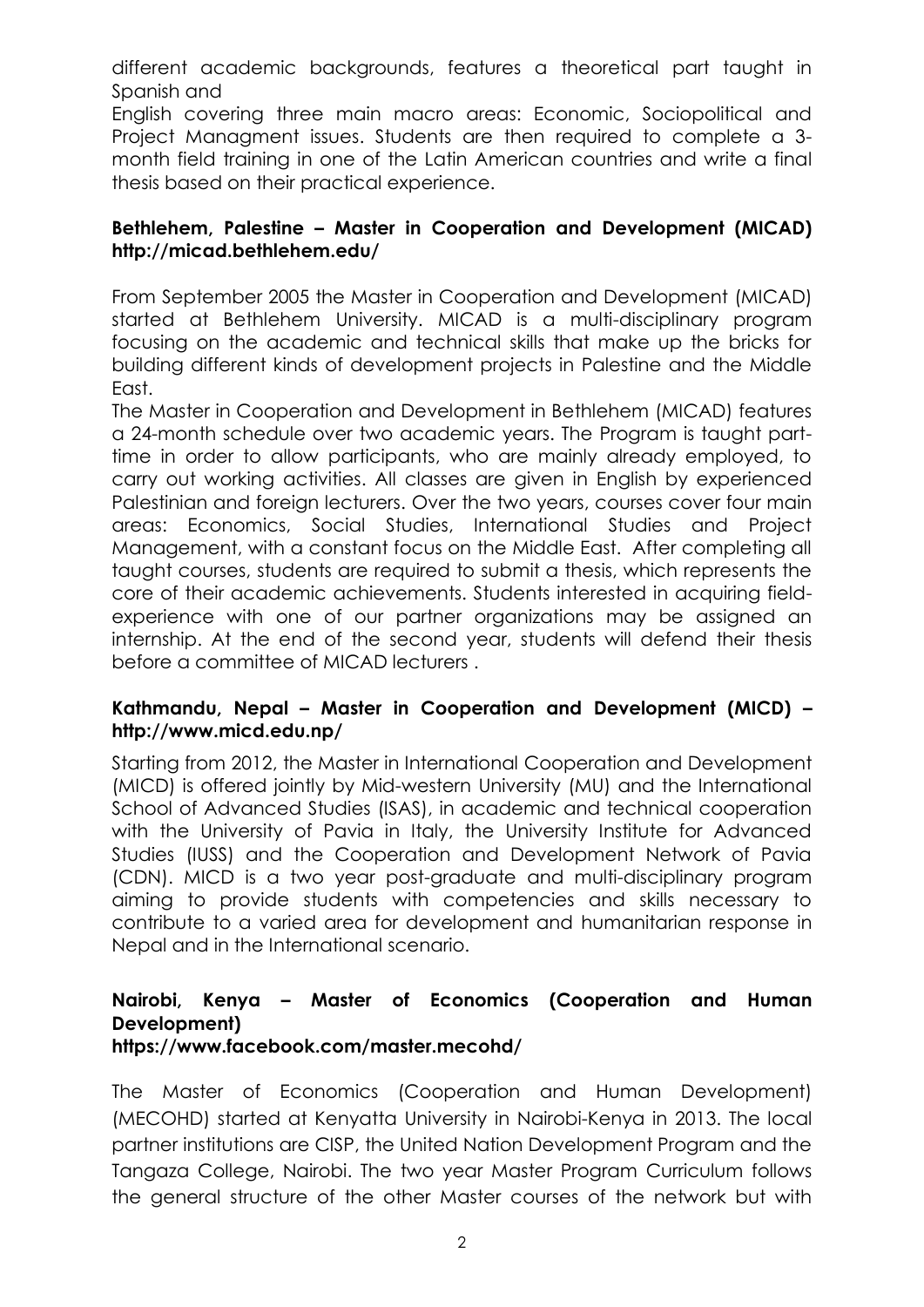relevant differences due to local requirements. Added value is: a strong component of research activities required for the final thesis; a link with field experiences and Community Based Organizations (CBOs); international seminars to be developed in parallel with the master course. The Master course is targeted to a maximum of 35 students yearly. It is structured through evening classes and weekends.

# **1.2 CDN MISSION**

Cooperation and Development Network (CDN) mission is to promote and strengthen a network of higher and post graduate education initiatives in cooperation and development in order to train youngsters and professionals on economics, sustainable and human development issues. The Program aims at providing its participants, coming from different social backgrounds and with particular attention to inclusive development (such as disadvantaged categories – marginalized communities, gender, disability), either with academic and practical knowledge to properly face development issues at local and global level. The training initiatives developed in different countries have, beside a common approach, their own specificities, trying to meet the needs of local and regional geographical and socio-political contexts, tackling and deepening the main issues of concern in the field of development related to the different areas of reference.

## **1.3 WHO WE ARE – THE PARTNERS**

The CDN involves nowadays different worldwide institutions:

#### **The University of Pavia [www.unipv.it](http://www.unipv.eu/on-line/en/Home.html)**

The University of Pavia is one of the oldest universities in Europe. In 2011 it celebrated its 650th anniversary. Characterized by a multidisciplinary vocation and by the hospitality of its campus, it defines itself as a Research University, offering wide academic curriculum and an outstanding quality of research.

#### **Almo Collegio Borromeo www.collegioborromeo.eu**

Founded in Pavia in the XVI century, with more than 500 years of history, the Almo Collegio Borromeo is one of the most prestigious University Campus in Pavia.

From the very beginning, the Collegio Borromeo has always aimed to host deserving students of the University of Pavia without economic resources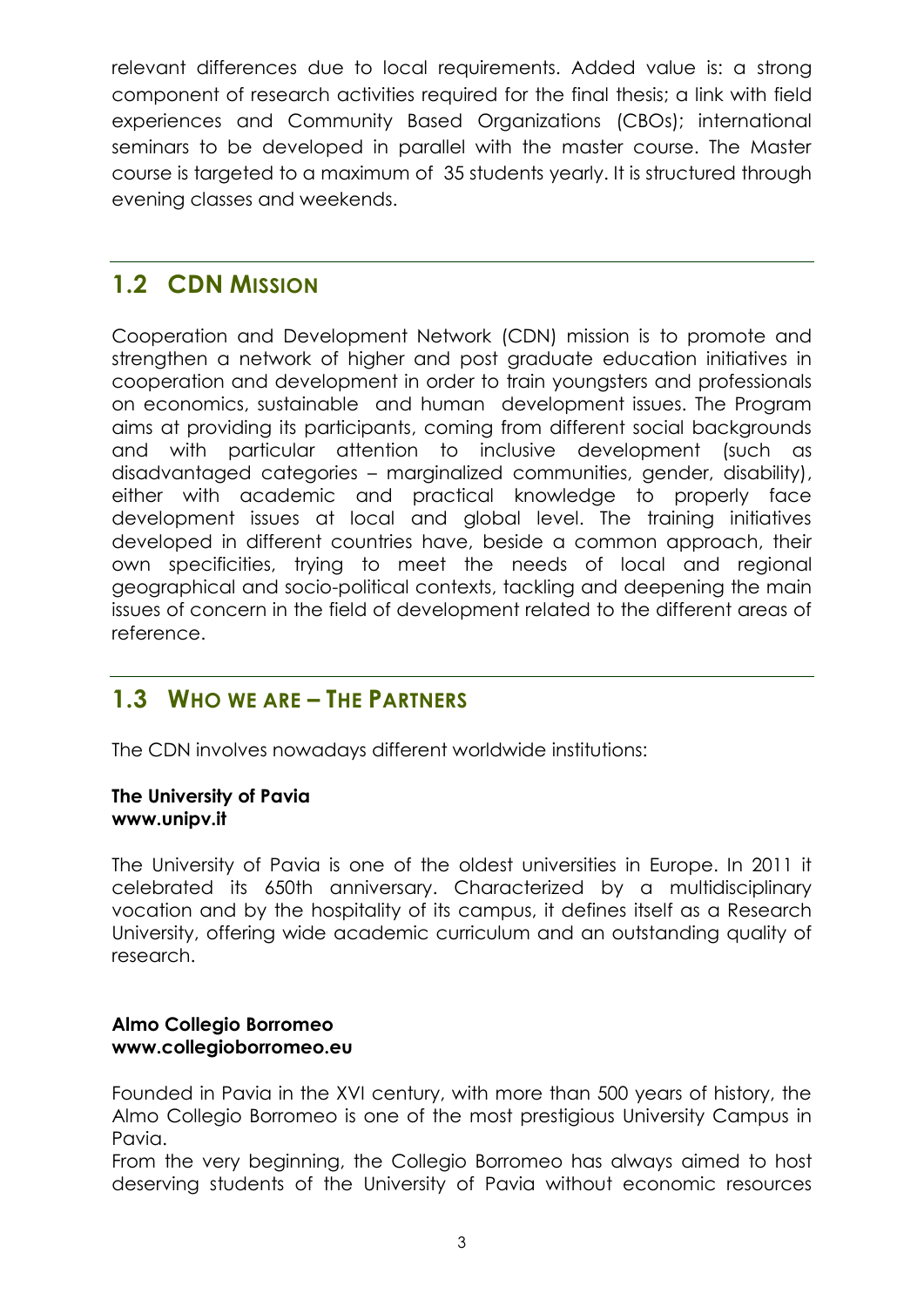granting them the access to the highest level of Knowledge in any major. Students from all over the world have the possibility to share their experiences throughout cultural and social activities offered by the Collegio.

Selected students of the Master in Cooperation and Development are hosted with full-board scholarships granted by the Collegio, for the whole residential period.

### **CICOPS – Centre for International Cooperation and Development [www.unipv.it/cicops](http://www.unipv.eu/on-line/en/Home/InternationalRelations/CICOPS.html)**

Within the University of Pavia, the Centre for International Cooperation with Developing Countries – CICOPS has been established in 1987 to promote cooperation with Developing Countries and stimulate relations between the University of Pavia and the Universities of Developing Countries.

### **The Standing Consortium for Higher and Post Graduate Education in Cooperation and Development**

Established in 2009 the Consortium promotes activities aiming at improving, at international level, the quality of higher and post graduate education in international cooperation and development. Members of the Consortium are:

 $\checkmark$  CISP - Development of peoples [www.developmentofpeoples.org](http://www.developmentofpeoples.org/)

The International Committee for the Development of Peoples (CISP), is a European Non-Governmental Organization formally established in Italy. Since 1983 CISP has been working in developing countries and Europe for an inclusive development and the recognition of human rights for all. CISP carries out development, rehabilitation and humanitarian programs as well as projects of applied research in about 30 countries in Africa, Latin America, the Middle East, Asia, and Eastern Europe. In all its activities, CISP works in close cooperation with the various local partners.

 COOPI - Cooperazione Internazionale [www.coopi.org](http://www.coopi.org/)

COOPI (International Cooperation) is a independent Non-Governmental Organization, founded in Italy, committed to fighting against social injustice and poverty in the global South and to building a future that guarantees everyone adequate living conditions, equal opportunities and respect of their rights. Since 1965 COOPI has carried out more than 700 development projects and emergency interventions in 50 countries in co-operation with more than 50,000 local workers, this thus ensuring direct benefit to more than 60 million people.

 $\checkmark$  VIS - Volontariato Internazionale per lo Sviluppo [www.volint.it](http://www.volint.it/)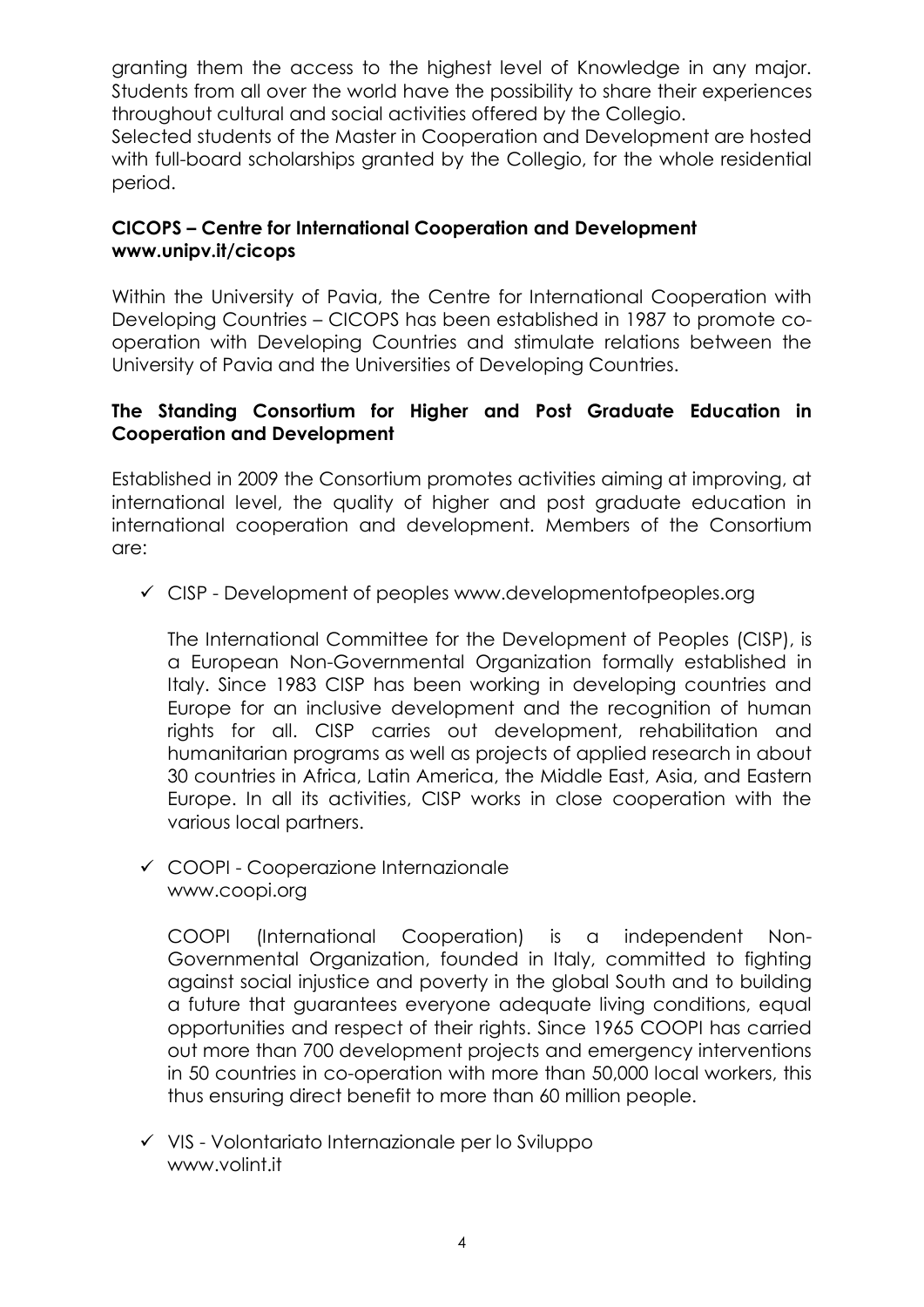VIS (Volunteers for International Development) is a non-profit NGO (Non Governmental Organization), which is committed to carry out several activities in the field of co-operation for development. VIS was legally founded in 1986 and is a non-religious organization that stands independently beside the traditional commitment of the Salesians and of all those people who are inspired by the charisma of Don Bosco in their work of co-operation with the poor countries.

### **University of Bethlehem (Palestine) [www.bethlehem.edu](http://www.bethlehem.edu/index.php)**

Bethlehem University of the Holy Land is a Catholic Christian co-educational institution of higher learning founded in 1973 in the [Lasallian](http://www.delasalle.ac.id/network.html) tradition whose mission includes also to provide quality higher education in the field of cooperation and development and to serve the Palestinian People in its role as a center for the advancement, sharing and use of knowledge.

### **Universidad de San Buenaventura, Cartagena (Colombia) [www.usbcartagena.edu.co](http://www.usbcartagena.edu.co/)**

The University of San Buenaventura is based in Bogotá and has branches in Cali, Medellín and Cartagena. The University of San Buenaventura is a catholic, Franciscan university institution which develops scientific knowledge centred in human development.

### **Mid-Western University, Birendranagar (Nepal)**

Located in Birendranagar, in the very heart of the Mid-Western Region (MWR), the University has a special mission to promote the overall advancement of this region by providing the community with quality higher education and promoting a culture of teaching, scholarship and research. By catering to the higher education needs of the youth in the region, the University aims at serving as a means of development for the whole Mid-Western Development Region and bringing about a significant change on the education system of the largest geographical region of the country.

## **Kenyatta University, Nairobi (Kenya)**

#### **[www.ku.ac.ke](http://www.ku.ac.ke/)**

Kenyatta University is one of the leading Universities

based in Nairobi and reached the University status in 1985. Whose mission is "to provide quality education and training, promote scholarship, service, innovation and creativity and stressing moral values for sustainable individual and societal development" The University offers nowadays a number of different faculties and constituent colleges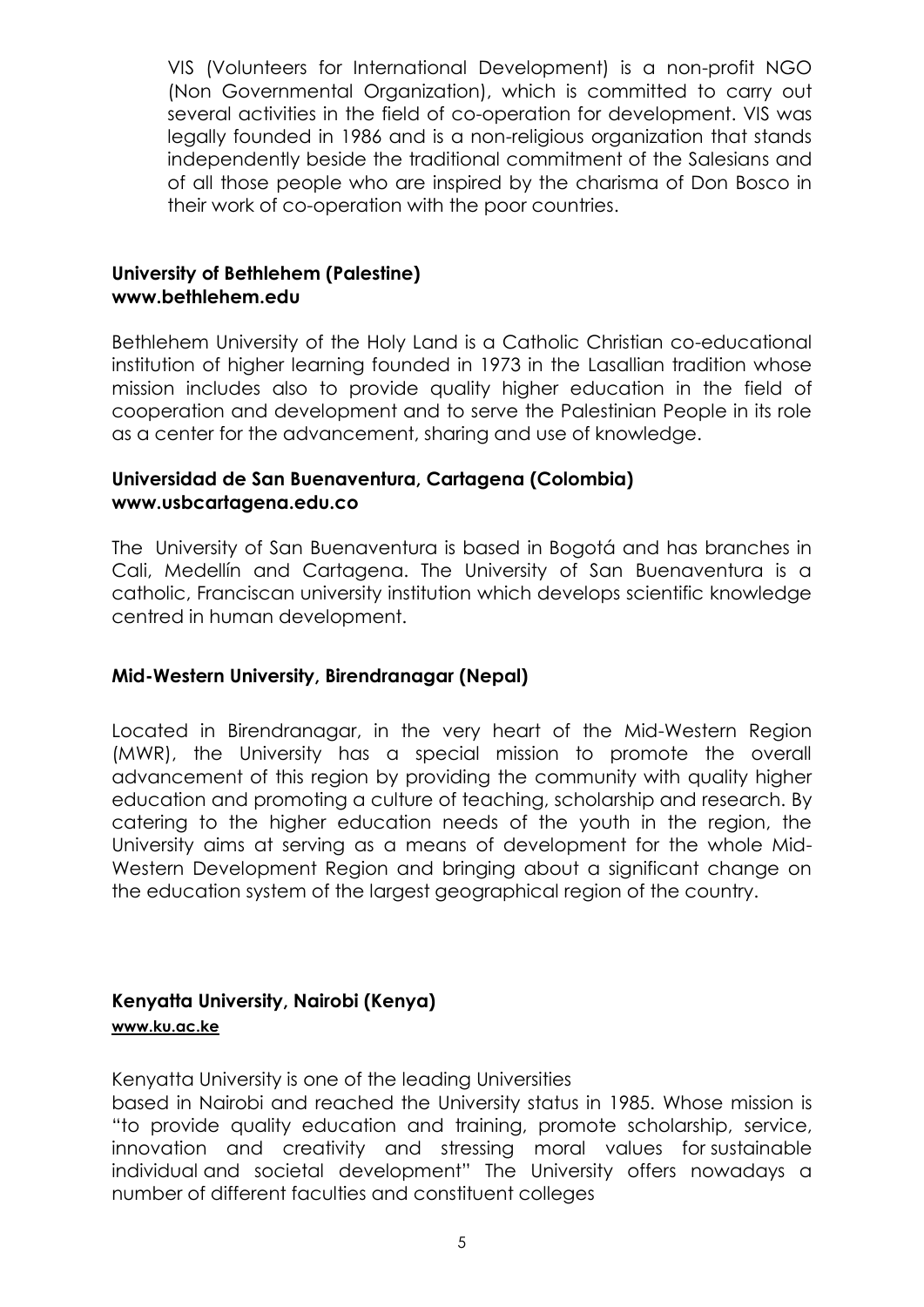# **1.4 VISION**

### EPISTEMOLOGICAL FRAMEWORK

The Program is rooted in development economics and human development disciplines providing students with a wide knowledge of the range of economic, social and cultural visions governing the development processes throughout the world.

#### MULTI-DISCIPLINARY ADDED VALUE

Multidisciplinary in its nature, our approach fits with complex challenges of sustainable human development. The CDN Program provides strong academic knowledge across a range of disciplines such as economics, social and human development sciences, human rights along with rigorous practical field training experiencing development policies and practices.

#### MULTI-INSTITUTIONAL APPROACH

The core asset of the Program is represented by the strong cooperation between Universities and NGOs along with the involvement of International Organizations and research centers.

# **1.5 CORE CURRICULUM**

Each Master Program has a core curriculum that integrates substantive knowledge spanning the disciplines of:

- Economics and Development Economics
- Human Development and current trends
- Project design and management

Courses are integrated by presentations, seminars and conferences organized together with the partner organizations. All events are always open to interaction and dialogue.

#### *Field Training & Thesis*

Internships ending the Program are provided by NGOs, International Organizations, Governmental Institutions, local authorities. During the field training students must write a thesis linked to their experiences or to a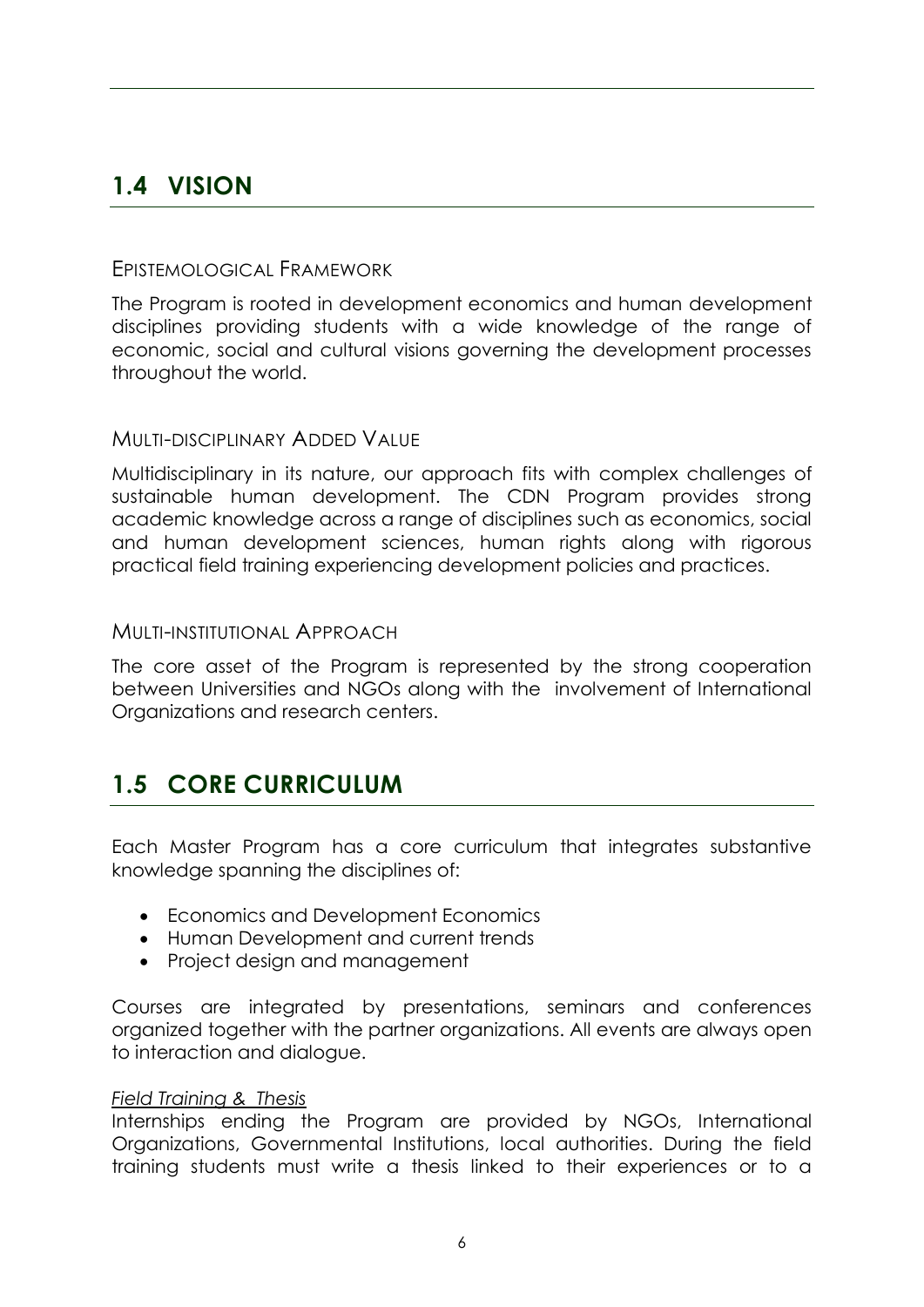research topic of their interest. The thesis must then be defended and students will be awarded the Master Diploma.

Being higher education considered a public good, a priority of the Programs is to provide equal opportunities of education through scholarships especially addressed to students coming from least developed countries.

# **1.6 INTERNATIONAL RESEARCH ACTIVITIES**

CDN is part of a wider network of institutions dealing with development topics:

### EADI [\(www.eadi.org\)](file:///C:/Users/Margherita/Downloads/www.eadi.org)

The CDN is an active member of EADI - European Association of Development Research and Training Institutes EADI is an independent and non-profit making international non-governmental organization whose main purpose is to promote development research and training activities in economic, social, cultural, technological, institutional and environmental areas. The CDN is particularly involved in providing training in development or specific area studies.

### NOHA [\(www.nohanet.org\)](http://www.nohanet.org/)

NOHA is an international association of Universities to enhance professionalism in the Humanitarian sector, by promoting Humanitarian values and providing certificated high level courses (Erasmus Mundus Master in Humanitarian Action), as well as refreshment courses and promoting research and policy papers on key humanitarian issues.

In 2016 the first edition of the NOHA Winter School " Linking Relief, Rehabilitation and Development" took place in Pavia. A second edition - "The Humanitarian-Development Nexus" – has been organized for December 2017. The Winter School is organized by the University of Pavia, the Network on Humanitarian Action (NOHA-International Association of Universities), in collaboration with CISP (International Committee for the Development of Peoples), with the support of DG ECHO.

### PEACEPROGRAM [\(www.peace-programme.com\)](http://www.peace-programme.com/)

The PEACE Programme - Palestinian European Academic Cooperation in Education was established in 1991 as a joint effort to alleviate the impasse of Palestinian universities. Among the activities promoted by the Programme are staff exchange, scholarships for deserving young scholars, promotion of new academic programs and conferences in the field of higher education.

### HUMAN DEVELOPMENT AND CAPABILITIES ASSOCIATION

– HDCA [www.capabilityapproach.com](http://www.capabilityapproach.com/)

The Association promotes research from many disciplines on problems related to impoverishment, justice, and well-being.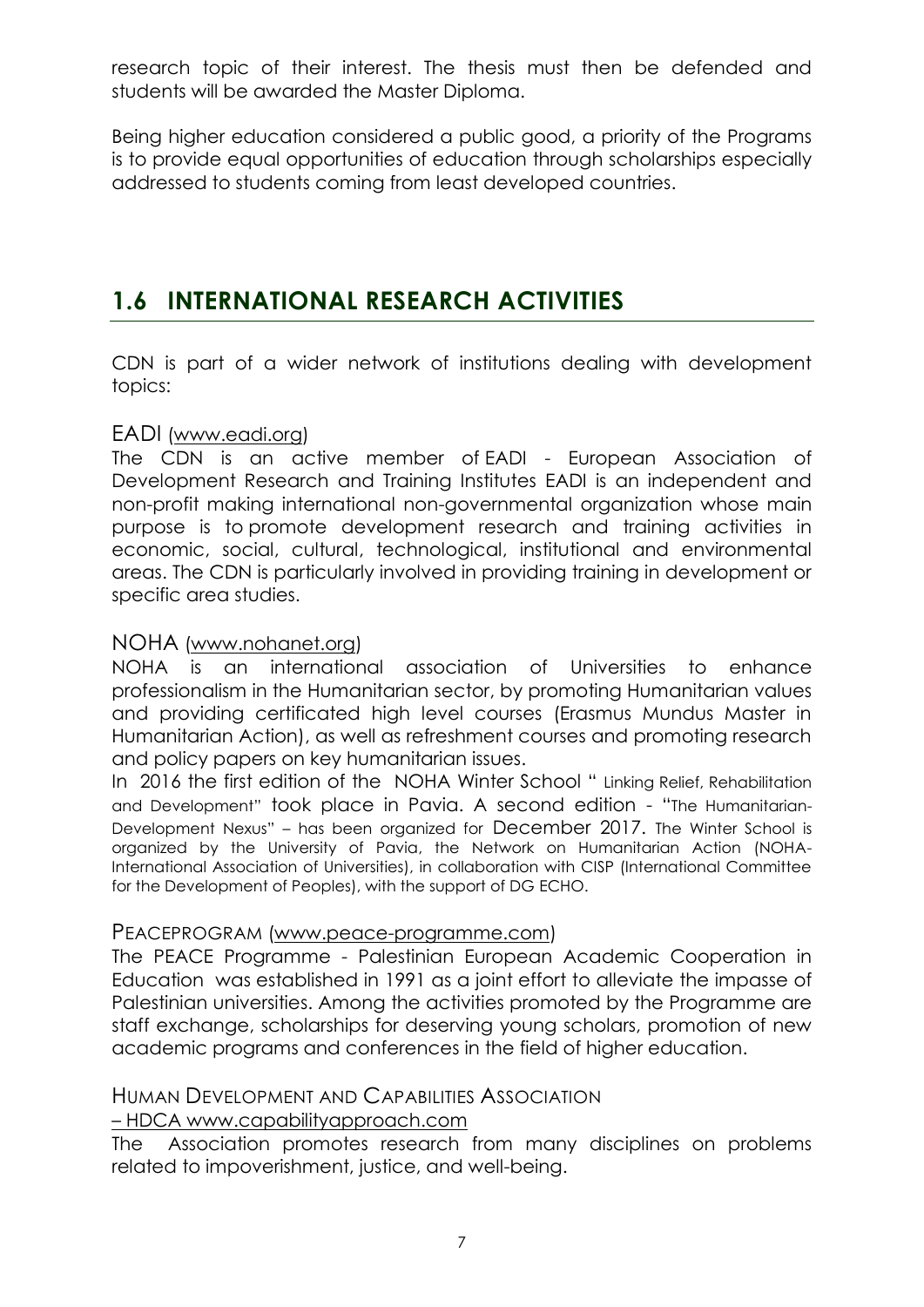# 2. PAVIA, MASTER IN COOPERATION AND DEVELOPMENT (C&D)

# **2.1 INTRODUCTION**

The Cooperation and Development Network of Pavia offers yearly in Pavia, since 1997, an *International Master Program in Cooperation and Development* (Master C&D).

At the end of the program, in accordance with the Didactic Regulations of the Institute for Advanced Study (IUSS), those students who have successfully fulfilled coursework-related assessment, carried out the internship and brilliantly discussed their final dissertation, will be awarded the II Level Master Degree.

# **2.2 GOALS AND CAREER OPPORTUNITIES**

The Master in Cooperation and Development of Pavia (C&D) is a full time program aimed at providing students with an holistic approach to development and international cooperation through the contribution of academicians and professionals coming from NGOs and International Organizations.

Future career possibilities for experts in the development and cooperation field include:

- International Organizations;
- National and International Non-Governmental (NGOs) and other nonprofit organizations;
- Universities and research centres;
- Enterprises operating in developing countries;
- Decentralized cooperation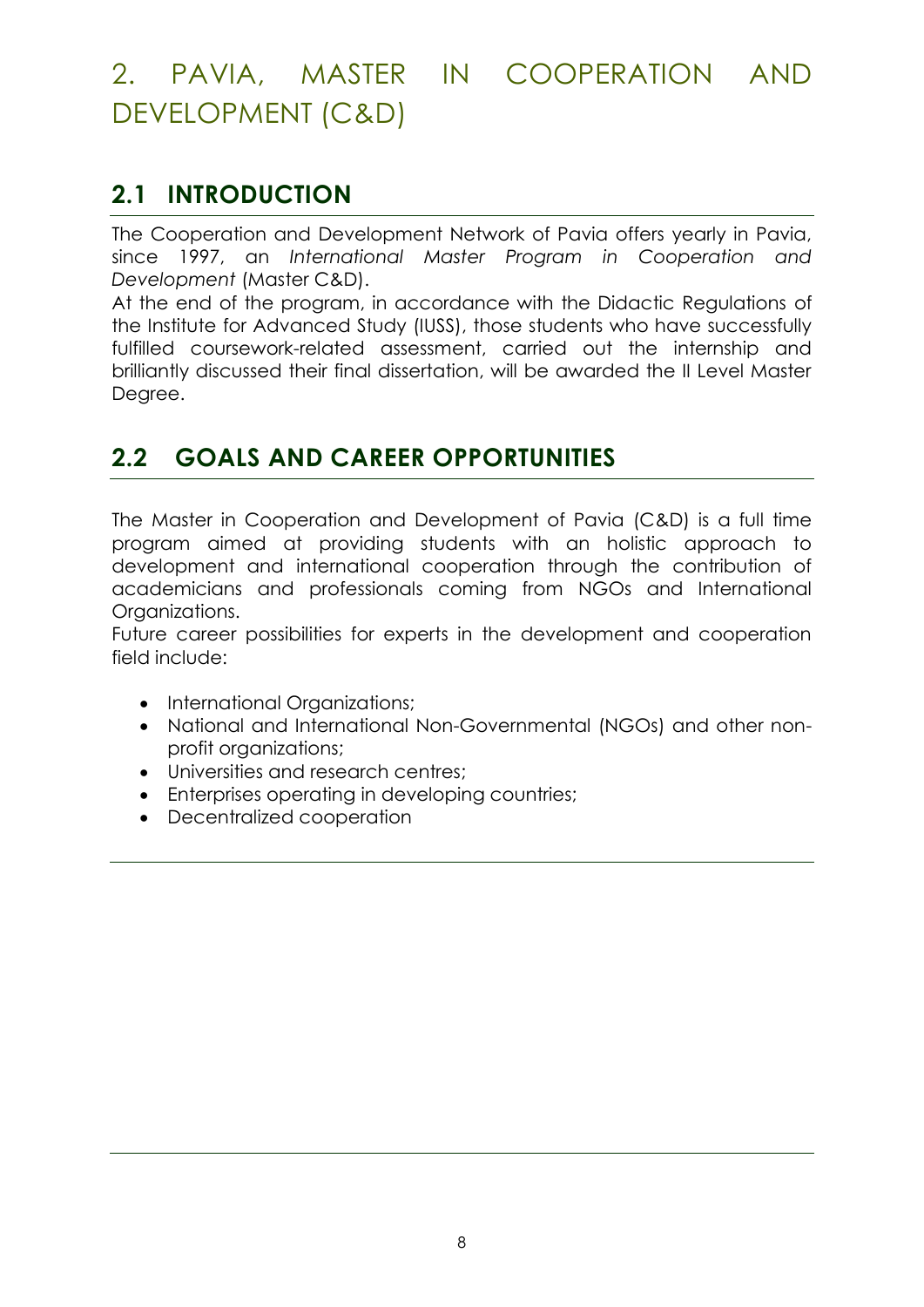# **2.3 MASTER C&D ORGANIZATION AND SCIENTIFIC BOARD**

| Gianni Vaggi              | <b>CDN Director and Didactic Coordinator</b>                               |
|---------------------------|----------------------------------------------------------------------------|
| <b>Maria Benotti</b>      | <b>CDN Organizational Coordinator,</b><br>Contact person for the Master CD |
| Lorenzo Bianchi Carnevale | Internship coordinator                                                     |
| <b>Maura Viezzoli</b>     | Project Management Area didactic<br>coordinator                            |
| <b>Gabriella Petrina</b>  | <b>CDN</b> coordinator and PM Didactic<br>Coordinator                      |

The daily operation of the Master will be led by the Academic Director and carried out by the C&D staff, which will provide students with the necessary support and guidelines, make available the didactical material for the courses, guide them through the various stages of the Program and assist in the fulfillment of all the academic requirements towards the award of the C&D Master's Degree. The C&D Secretariat will provide all the administrative and logistic support to the students during the period of enrollment into the Program.

The secretariat office of the Master C&D will deal with students' requests during opening hours that will be timely communicated.

### **SCIENTIFIC BOARD**

- Prof. Gianni Vaggi Vanni Vaggi Vanni Vaggi Vanni Vaggi Vanni Vanni Vanni Vanni Vanni Vanni Vanni Vanni Vanni V Prof. Giorgio Rampa University of Pavia Prof. Enrica Chiappero M. University of Pavia Prof. Marco Missaglia **New York Constructs** University of Pavia Prof. Maria Sassi University of Pavia Prof. Alberto Botta **Interversity of Greenwich** Mr. Alberto Forte **No. 2018** University of Pavia Mrs. Maura Viezzoli CISP Mr. Lorenzo Bianchi COOPI Mr. Gianluca Antonelli VIS Mrs. Gabriella Petrina VIS Mr. Antonio Raimondi et al. et al. et al. et al. et al. et al. et al. et al. et al. et al. et al. et al. et al Mr. Alberto Lolli **Mr. Alberto Lolli** Rector, Collegio Borromeo
-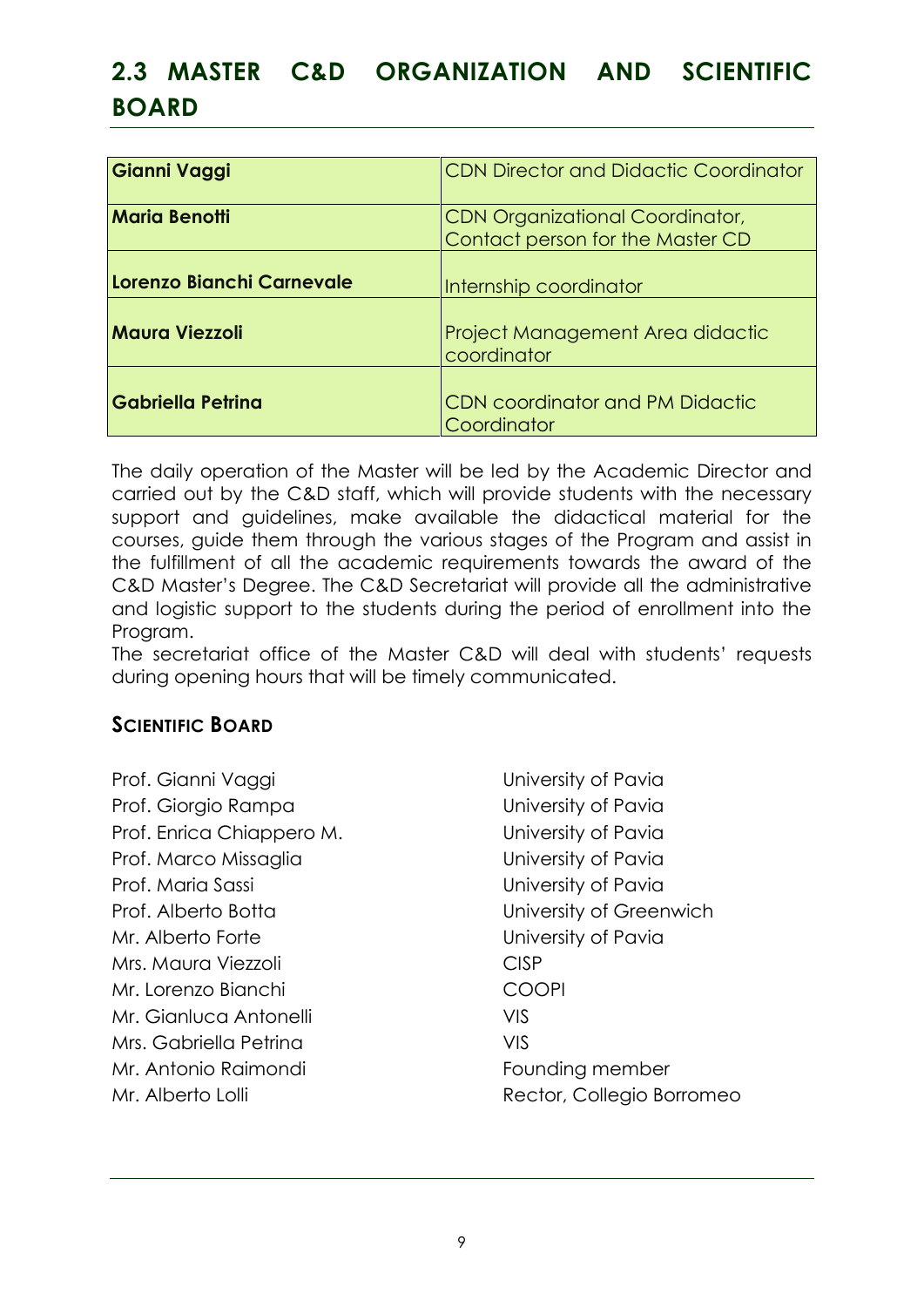# **2.4 UNIVERSITIES, NGO'S AND INTERNATIONAL ORGANIZATIONS INVOLVED IN THE TEACHING AND INTERNSHIP PROGRAMS THROUGH THE YEARS**

| <b>Italian NGOs and other organizations</b>                              |
|--------------------------------------------------------------------------|
| <b>AIBI</b>                                                              |
| <b>AIFO</b>                                                              |
| <b>ACRA</b>                                                              |
| <b>CESVI</b>                                                             |
| <b>CIAI</b>                                                              |
| <b>CISP</b>                                                              |
| <b>COSV</b>                                                              |
| <b>COOPI</b>                                                             |
| <b>CUAMM</b>                                                             |
| <b>INTERSOS</b>                                                          |
| Microfinanza srl - Milano, Italia                                        |
| <b>OXFAM Italia</b>                                                      |
| <b>VIS</b>                                                               |
| <b>WE WORLD onlus</b>                                                    |
| <b>Foreign NGOs and Foundations</b>                                      |
| Aida - Ayuda, Intercambio y Desarrollo - Spain                           |
| Foundation Assistance International - Switzerland                        |
| Sikanda - Mexico                                                         |
| <b>Governments and International Organizations</b>                       |
| African Development Bank                                                 |
| Economic Commission for Latin America and the Carribean (ECLAC) - Chile  |
| European Commission DEVCO & ECHO - Belgium                               |
| European Parliament - Belgium                                            |
| European Centre for Development Policy Management (ECDPM)                |
| Maastricht, Holland                                                      |
| Food and Agriculture Organization (FAO) - Italia                         |
| Human Resources for International Cooperation/ United Nations Department |
| of Economic and Social Affairs (UNHRIC/UNDESA) – Italia                  |
| International Labor Organization (ILO) - Italia                          |
| International Organization for Migration (IOM) - Switzerland             |
| Ministero degli Affari Esteri Italiano (MAE) - Italia                    |
| AICS (Agenzia Italiana per la Cooperazione allo Sviluppo)                |
| Office of the High Commission for Human Rights (OHCHR) - Switzerland     |
| Organization for Economic Co-operation and Development (OECD) - France   |
| <b>United Nations Children's Fund (UNICEF)</b>                           |
| United Nations Conference on Trade and Development (UNCTAD)              |
| Switzerland                                                              |
| United Nations Development Programme (UNDP)                              |
| United Nations Economic Commission for Africa (UNECA) - Ethiopia         |
| <b>UNESCO - Venezia, Italia</b>                                          |
| World Bank (WB) - Rome, Paris and Washington                             |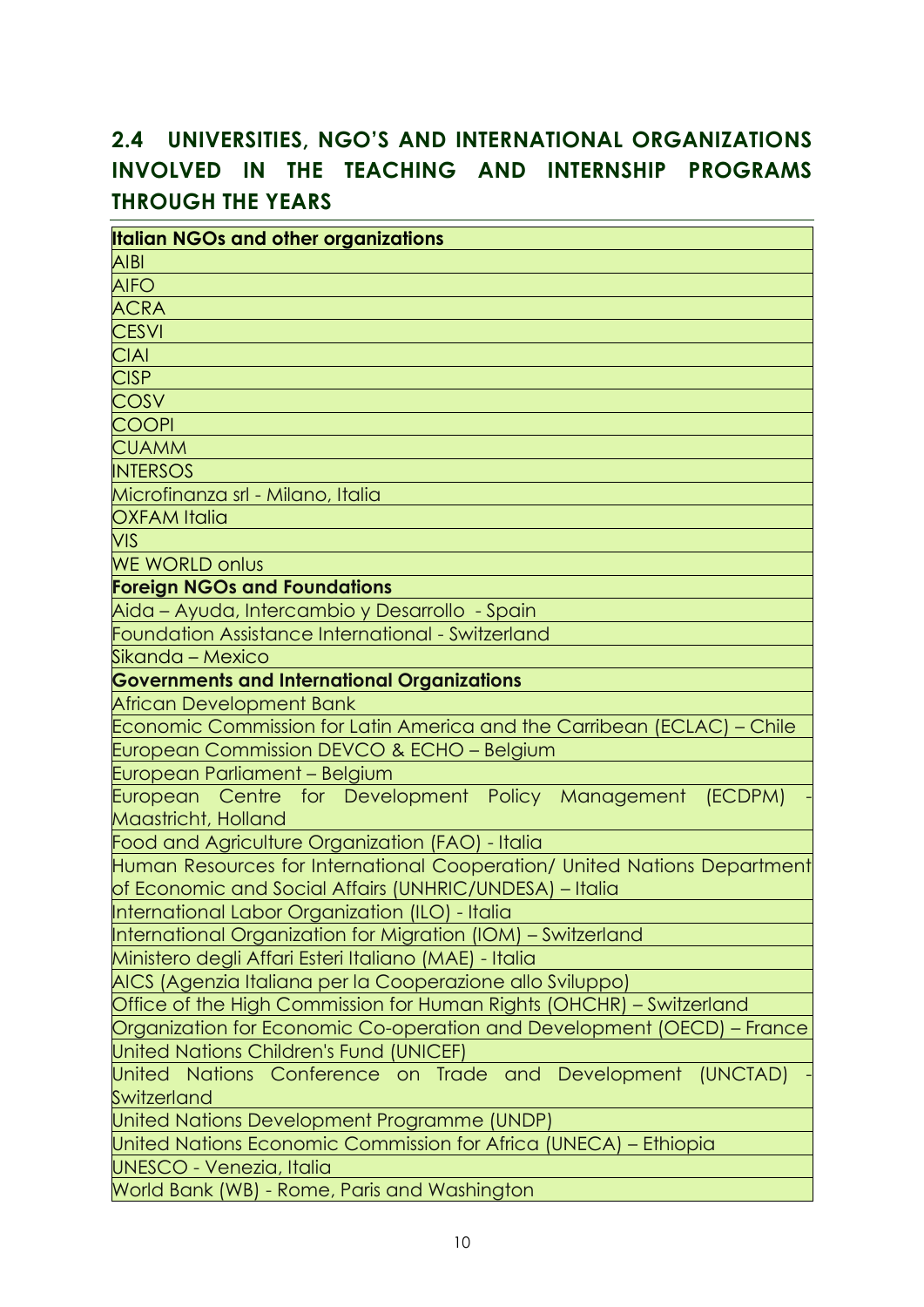| World Health Organization (WHO) - Switzerland                      |
|--------------------------------------------------------------------|
| World Food Programme (WFP) - Rome                                  |
| <b>Italian Universities</b>                                        |
| Università di Bologna                                              |
| Università di Firenze                                              |
| Politecnico di Milano                                              |
| Università di Urbino                                               |
| Università dell'Insubria                                           |
| Università di Torino                                               |
| Università Bocconi, Milano                                         |
| Centro Studi Luca d'Agliano – University of Milano                 |
| Istituto Agronomico per l'Oltremare                                |
| <b>Foreign Universities and Research Institutes</b>                |
| <b>Bethlehem University - Palestine</b>                            |
| Centro Studi di Politica Internazionale (CESPI) - Roma, Italia     |
| International School of Advanced Studies (ISAS) - Kathmandu, Nepal |
| Kenyatta University – Nairobi, Kenya                               |
| Mid-Western University -Birendranagar, Nepal                       |
| School of Oriental and African Studies (SOAS) - London, UK         |
| Universidad de San Buenaventura, Cartagena de Indias-Colombia      |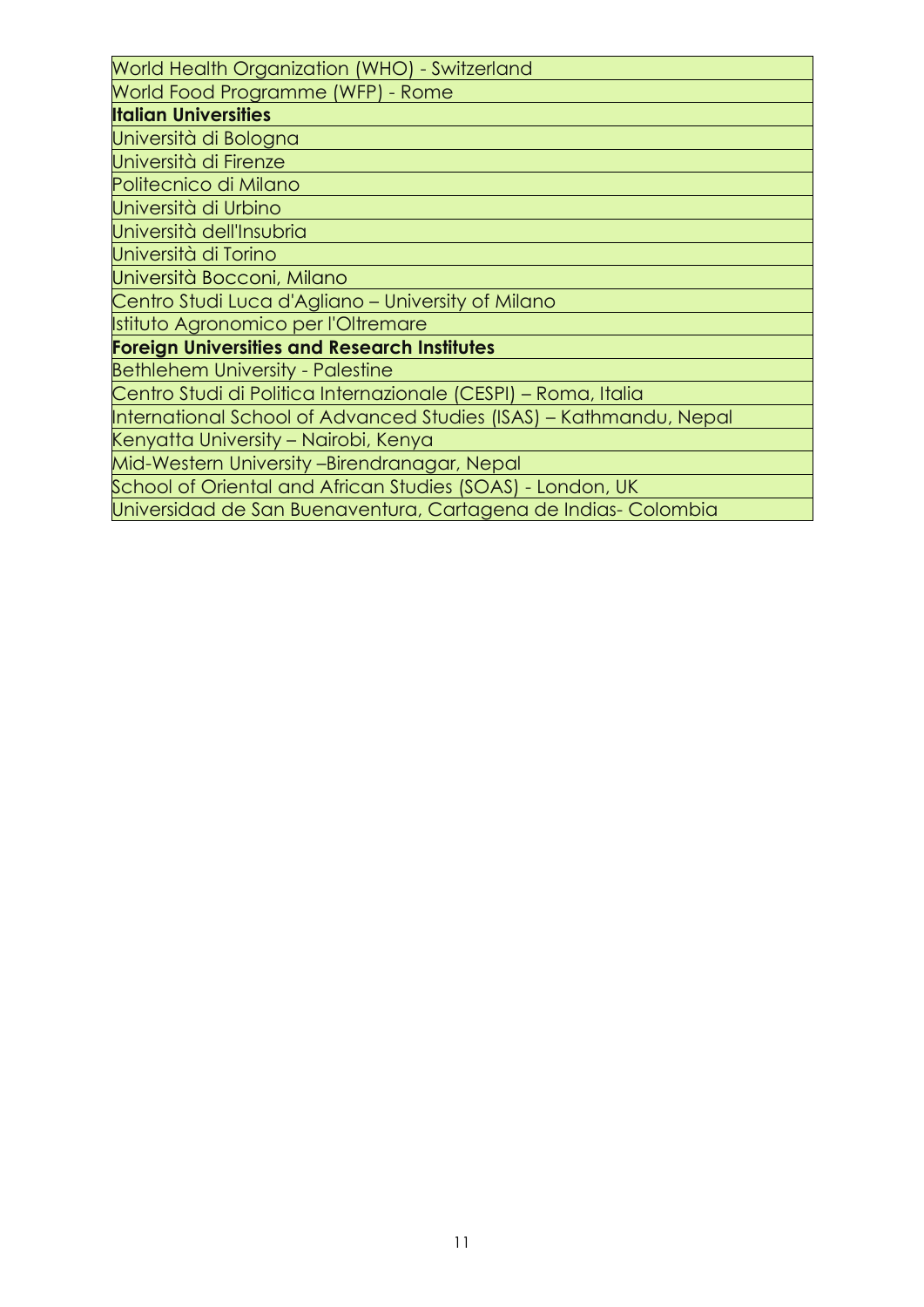# **2.5 SPONSORS**

Past and present sponsors of the Master in Cooperation and Development of Pavia are: Italian Ministry of Foreign Affairs and International Cooperation, Italian Ministry of Education, Agenzia Italiana per la Cooperazione allo Sviluppo AICS, University of Pavia, Scuola Universtaria Superiore IUSS Pavia, Almo Collegio Borromeo, Fondazione Compagnia di San Paolo, Tavola Valdese, Fondazione Banca del Monte di Lombardia, Fondazione Cariplo, Project Malawi onlus, Banca IntesaSanPaolo, Soroptimist Italia, Fondation Assistance Internationale, CISP, COOPI and VIS.

The bank foundations, thanks to their contribution, have been supporting the participation of the students coming from the Developing Countries.

# **2.6 CURRICULUM AND SYLLABUS OUTLINE**

The Master C&D is a Post-Graduate Program fully taught in English. It lasts 15 month and is divided in two main parts:

#### **Residential part (from November to June)**

| <b>FALL TERM</b>                  | <b>WINTER TERM</b> | <b>SPRING TERM</b>   |                   |
|-----------------------------------|--------------------|----------------------|-------------------|
| Preliminary courses on Courses on |                    | Courses on           | Courses on        |
| <b>Basic Economics</b>            | Advanced           | <b>Project Cycle</b> | Development       |
|                                   | Development        | Management           | <b>Issues and</b> |
|                                   | Economics          |                      | <b>Tools</b>      |

#### **Internship (from July to December)**

**The Master provides a full list of available opportunities with NGOs and facilitates contacts with International Organizations** with a tutorship that supports students in their choice

The Master is a full time program. Lectures are held both in the morning (from 9am to 1pm) and in the early afternoon (from 2pm to 4pm), making it possible for students to dedicate part of the afternoon to individual and group study, as well as to attend seminars. The academic calendar and seminar topics will be made available to students during the academic year. Through the previously provided shared drive folders, the students will be able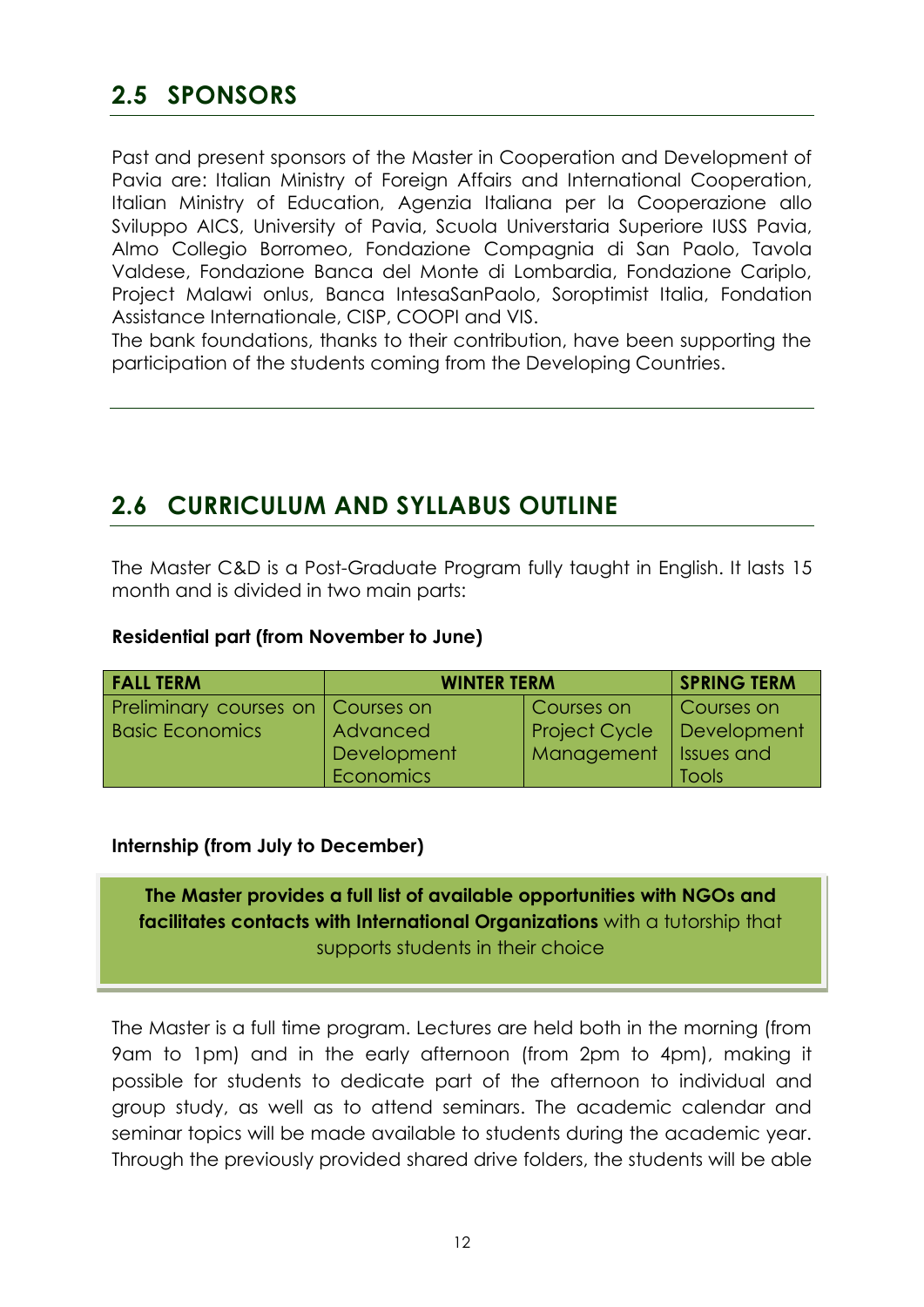to find updated calendar as well as documents and papers used by the lecturers during their modules.

# **2.7 FACULTY, SCHOLARS AND EXPERTS**

This is a list of some of the scholars and experts who will take part to lectures and seminars of the Master Program in Cooperation and Development:

### **Preliminary Courses**

- University of Pavia: Giorgio Rampa, Maria Sassi, Gianni Vaggi, Marco Missaglia

### **Economics**

- University of Greenwich: Alberto Botta
- University of Pavia: Enrica Chiappero Martinetti, Gianni Vaggi, Maria Sassi, Marco Missaglia
- VIS: Gabriella Petrina

### **Development Issues and Tools**

- Bethlehem University: Fadi Kattan
- Graduate Institute (Geneva): Riccardo Bocco, Oliver Jutersonke
- Italian Agency for Development Cooperation: Andrea Merli
- University of Pavia: Antonio Majocchi
- University of Genova: Giorgio Musso
- University of Turin: Giuseppe Gabusi

### **Project Management**

- ASSIFERO: Carola Carazzone
- CISP, Rome: Sandro De Luca, Gianluca Falcitelli, Paolo Dieci
- COOPI, Milan: Lorenzo Bianchi, Andrea Mussi
- *-* Experts: Silvia Favaron, Antonio Raimondi
- VIS, Rome: Ivan Toscano, Nico Lotta, Emanuela Chiang

### **Conferences and Training Seminars**

- Annalisa Primi, OECD Paris
- Annalisa Prizzon, ODI U.K.
- Clara Capelli, AICS Jerusalem
- Claudio Viezzoli European Bank
- Egidio Dansero, University of Turin
- Francesco Rampa, ECDPM Maastricht
- Francisco Carranza, FAO Kenya expert
- Giorgio Andrian, UNESCO expert
- Julia Barrera, World Bank, Rome
- Gianbattista Parigi University of Pavia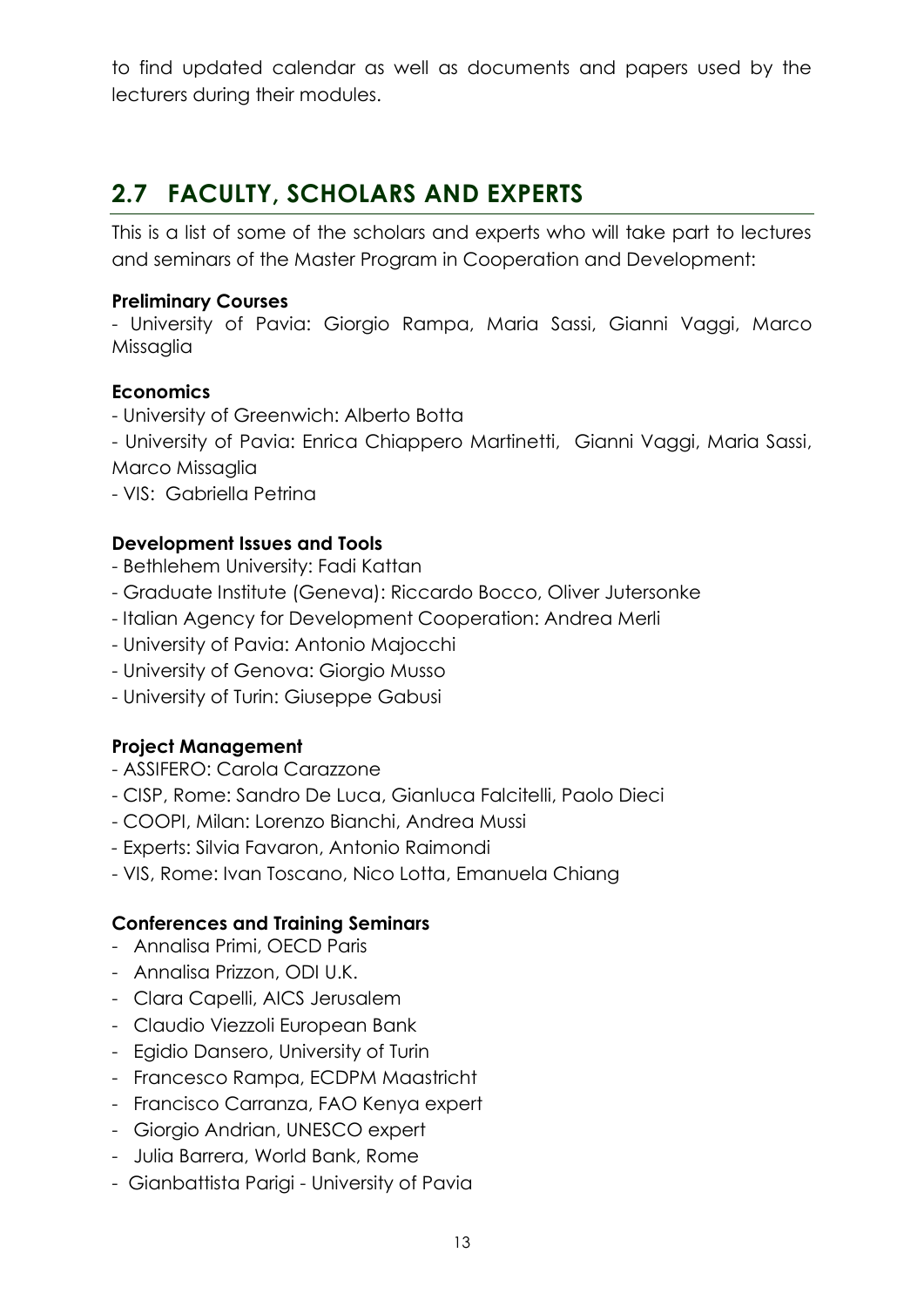- Granmenos Mastrojeni, Italian Ministry of Foreign Affairs and International **Cooperation** 

- Luca de Fraia, ActionAid

- Luca Fraschini, Save the Children, Milano

- Maria Gallotti, International Labour Organization, Turin

- Maura Viezzoli: CISP Rome

- Claudio Valsangiacomo, Centro competenze SUPSI Cooperazione e sviluppo

- Claudio Viezzoli, European Bank for Reconstruction and Development

- Emanuela Colombo, UNESCO CHAIR in Energy for Sustainable Development, Politecnico di Milano

- Hiba Qasas, United Nations Entity for Gender Equality and the Empowerment of Women -UN Women - New York

- Luisa del Turco, University of Padova

- Rolf Traeger, Giovanni Valensisi, UN Conference on Trade and Development-UNCTAD, Geneva

- Stefano Piziali, WE WORLD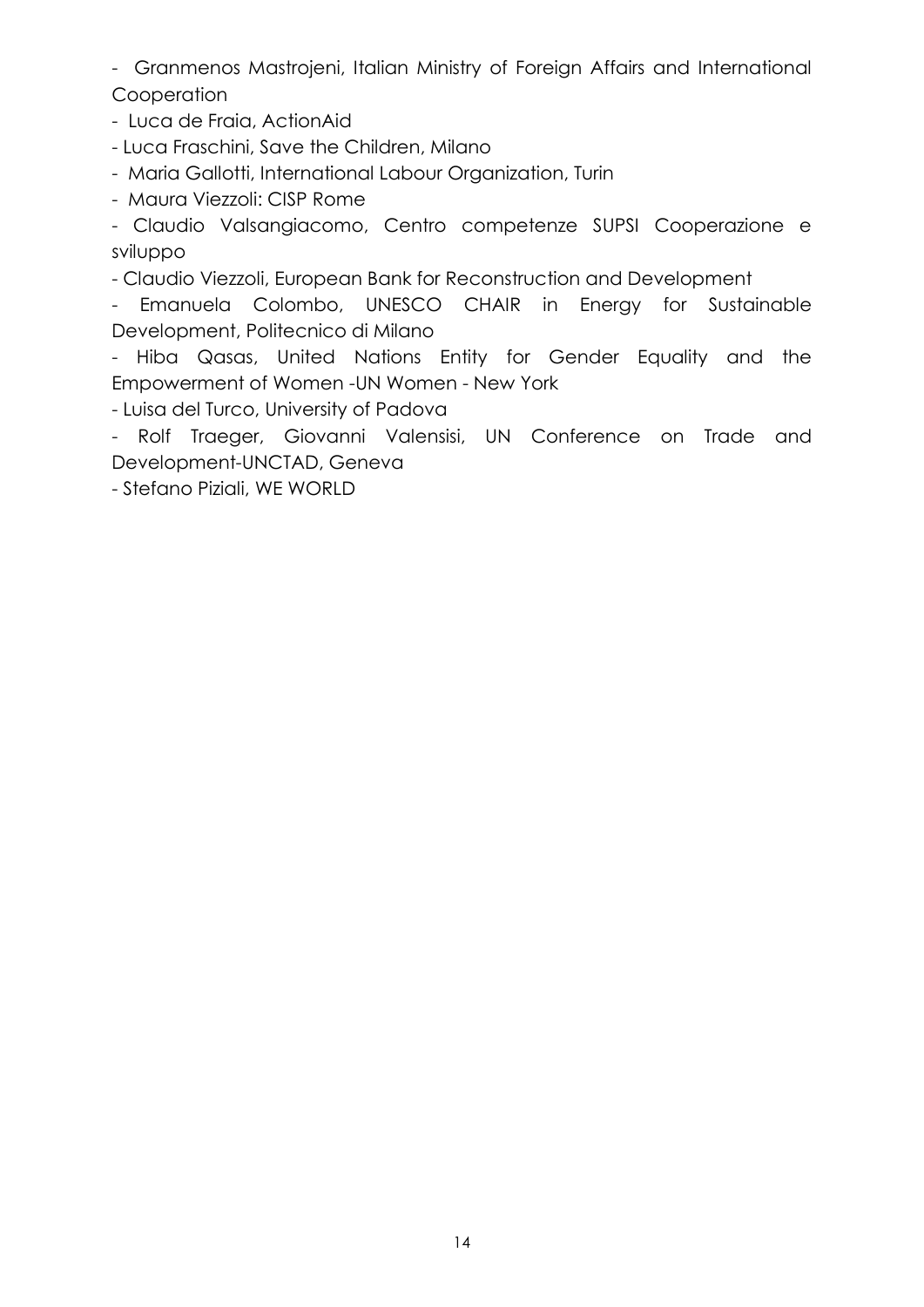# **3. COURSE SYLLABUS MASTER C&D**

# 3.1 PRELIMINARY MODULES

|                    | P <sub>1</sub><br><b>Basic</b>                                           | Microeconomics (Rampa, 28h)                               |         |
|--------------------|--------------------------------------------------------------------------|-----------------------------------------------------------|---------|
| <b>PRELIMINARY</b> | economic<br>principles<br>56h                                            | Macroeconomics (Missaglia,<br>28h                         | 10 ECTS |
| 84 hours           | P <sub>2</sub><br>Introduction to<br>the notion of<br>development<br>28h | Development and<br>demographic indicators<br>(Vaggi, 28h) | 5 ECTS  |

- DURATION: 84 hours
- TERM: FALL (November-December)
- EXAM: December
- CREDITS: 15 ECTS
- COORDINATOR: Prof. Gianni Vaggi
- OBJECTIVES:
	- $\checkmark$  To provide all Master's students, regardless of past academic studies, with the standard background knowledge required to understand economic issues
	- $\checkmark$  To equip students with basic quantitative tools for research in development field
	- $\checkmark$  To indicate, where necessary, personalized reading lists and study programs based on individual interests and backgrounds

This initial section aims at providing students with the needed economic background knowledge to enable them to undertake the studies that follow. It is designed especially for those students who lack a basic background in this area, but also serves as a useful "refresher course" for those who already have an economic background.

Students will be also introduced to some standard methodological tools commonly applied in development studies. Moreover, students will be encouraged to improve their writing and presentation skills though group assignments.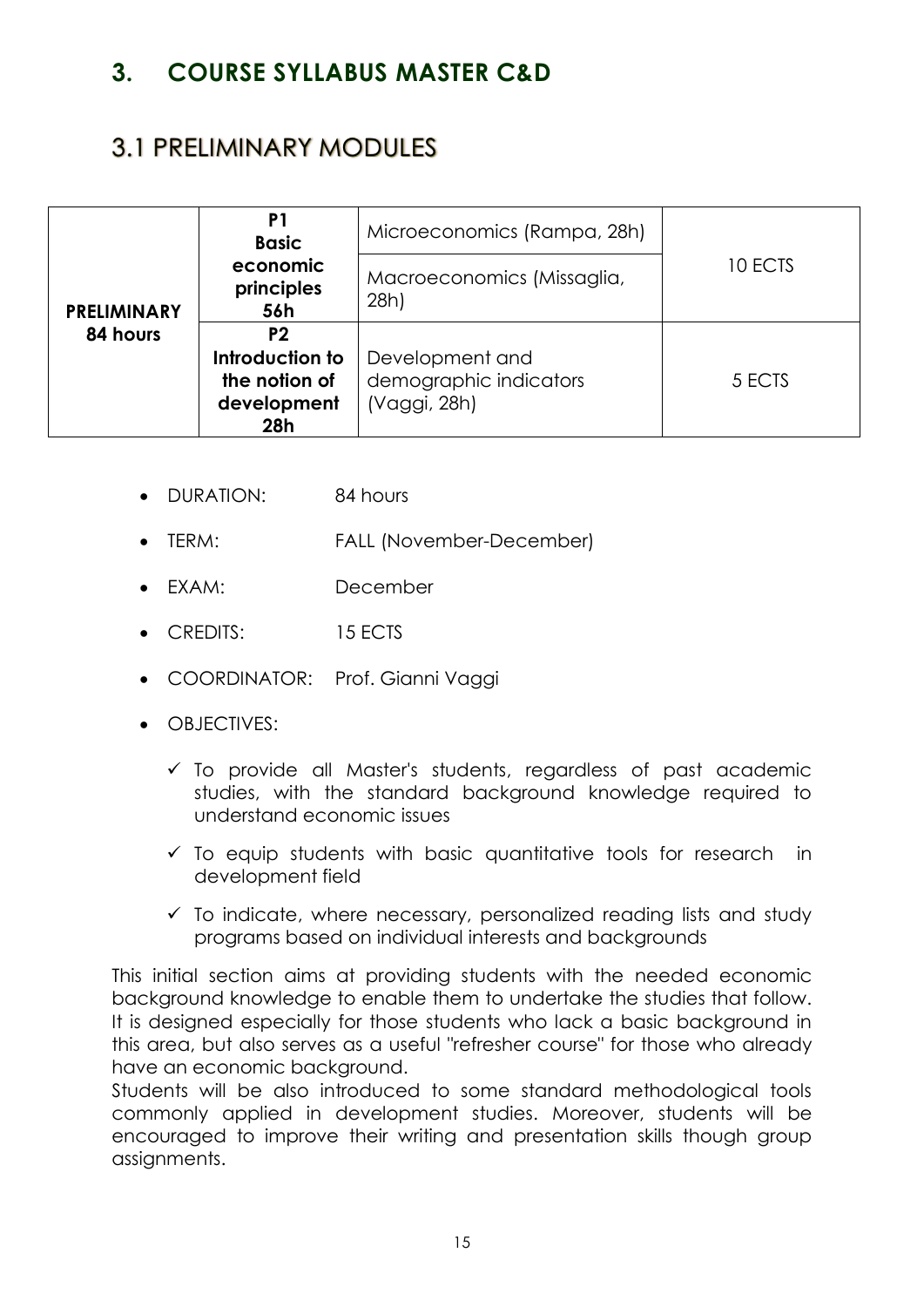Below is a list of useful references:

- Principles of Economics, G. Mankiw, 5<sup>th</sup> ed., Dryden Press
- *Macroeconomics,* G. Mankiw, 7th ed., Worth Publishers, N.Y., 2010
- *Macroeconomics,* O. Blanchard, 3rd ed., Prentice Hall, 2003.
- *Macroeconomics,* R. Dornbusch, S. Fischer, R. Startz, McGraq-Hill, Boston, 2004.
- *Development Economics*, D. Ray, Princeton University Press, 1998

# **P 1.1 MICROECONOMICS**

 Giorgio Rampa  *28 hours*

### **Objectives:**

The course aims at providing students with the basic knowledge of microeconomic theory concerning individual choice (consumption and production), information structure, market structure (competition, monopoly, oligopoly), external effects and public goods, and the impact of these elements on welfare and development.

### **Program (provisional):**

- I. *Principle*s. (a) Microeconomics: "thoughtful" individual choice; compatibility of individual choices = equilibrium; overall wellbeing = social efficiency. (b) The pillars of individual choice: choice set; choices' consequences; ordering; constraints; information. (c) Surplus: total vs. average/marginal approach. (d) A basic principle: surplus  $maximization \Leftrightarrow marginal beneath = marginal cost.$
- II. *Consumers' choice and demand*. (a) Preferences and constraint. (b) Optimal consumer choice. (c) Demand curve and consumer surplus.
- III. *Choice under risk*. (a) Definitions (risk attitudes). (b) Applications (insurance, financial markets)
- IV. *Asymmetric information*. (a) Adverse selection. (b) Moral hazard.
- V. *Production theory*. (a) Costs (total, marginal, average, short/long run). (b) Revenue (total, marginal). (c) Profit maximization and producer surplus
- VI. *Perfect competitive markets*. (a) Supply curve. (b) Market demand and supply, and equilibrium. (c) Efficiency of a competitive market
- VII. *Monopoly*. (a) Monopolist's choice and social welfare. (b) Price discrimination.
- VIII. *Game theory*. (a) Games and Nash equilibrium. (b) Games and efficiency (prisoner dilemma).
- IX. *Oligopoly*. (a) Cournot. (b) Bertrand. (c) Collusion and efficiency.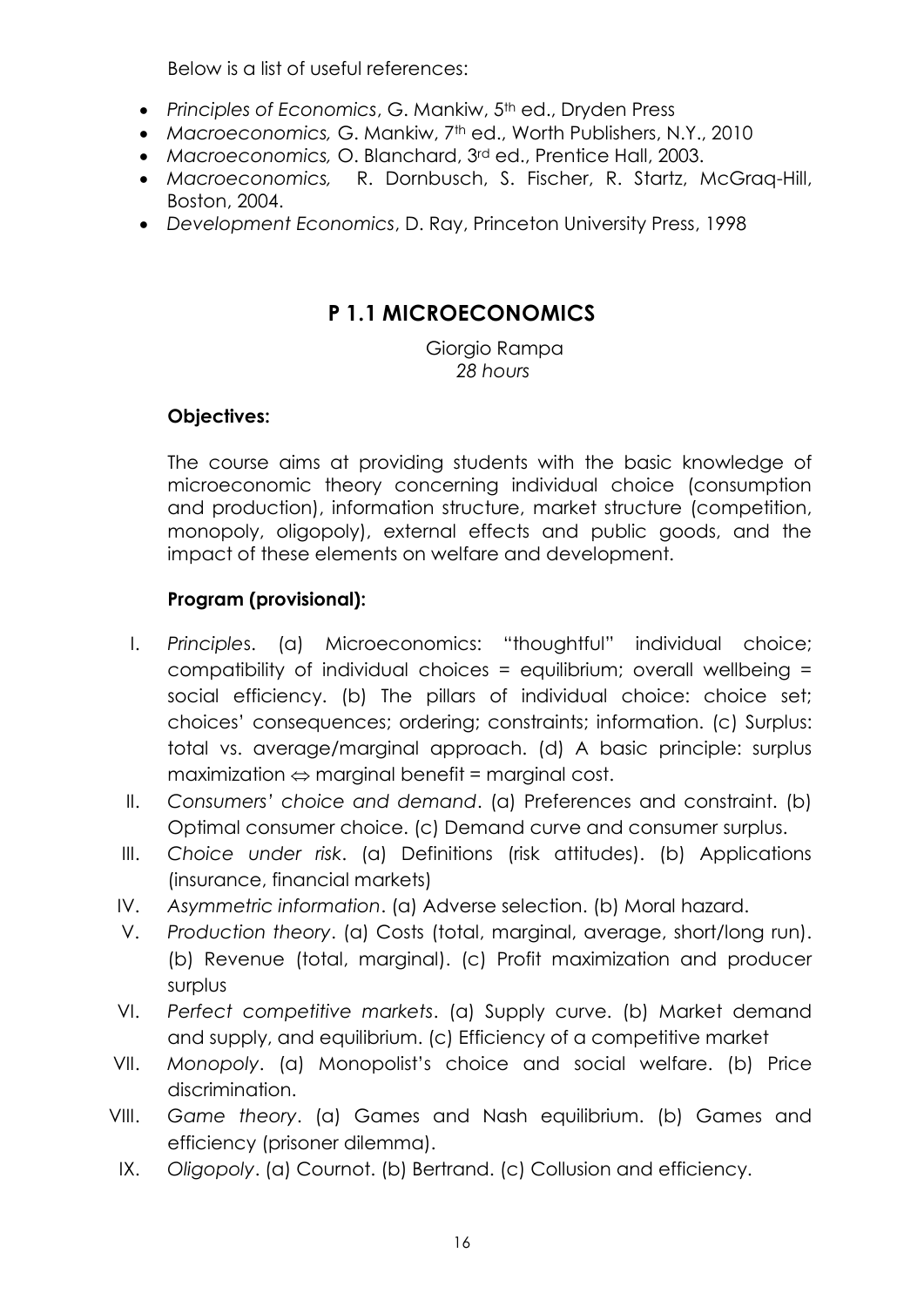- X. *Externalities*. (a) Definition. (b) Efficiency problems. (c) Remedies (Pigou and Coase).
- XI. *Public goods. Conclusions on Microeconomics, Cooperation and Development*

### **References:**

*Lecture notes released by the lecturer*

## **P 1.2 MACROECONOMICS**

Marco Missaglia *28 hours*

### **Objectives:**

To give students the basic tools for understanding the working of a macroeconomy. To learn how income, prices, employment and the exchange rate are determined. To understand the role of aggregate demand and aggregate supply and how monetary and fiscal policy can be used to affect the macroeconomy as a whole. To understand the fundamental differences between the mainstream and the critical approach to macroeconomics.

### **Program:**

- I. **Macroeconomics: The Big Picture:** Growth of Real GDP and Business Cycles; Price-Level Changes; Unemployment.
- II. **Measuring Total Output and Income:** Measuring Total Output; Measuring Total Income; GDP and Economic Well-Being.
- III. **Aggregate Demand and Aggregate Supply:** Aggregate Demand and Aggregate Supply: The Long Run and the Short Run; Recessionary and Inflationary Gaps and Long-Run; Macroeconomic Equilibrium.
- IV. **Economic growth:** The Significance of Economic Growth; Growth and the Long-Run Aggregate Supply Curve; Determinants of Economic Growth.
- V. **The Nature and Creation of Money:** Definition of Money; The Banking System and Money Creation.
- VI. **Financial Markets and the Economy:** The Bond and Foreign Exchange Markets; Demand, Supply, and Equilibrium in the Money Market; Monetary Policy and the Equation of Exchange.
- VII. **Government and Fiscal Policy:** Government and the Economy; The Use of Fiscal Policy to Stabilize the Economy; Issues in Fiscal Policy.
- VIII. **Consumption and the Aggregate Expenditures Model:** Determining the Level of Consumption; The Aggregate Expenditures Model; Aggregate Expenditures and Agaregate Demand.
- IX. **Investment and Economic Activity:** The Role and Nature of Investment; Determinants of Investment; Investment and the Economy.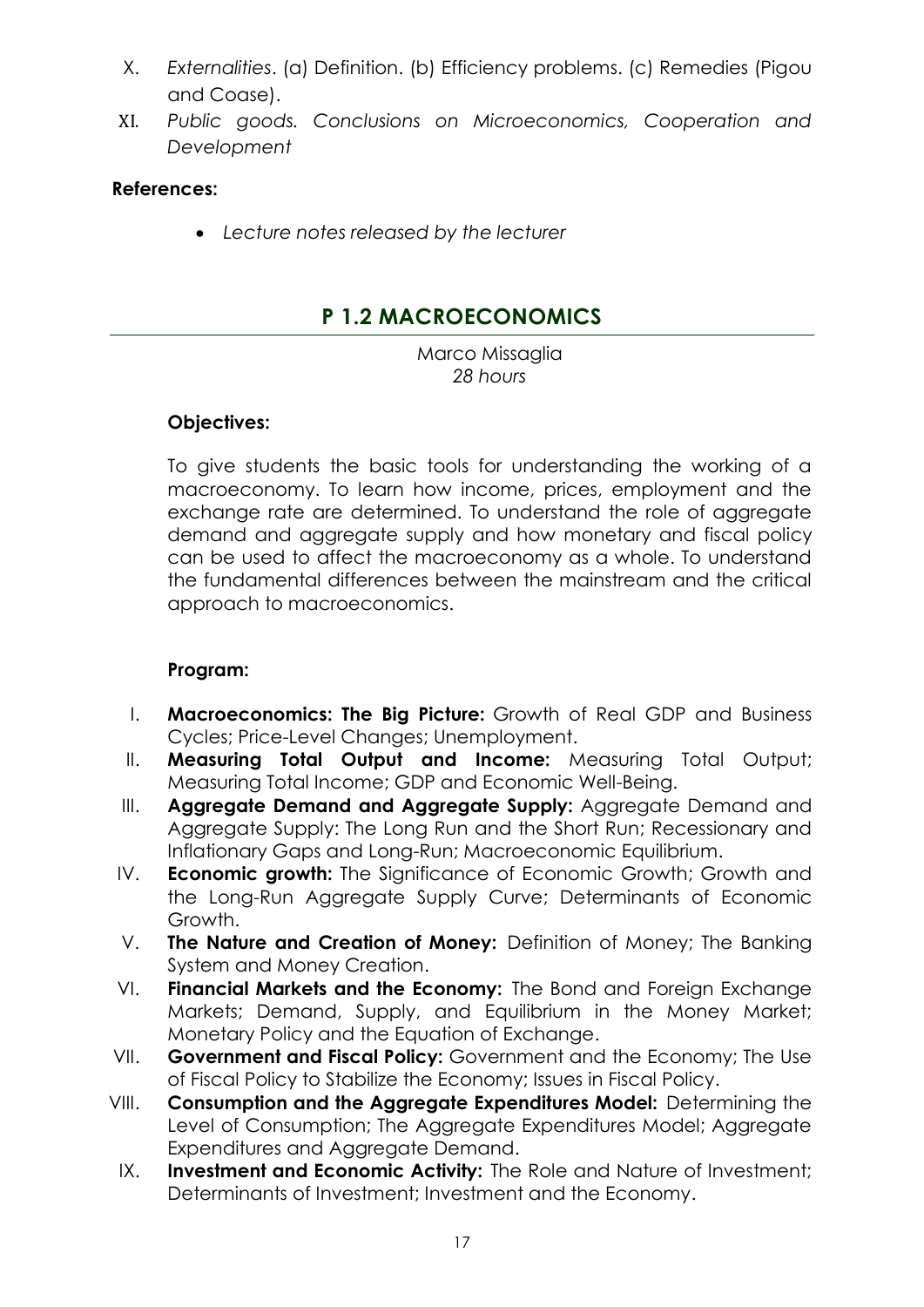X. **Net Exports and International Finance:** The International Sector; International Finance; Exchange Rate Systems.

### **References:**

- Libby Rittenberg and Timothy Tregarthen (2012) "Principles of Macroeconomics, v.

2.0" [http://2012books.lardbucket.org/pdfs/macroeconomics](http://2012books.lardbucket.org/pdfs/macroeconomics-principles-v2.0.pdf)[principles-v2.0.pdf](http://2012books.lardbucket.org/pdfs/macroeconomics-principles-v2.0.pdf) (from chapter 1 to chapter 16)

## **P 1.3 A MAP OF THE WORLD:**

### **DEVELOPMENT AND DEMOGRAPHIC INDICATORS**

Gianni Vaggi *28 hours*

### **Objectives**

The course wants to introduce the students to the major international reports and to other material on development. The purpose of the course is to make the students capable not only of finding the indicators and information but above all to be able to make sense of this over-abundant sources of information. The notion of development should emerge from the analysis of data and in particular from the attempt to relate the different indicators to one another.

### **Program**

- I. Session 1: Development and its analysis: the method
	- a. Complexity a typical problem in development
	- b. A process of structural change: economics and society
	- c. The Comprehensive Development Framework of the World Bank(1998); the holistic approach. Empowerment
	- d. The three dimensions: space, time, depth.
- II. Session 2: Demographic Indicators
	- a. World Population and its trend
	- b. Population Density
	- c. Growth rates of population
		- i. Fertility rates
		- ii. Infant mortality
		- iii. Life expectancy
	- d. The changes in fertility rates and the demographic transition
	- e. Population structure by age
	- f. The relationships between population growth and development
	- g. Mortality and morbidity rates
- III. Session 3. Wealth and poverty indicators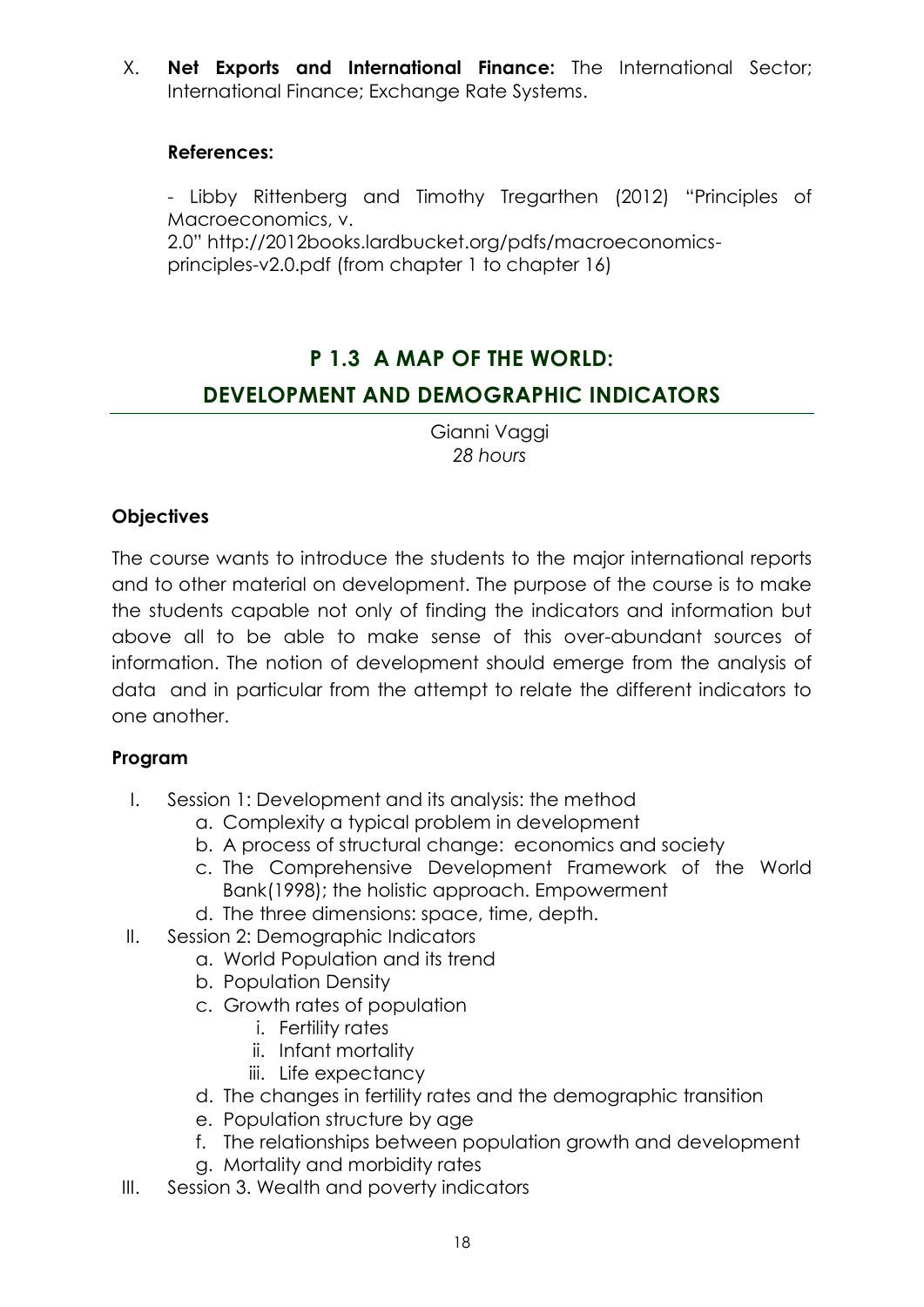- a. GDP per person in \$
	- i. North-South differences
	- ii. Income distribution at the world level: the UN quintiles
	- iii. GDP per person in PPP, Purchasing Power Parity
- b. Growth rates of GDP per person from 1980
	- i. Trends in recent decades
	- ii. Areas in growth, areas in decline
- c. Economic growth and various aspects of human development
	- i. GDP per capita and life expectancy
	- ii. Income distribution
	- **iii.** Social indicators, human development and economic growth: GDP per capita, PPP and Human Development Index
- IV. Session 4: On the causes of growth and stagnation
	- a. Economic growth in an open economy
		- i. World trade and export growth
			- 1. Development in an open economy
			- 2. Export and import composition
	- b. The composition of GDP
		- i. The economic structure of GDP and export diversification
		- ii. The different growth rates 1960-2000 by different exporters
		- iii. Dependence from 'commodities'
		- iv. The international prices of 'commodities'
	- c. Capital accumulation
		- i. Private and public Investments
			- 1. Infrastructures
			- 2. Education: human and social capital
	- d. External Finance
		- i. Development Aid
		- ii. The DAC, Development Assistance Committee
			- 1. Aid as a share of GDP in high income countries
		- iii. Foreign Direct Investments
			- 1. Their concentration
		- iv. Remittances
- V. Session 5: The environment
	- a. Environmental conditions and economic growth
		- i. Energy consumption per capita
		- ii. World consumption of energy
		- iii. Energy intensity of GDP
	- b. The special case of oil
- VI. Session 6: International Organizations
	- a. The UN System
	- b. The different "bodies" and their activities
	- c. The International Financial Institutions
	- d. The IMF and the World Bank
	- e. The suggested reforms

**References** :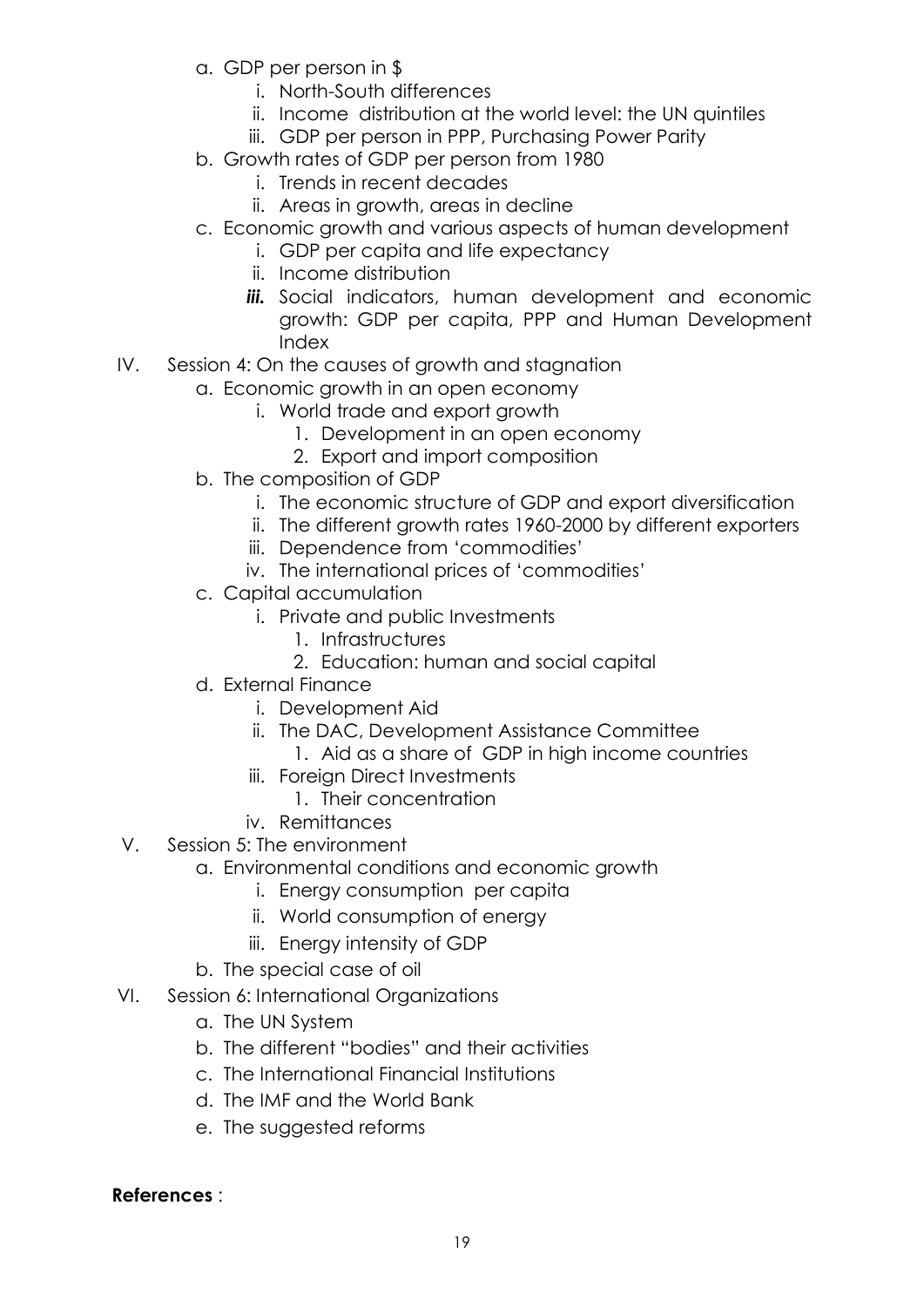- Maddison A., *Dynamic forces in capitalist development : a long run comparative view,* Oxford University Press, 1991.
- UNDP, *Human Development Report,* various years.
- UNCTAD, *Trade and Development Report*, *various years.*
- UNCTAD, *The Least Developed Countries Report*, *various years.*
- Vaggi G. 2015 Development and the post-2015 challenges: making the Sustainable Development Goals work, University of Pavia, Department of Economics and Management, Working Paper Series, WP n. 107, October.
- [http://economia.unipv.it/docs/dipeco/quad/ps/RePEc/pav/demwpp/](http://economia.unipv.it/docs/dipeco/quad/ps/RePEc/pav/demwpp/DEMWP0107.pdf) [DEMWP0107.pdf](http://economia.unipv.it/docs/dipeco/quad/ps/RePEc/pav/demwpp/DEMWP0107.pdf) World Bank, World Development Report, various years.
- World Bank, World Development Indicators, various years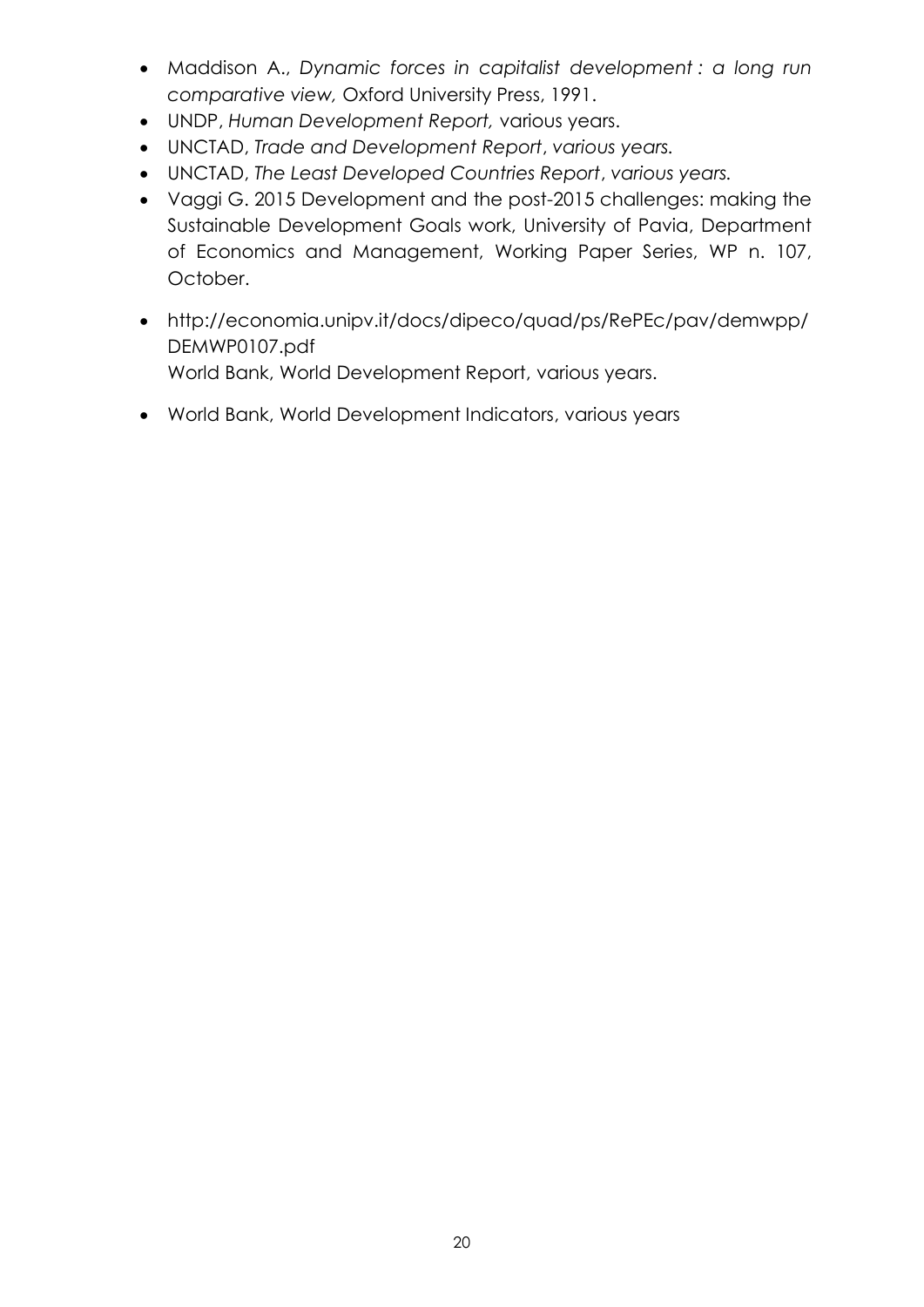# 3.2 ECONOMICS MODULE

| <b>ECONOMICS</b> | ECO1<br>Development<br>economics<br>44h                                  | The status of Development<br>economics (Missaglia, 20h)<br>Classical foundations of<br>development economics (Vaggi,<br>8h)<br>Poverty, inequality and human<br>development (Chiappero, 16h)                                                                  | 6 ECTS |
|------------------|--------------------------------------------------------------------------|---------------------------------------------------------------------------------------------------------------------------------------------------------------------------------------------------------------------------------------------------------------|--------|
| 92 <sub>h</sub>  | ECO <sub>2</sub><br>Development<br>policies and<br>current issues<br>48h | Food security and agricultural<br>development (Sassi, 16h)<br>Development Trajectories: a<br>comparative analysis between<br>alternative development<br>processes (Botta 16h)<br>From financial crisis to finance for<br>development<br>(Vaggi, Petrina, 16h) | 6 ECTS |

- TERM: WINTER (January –February)
- EXAM: February
- CREDITS: 12 FCTS
- COORDINATOR: Prof. Gianni Vaggi
- OBJECTIVES:
	- $\checkmark$  To equip students with a broad theoretical background that will enable them to understand the debate on economic development
	- $\checkmark$  To develop students' ability to pinpoint the national and international economic policy decisions that impact most heavily on economic and social development
	- $\checkmark$  To indicate, where necessary, individual reading lists and study programs based on individual interests

The Development Economics section (ECO1) is designed to familiarize students with the main theoretical notions that have served as referential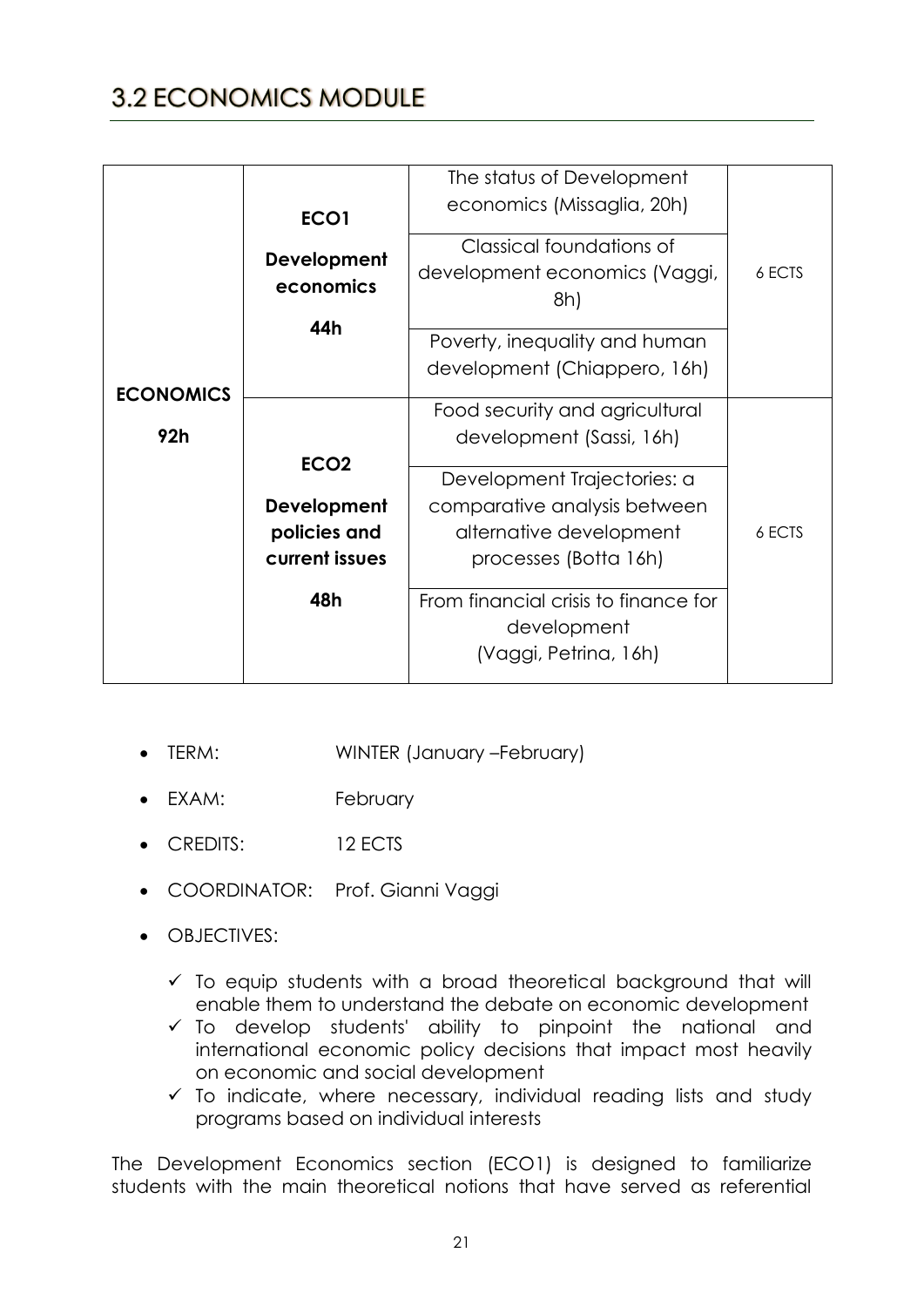backdrop and intellectual climate since World War II, as newly independent ex-colonies sought to design the future of their nations. Even today, complex trends towards "globalization" and "regionalization" are difficult to understand without a firm grasp of the principal theories concerning development, growth, and international trade.

The Development Policies and Current Trends section (ECO2) aims at making the students acquainted with the international economic system, the profile and status of its members and the policies they put in place. Fundamental issues like trade policies, food security policies and macroeconomic policies will be addressed and analyzed.

Below is a list of reference texts and the main topics to be examined during the classes in this module. The reference texts explore, with varying degrees of coverage and difficulty, the topics indicated in the course program, and constitute a useful reference both for professors and students. While it is understood that exams will be based on the topics covered during the classes, the choice of which text(s) to study in-depth is left up to the individual interests and academic backgrounds of both students and professors.

- D. Ray, *Development Economics*, 1998, Princeton University Press, Princeton, New Jersey (Ch.s 3, 4, 5, 9 and 16)
- $\bullet$  M. Todaro, Longman, *Economic Development*, 1997 (6<sup>th</sup> edition), London and New York (Ch.s 3, 6, 12 and 14)
- R. Pomfret *, Development Economics*, , Prentice Hall, 1997 (Ch.s 2, 12 and 15)
- K. Basu *, Analytical Development Economics*, , 1997, MIT Press (Ch.s 2, 3, 5 and 7)
- Landes D. (1998): ' *The Wealth and poverty of nations*'. Little Brown and Co.
- Reinert, E. (2007), "How Rich Countries Got Rich and Why Poor Countries Stay Poor", Constable, UK.
- Ocampo, J.A., L.Taylor and C.Rada (2009), "Growth and Policy in Developing Countries. A structuralist approach", Columbia University Press

## **ECO1.1**

## **THE STATUS OF DEVELOPMENT ECONOMICS**

Marco Missaglia *20 hours*

### **Objectives:**

The six items below are meant to focus on development issues. Each is meant to lead the class to discuss the basis of a theoretical approach and its historical background. Words written in bold are meant to stress a central concept.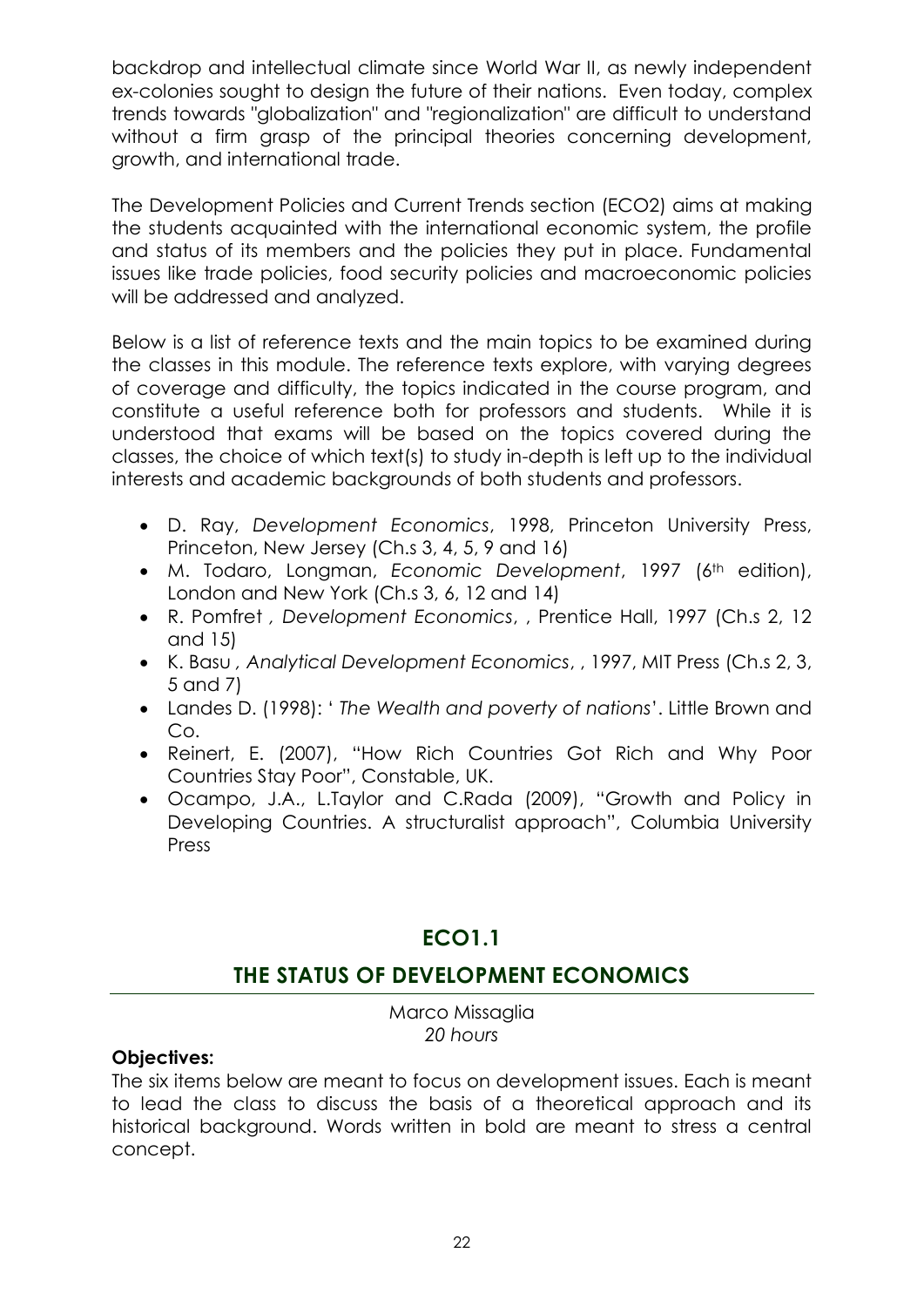### **Program:**

- I. 'Britannia rules the waves'. Where it all began: at the roots of industrialization. What made England the first country to develop. The inception of the great divide. 'Capitalism in one country' and the free trade caper: "Now that I am developed let us trade freely".
- II. "Now that you have developed, let me develop". Frederic List and the rise of German and American protected industrialization. The second industrial revolution and the great rush to grab an empire. From the emphasis on production to the emphasis on exchange.
- III. Countries forging ahead and countries falling behind. The rise of backwardness and underdevelopment. The Centre-Periphery argument.
- IV. "All that goes up comes crashing down". Understanding money and the way to a world crisis.
- V. "Do you want to grow?...Then give it a big push". Striving to modernise and the birth of development economics. Market versus plan, the Bandung Conference versus the IMF. Seeking a third way.
- VI. " You have borrowed and plunged into debt you can't repay: now you follow my rules" The economics of the Washington consensus. The discreet charm of self-regulating equilibrium and untrammelled markets.

### **References:**

- Erik S. Reinert: 'How rich countries got rich…..and why poor countries stay poor.' Constable and Robinson, London, 2007.
- Kenneth Pomeranz: 'The Great Divergence: China, Europe, and the Making of the Modern World Economy.' Princeton University Press, Princeton, 2000.

## **ECO 1.2**

## **CLASSICAL FOUNDATIONS OF DEVELOPMENT ECONOMICS**

Gianni Vaggi *8 hours*

### **Objectives:**

The course offers a brief view of the origin of some major concepts in development economics; from classical development theories to Marx. The notion of trade surplus, labour productivity and capital accumulation will emerge from the contribution of authors of the past. This course will also present the fundamental mechanisms of capital accumulation which are necessary in order to understand the economic fluctuations of the capitalist systems and the reasons for economic growth and for crisis.

### **Program:**

- I. Mercantilism: wealth as a stock of precious metals
- II. Enlightenment and the analysis of historical trends
- III. Quesnay and the modernisation of French agriculture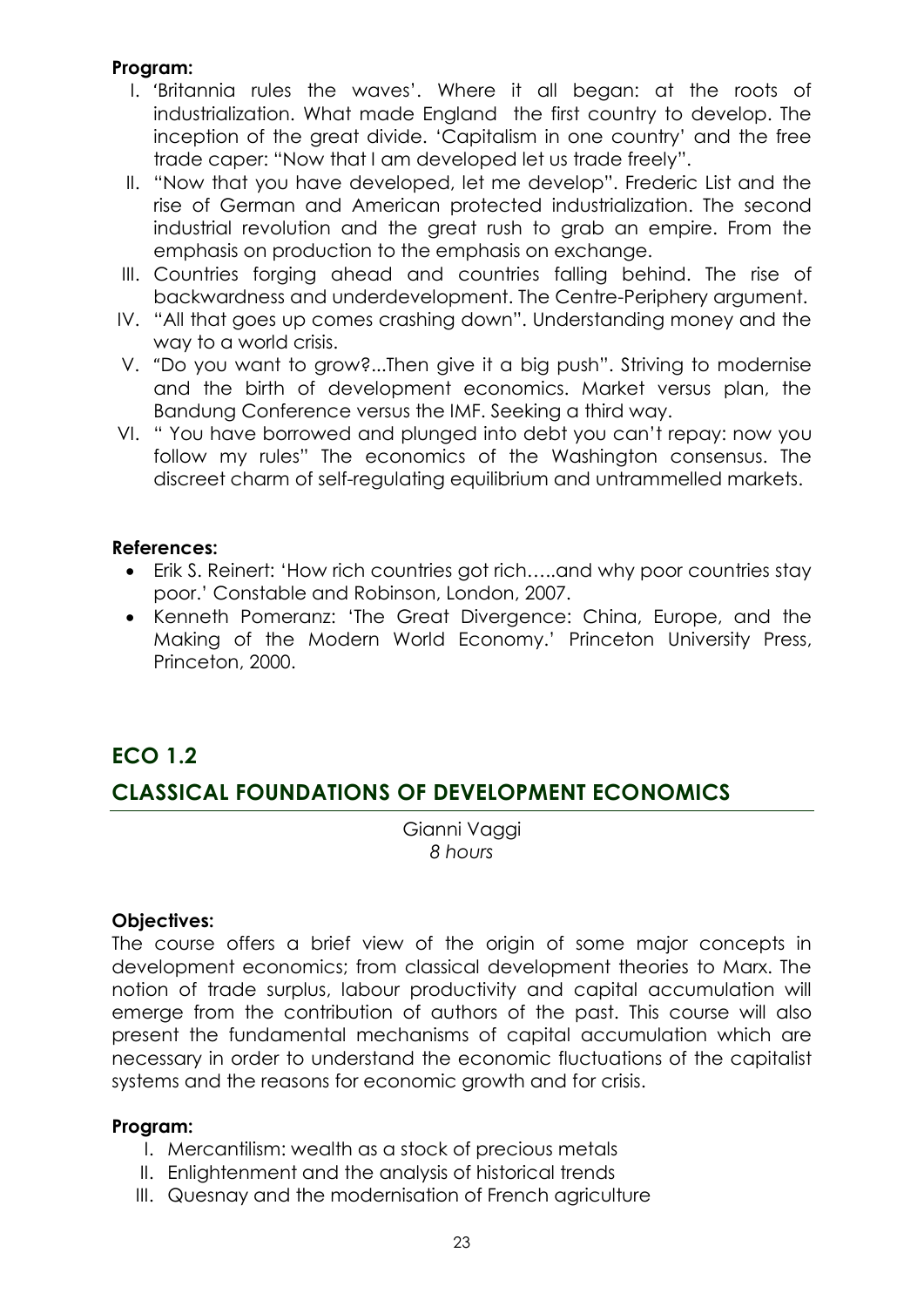- IV. Adam Smith and the progress of society
- V. Malthus and the principle of population
- VI. Ricardo and income distribution: decreasing returns and comparative advantages and the fall of the profit rate through time
- VII. Marx and the crisis

### **References:**

- Ha-Joon Chang, R. Rowtorn, The Role of the State in the Economic Change, Clarendon Press, Oxford, 1995.
- Rostow W.W., Theories of economic growth from David Hume to the present-with a perspective on the next century, Oxford University Press, 1990.
- Sen A., On Ethics & Economics, Blackwell, Oxford, 1987.
- Stathakis g. and Gianni vaggi .g. 2005, Economic development and social change; the classical view and the moderns in stathakis g. and gianni vaggi .g. (editors) economic development and social change: historical roots and modern perspectives, routledge,, london and new york, forthcoming.
- Vaggi G., excerpts from A Concise History of Economic Thought From Mercantilism to Monetarism (with Peter D. Groenewegen), Palgrave Macmillan, Basingstoke, 2003.
- Landes, David, 1986. "What Do Bosses Really Do?", Journal of Economic History, 46(3): 585-623
- Liberti, Stefano, 2011. Land grabbing. Come il mercato delle terre crea il nuovo colonialismo, Edizioni minimum fax, Roma
- Marglin, Stephen, 1974. "What Do Bosses Do? Part I", Review of Radical Political Economy, 6: 60-112
- Perkins, John, 2004. Confessions of an economic hit man. The shocking inside story of how America really took over the world, Berrett-Koehler Publishers, San Francisco
- Polanyi, Karl, 1944. The Great Transformation. The Political and Economic Origins of Our Time, Holt, Rinehart & Winston, New York
- Robinson, Joan, 1970. Freedom and Necessity. An Introduction to the Study of Society, George Allen and Unwin Ltd, London

# **ECO 1.3**

## **MEASURING POVERTY, INEQUALITY AND HUMAN DEVELOPMENT**

Enrica Chiappero Martinetti *16 hours*

### **Objectives:**

This module is aimed to discuss some basic concepts and main methodological issues in poverty and inequality analysis and their linkages with economic growth. It will present the standard approach for measuring (uni-dimensional) poverty and inequality and will discuss how to go beyond the narrow income-based view, discussing Amartya Sen's capability approach and multidimensional well-being (poverty and inequality) analysis.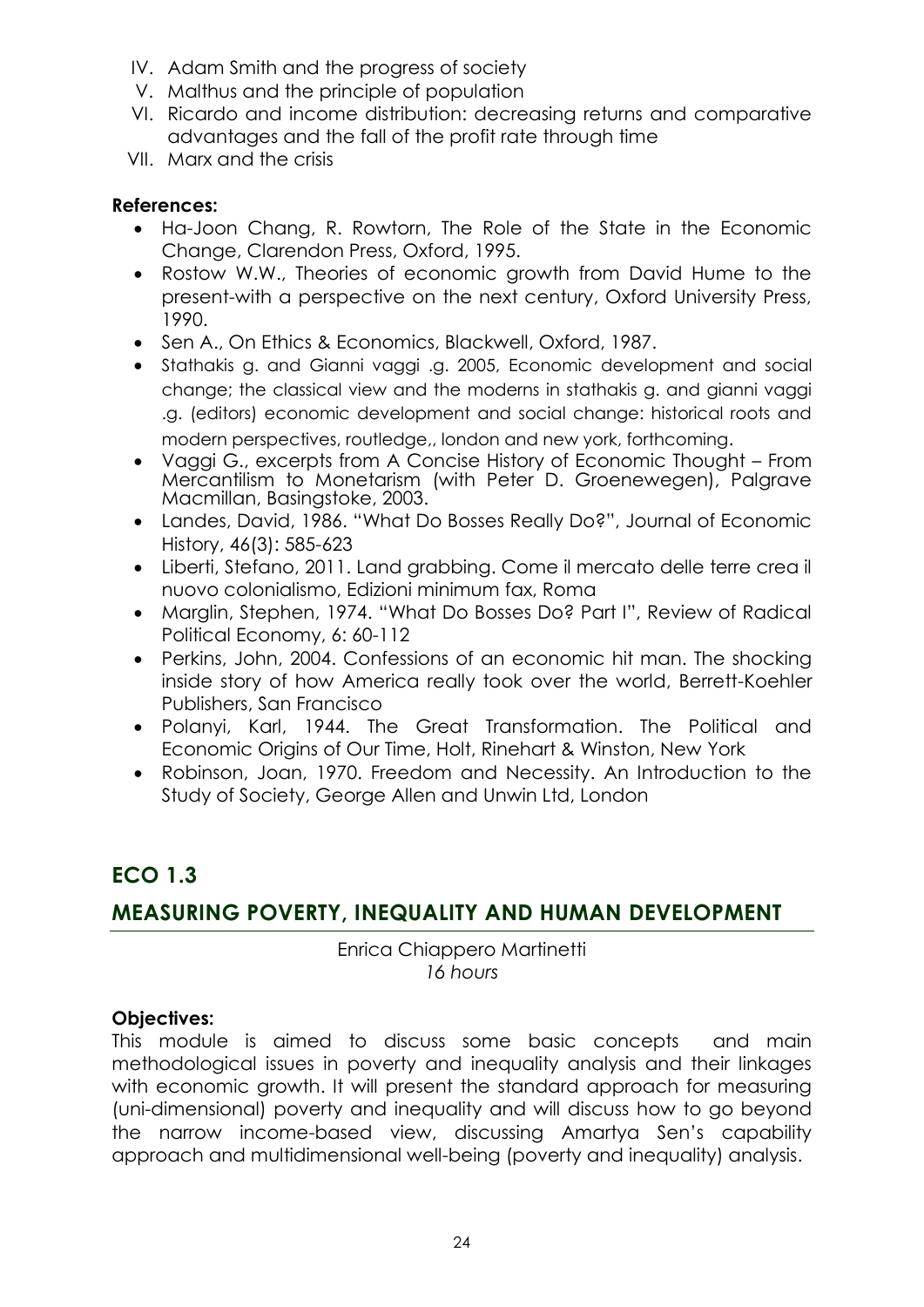### **Program**:

From standard (uni-dimensional) approach…

- I. some conceptual issues in well-being analysis: welfarist (utility, income) and non-welfarist approaches (basic needs, human development and capability approach)
- II. measurement issues in standard (unidimensional, monetary) approach (choice of indicators, unit of analysis, etc.)
- III. inequality measurement: Lorenz curves and Gini index
- IV. uni-dimensional poverty measurement: identification (poverty lines) and aggregation (poverty indexes)
- V. linkages between (economic) poverty inequality growth

Towards multidimensional analysis

- VI. capability approach: origin and motivations; contribution of the CA in welfare economics, poverty and inequality analysis; reach and limits of the CA: comparisons with other relevant theoretical framework (e.g. human capital theory, equality of opportunity); some open issues
- VII. introduction to multidimensional analysis: new human development and multidimensional poverty indexes

### **References:**

- Deneulin S. and Shahani L., (2010), An introduction to the Human Development and Capability Approach. Freedom and Agency, Earthscan, UK, introduction + chapter 2 (available online)
- Robeyns I., (2005), The Capability Approach: a theoretical survey, Journal of Human Development, 6(1), pp.93-114 (available online)

## **ECO 2.1**

## **FOOD SECURITY AND AGRICULTURAL DEVELOPMENT**

Maria Sassi *16 hours*

### **Objectives:**

The course aims at describing the main features of food security and food security policies in the current context, understanding the role of agricultural development, define food security and understanding the key dimensions used to analyse people's food security status and their relationship. It also aims at introducing the instruments for food security analysis and policy definition.

### **Program:**

I. The impact of price and financial crisis on food security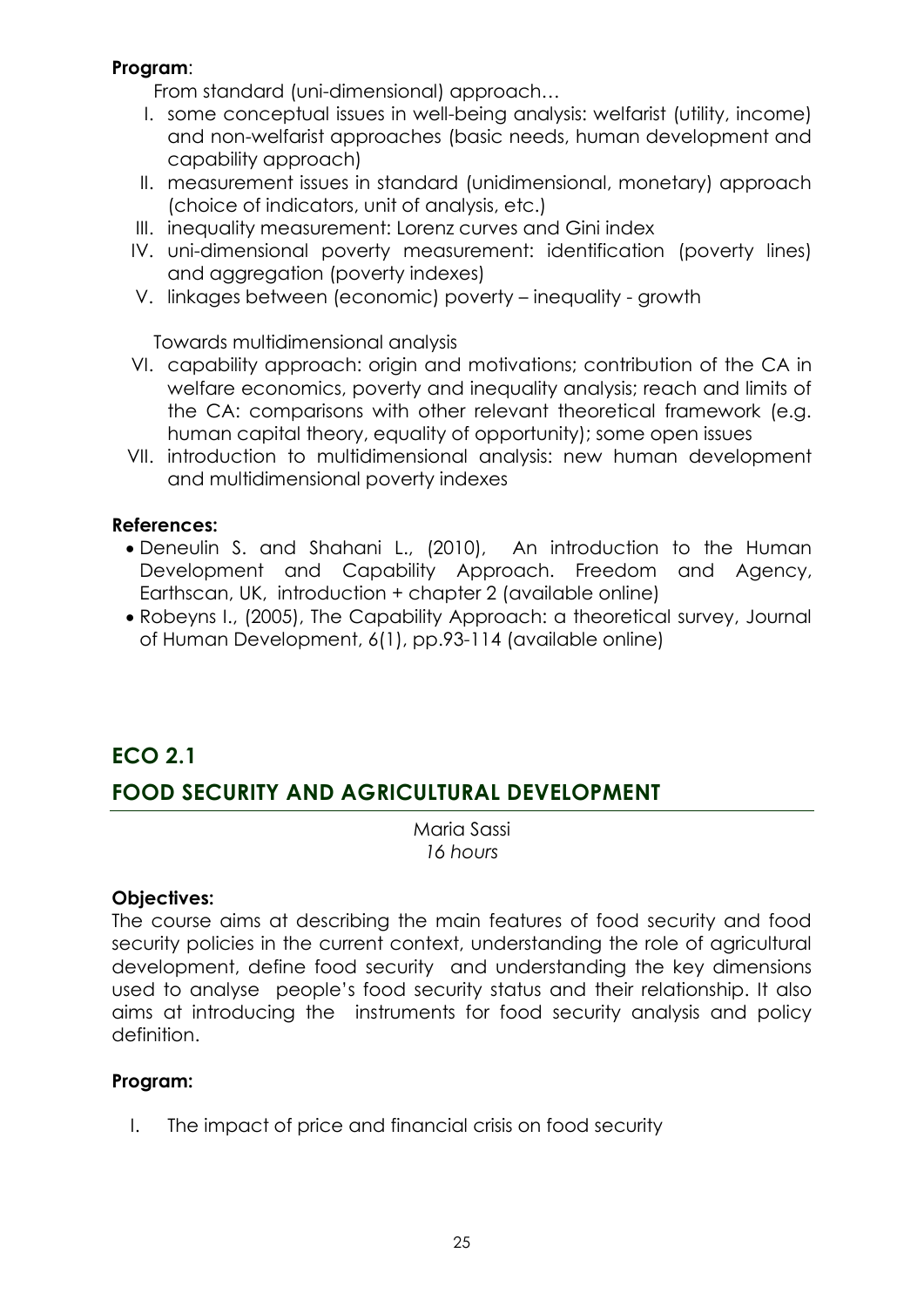Object: The section analyses the impact of price and financial crisis on food security, the policies introduced by Government in Developing countries and the debate underway at the international level.

II. The history of food security, agricultural and rural policies

Object: The section analyses the history of food security, agriculture and rural policies also focusing on the role of the International Organization and Civil Society. A specific attention is dedicated to the discussion on food-price increases and the implication for food security.

III. Food security: basics

Object: The section analyses: the core concepts of food security and their definitions in order to understand when to apply them and their links with other development issues; the evolution and aims of the Food Security Information Systems (FSISs) and the core indicators for monitoring the World Food Summit follow-up; and the frameworks for food security analysis and policy design.

IV. Food security actors, strategies and policies

Object: The section identifies the institutions which have a stake in the process of food security policy formulation and implementation and analyses the state of strategies and policies for food security particularly focusing on the MDG 1 target 1 and the Twin-track approach developed by the FAO.

V. The safety net schemes

Object: The section defines and classifies safety nets programs, then each of the schemes commonly adopted is analyzed in terms of targets and critical components.

VI. Food aid

Object: The section analyses the component of the food aid system with the aim of clarifying the food aid terminology and understanding its role in promoting food security.

#### **References:**

Sassi M. (2006), An Introduction to Food Security Issues and Short-Term Responses. Aracne Editrice, Roma

Additional references will be provided during classes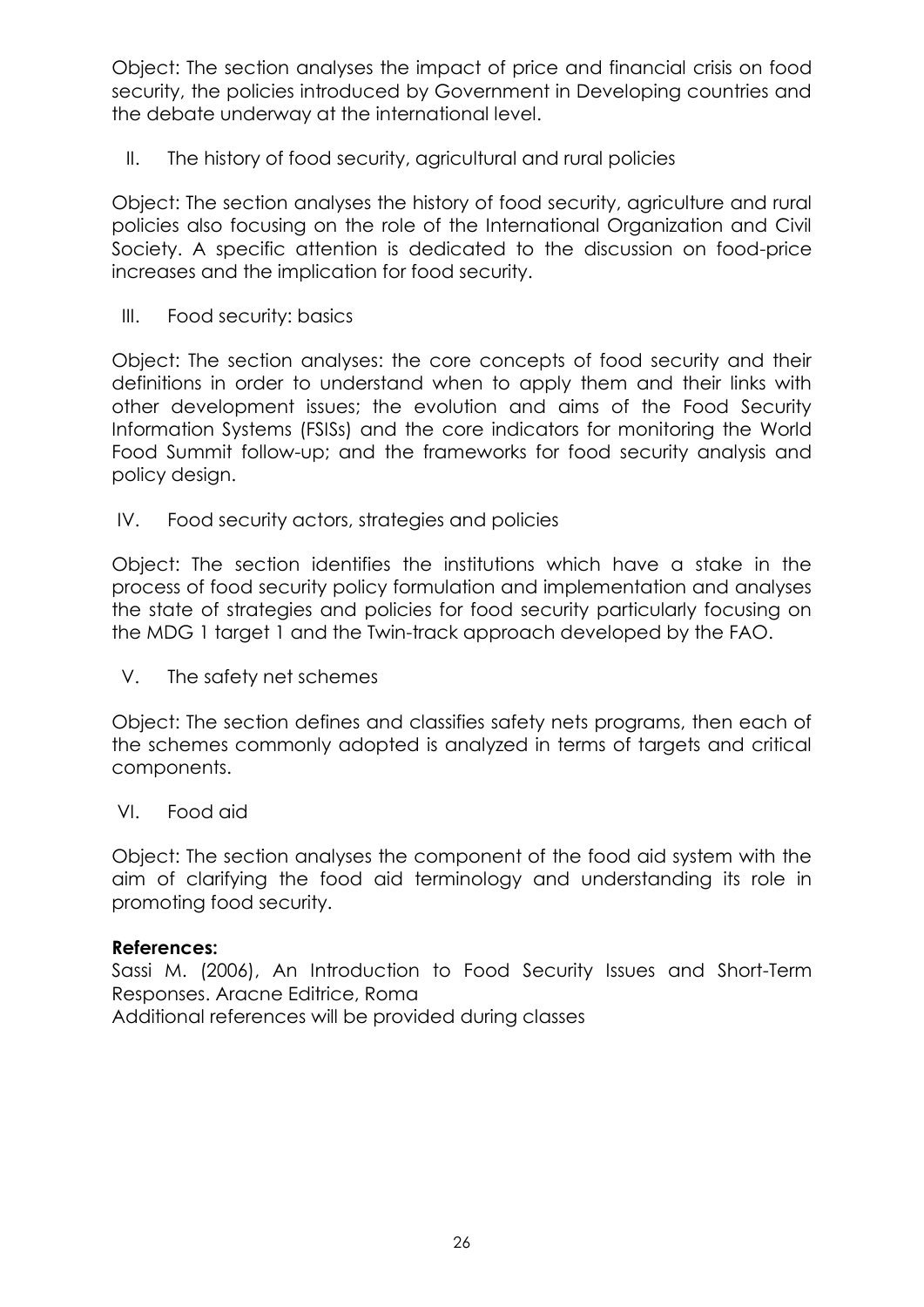**ECO 2.2** 

# **DEVELOPMENT TRAJECTORIES: A COMPARATIVE ANALYSIS BETWEEN ALTERNATIVE DEVELOPMENT PROCESSES**

Alberto Botta *16 hours*

### **Objectives:**

The purpose of this course is to present a comparative analysis of the different development paths followed by different regions, East-Asian countries and Latin America among others, in the last five decades. The course also aims at providing students with the essential analytical bases to understand the most recent debate on macro policies such as austerity, structural reforms and privatization in both developing and developed countries.

### **Program:**

- I. Development policies in the aftermath of the Second World War
- II. Debt crisis in Latin America and the policy switch to the neoliberal agenda. A comparison between Latin America and successful newly industrialized East-Asian Countries.
- III. Neoliberal policies and macroeconomic instability in the 1990s and in the 2000s
- IV. Which development policies for the future?

### **References:**

- Botta A., (2016) "*Dutch Disease-cum-Financialization* Booms and External Balance Cycles in Developing Countries", Forthcoming on *Brazilian Journal of Political Economy*.
- Botta A., Godin A., and Missaglia M., (2016) "Finance, Foreign (Direct) Investment, and the Dutch Disease. The case of Colombia", *Economia Politica*, vol. 33 (2), pp. 265 – 289.
- Bresser Pereira C. (2012) "Structuralist Macroeconomics and the New Developmentalism", *Brazilian Journal of Political Economy*, vol. 32 (3), pp. 347 – 366.
- Camara Neto A.F., Vernengo M., (2004) "Fiscal Policy and the Washington Consesus: A post-Keynesian Perspective", *Journal of post-Keynesian Economics*, vol. 27 (2), pp. 333 – 343.
- Cimoli M., Holland M., Porcile G., Primi A., Vergara S. (2006) "*Growth, Structural Change and Technological Capabilities in Latin America in a Comparative Perspective*", LEM Working Paper n. 2006/11.
- Frenkel R., Rapetti M. (2009) "A Developing Country View of the Current Global Crisis: What should not be forgotten and what should be done", *Cambridge Journal of Economics*, vol. 33, pp. 683 – 702.
- Ostry J.D., Loungani P., and Furceri D. (2016) "Neoliberalism: Oversold?", *Finance and Development* (June 2016), pp. 38 – 41.
- Palma J.G. (2013) "How the full opening of the capital account to highly liquid financial markets led Latin America to two and a half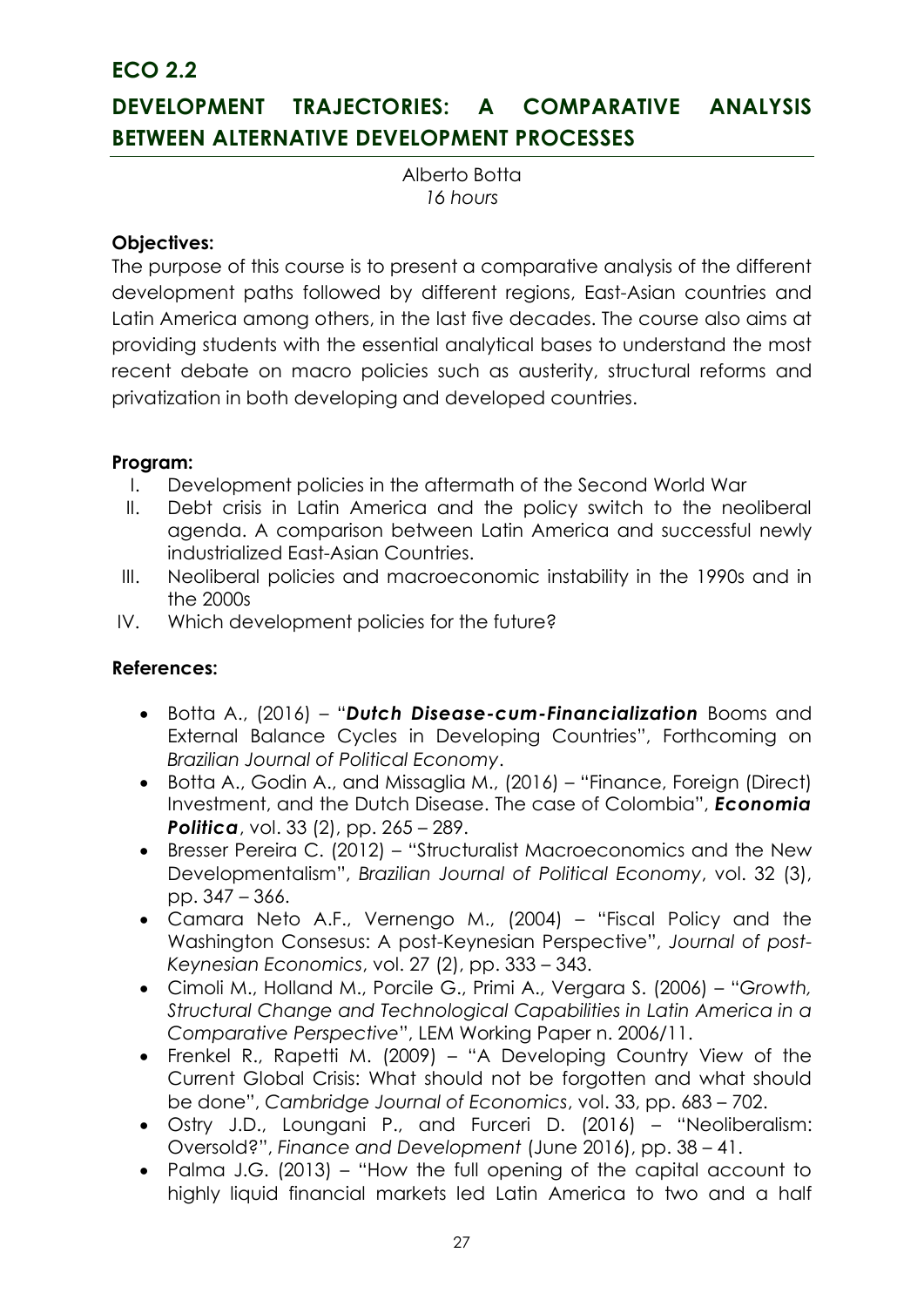cycles of Mania, Panic, and Crash", in Wolfson H.M., and Epstein G.A. (2013) – *The Handbook of Political Economy of Financial Crises*, Oxford University Press, pp 248 - 295.

 Sachs J. (1985) – "External Debt and Macroeconomic Performance in Latin America and East Asia", *Brookings Papers on Economic Activity*, vol. 1985 (2), pp. 523 – 573.

## **ECO 2.3**

### **FROM FINANCIAL CRISIS TO FINANCE FOR DEVELOPMENT**

### Gianni Vaggi and Gabriella Petrina *16 hours*

### **Objectives:**

The course addresses the role of finance in today's economy and its impact on developing and emerging countries in particular. The course is organized into two parts.

The first part (I-VIII) describes the evolution of finance during the last thirty years and analyses the major financial crisis since the eighties with particular emphasis on the Asian crisis and on the 2007-08 to present one. The presentation of the evolution of international financial markets and the role played by the derivative markets in particular in increasing systemic risk and thus producing financial instability. The impact on developing countries finances will be discussed as well as the problem of long run foreign debt sustainability (Vaggi).

The second part (IX-XIII) examines the opportunities that finance offers to development: market instruments, evolving through time, might indeed have a role in sustaining the development of a whole country. There exist in fact a "good" side of the world of finance that if, and only if, regulated and controlled, may be considered an important instrument of development. Being aware that there are other ways through which development work is, nowadays, of utmost importance. The final classes will include some practical exercises on managing data from specific database available on the web (Petrina).

### **Program:**

First part:

- I. What is the role of financial markets? The saving investment nexus
- II. The different types of financial flows: presentation
- III. The major changes in international finance since the eighties
- IV. Foreign exchange transaction of the derivatives markets
- V. The Asian crisis: contagion and domino effect
- VI. From the sub-prime crisis of 2007 to today
- VII. The Foreign debt of Developing Countries and Debt sustainability
- VIII. The real aspects of the present crisis: capital accumulation and overproduction

Second part: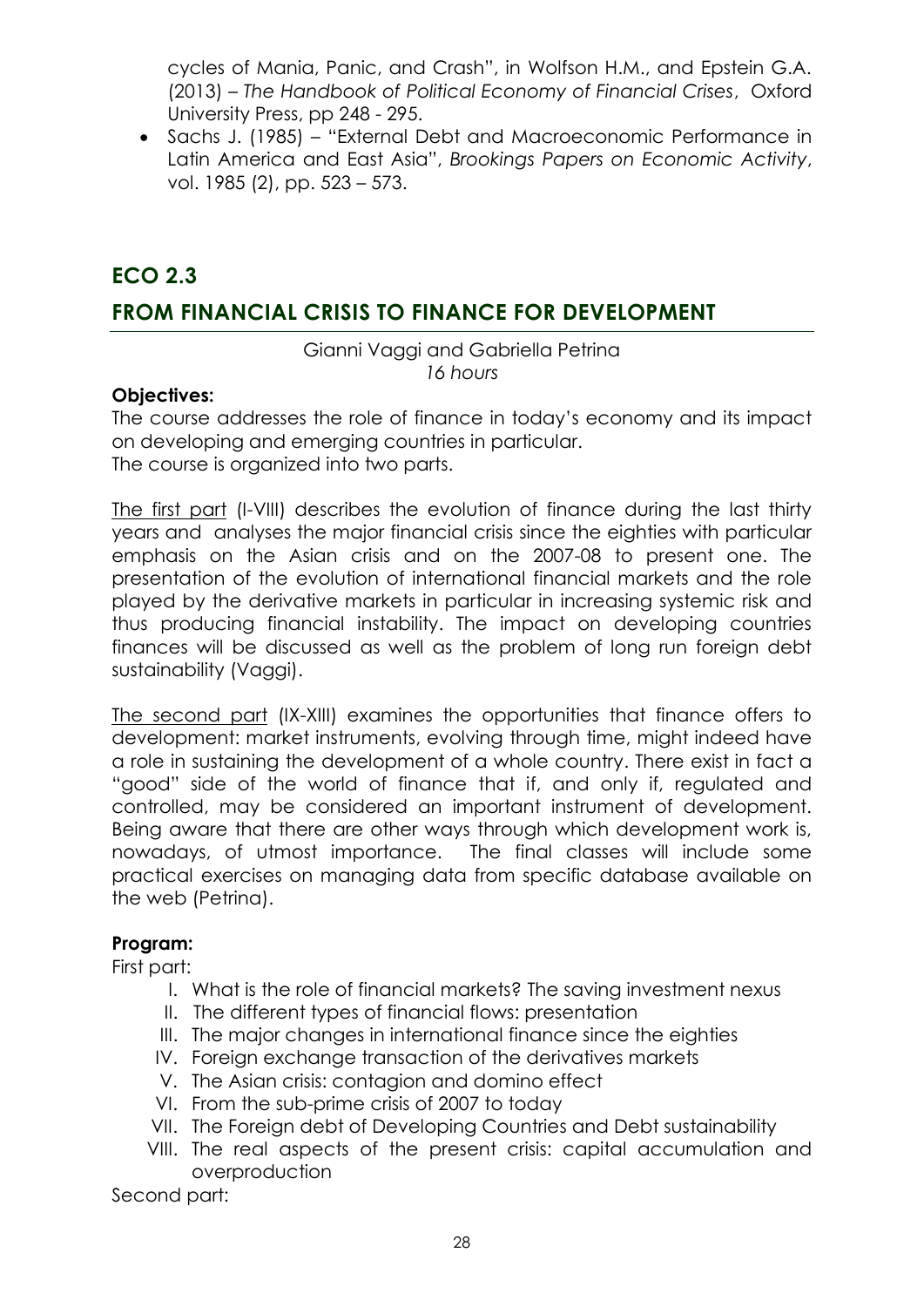- IX. Mapping world financial flows : countries of origin and countries of destination
- X. Foreign Direct Investments: are they a panacea for Development?
- XI. Remittances: their macro effects on development
- XII. Other financial instruments for Development: i.e insurances against climate change and Sovereign Wealth Funds
- XIII. Private& Public Partnership role in Development

### **References:**

- Gallagher K., Griffith-Jones S. and Ocampo J.A. 2012, Regulating Global Capital Flows for Long-Run Development, Pardee Center, Boston University, March.
- Naudé W. 2009, The Financial Crisis of 2008 and the Developing Countries, WIDER Discussion Paper n° 2009/01, January, Helsinki.
- Vaggi G. 1993, "A brief debt story" in G. Vaggi (editor), From the Debt Crisis to Sustainable Development - Changing Perspectives on North-South Relationships Macmillan, London.
- Vaggi G. Trade and Sustainable Finance for Development, WIDER Discussion Paper n° 2002/64, July, Helsinki.
- Vaggi G., Economic and Financial Instability: Lessons from the Asian Crisis, in International Financial Systems and Stocks Volatility: Issues and Remedies, Edited by Nidal R. Sabri, The International Review of Comparative Public Policy, Vol. 13, Elsevier Science Ltd. 2002.
- Global Development Finance (WB)
- World Investment Report (UNCTAD)
- Trade & Development Report (UNCTAD)
- Migration and Development Brief", Dilip Ratha, Sanket Mohapatra, and Ani Silwal, 2011, World Bank
- "Migration and Remittances factbook 2011", Dilip Ratha, Sanket Mohapatra, and Ani Silwal, 2010, World Bank
- "Engaging Diaspora as Development Partners for Home and Destination Countries: Challenges for Policy Makers" Dina Ionescu, IOM
- "Diaspora Bonds: Tapping the Diaspora during Difficult Times" Suhas L. Ketkar and Dilip Ratha, 2010, World Bank
- The Least Development Countries Report, UNCTAD
- http://www.undp.org/gimlaunch/index.shtml (UNDP)
- http://www.growinginclusivemarkets.org/ (UNDP)
- [http://www.ifc.org](http://www.ifc.org/)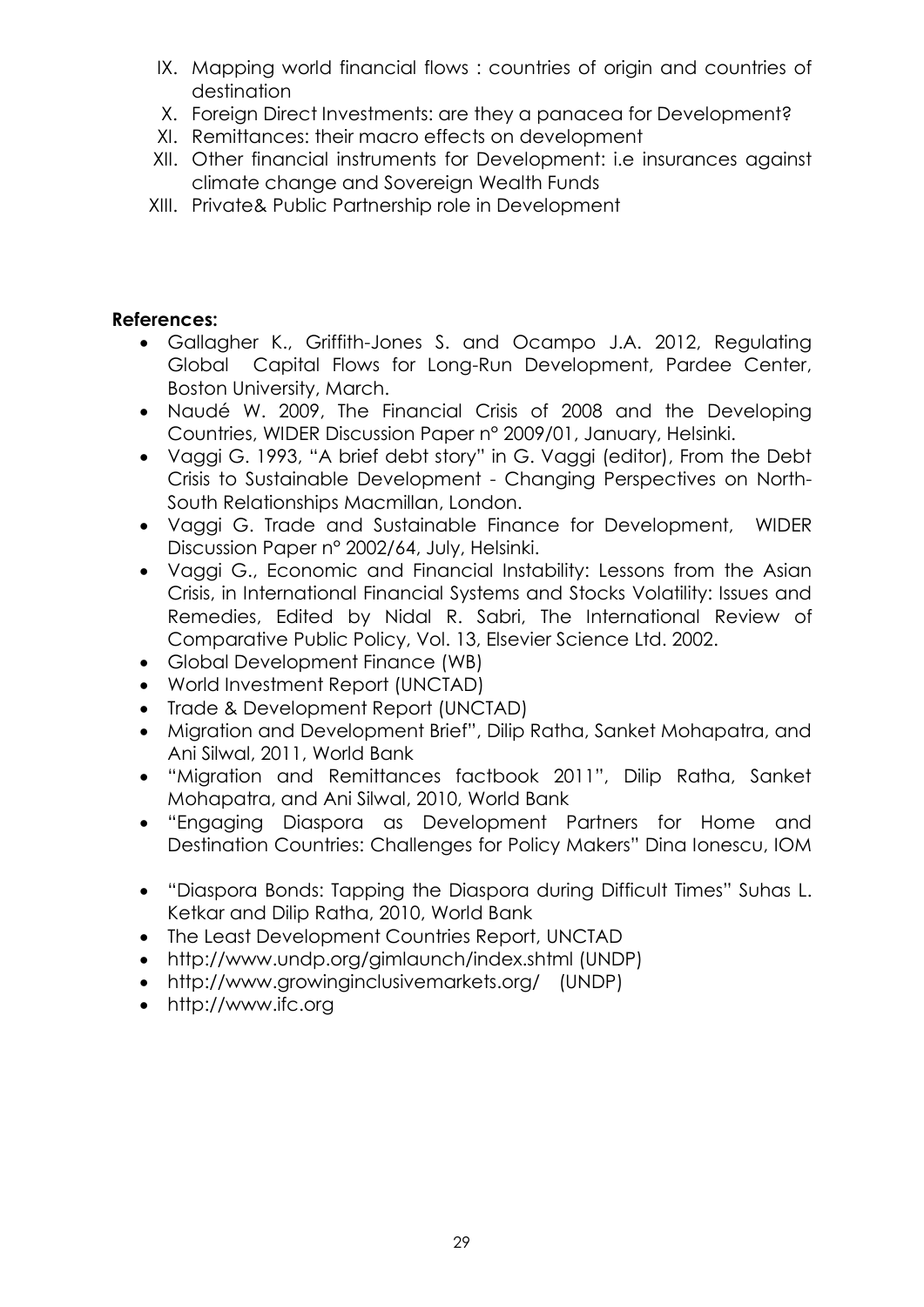# **3.3 KEY ISSUES IN THE GLOBAL AGENDA- THE VOICE OF UN AGENCIES AND INTERNATIONAL EXPERTS**

THROUGHOUT THE WHOLE YEAR THE MASTERS COURSE OFFERS CONFERENCES/SEMINARS ON RELEVANT TOPICS, CROSSCUTTING AND HOT ISSUES IN THE FIELD OF DEVELOPMENT AND COOPERATION HELD BY INTERNATIONAL EXPERTS.

THESE CONTRIBUTIONS ARE VERY IMPORTANT TO ALLOW STUDENTS MEETING PROFESSIONALS AND ACADEMICS FROM ALL OVER THE WORLD, FOSTER DEBATE ON CONTROVERSIAL ISSUES AND HAVE PRECIOUS INDICATIONS ON PROFESSIONAL OPPORTUNITIES AFTER THE MASTER COURSE. ATTENDANCE TO THIS SEMINARS IS COMPULSORY AS FOR ANY OTHER PART OF THE PROGRAM (REFER TO ASSESSMENT CRITERIA).

Below the list of external contributions:

- Annalisa Primi, Organisation for Economic Co-operation and Development OECD Development Centre
- Maria Gallotti, International Labour Organization-ILO
- Annalisa Prizzon, Overseas Development Institute-ODI
- Francesco Rampa, European Centre for Development Policy Management-ECDPM
- Rolf Traeger, Giovanni Valensisi, United Nations Conference on Trade and Development –UNTCAD
- Rossella Bottone, World Food Programme-WFP
- Giorgio Andrian, UN Educational, Scientific and Cultural Organization-UNESCO expert
- Clara Capelli, AICS Jerusalem
- Granmenos Mastrojeni, Italian Ministry of Foreign Affairs and International Cooperation
- Emanuela Colombo, Politecnico di Milano
- Gian Battista Parigi, University of Pavia
- Egidio Dansero, University of Turin
- Luca de Fraia, ActionAid
- Maura Viezzoli, CISP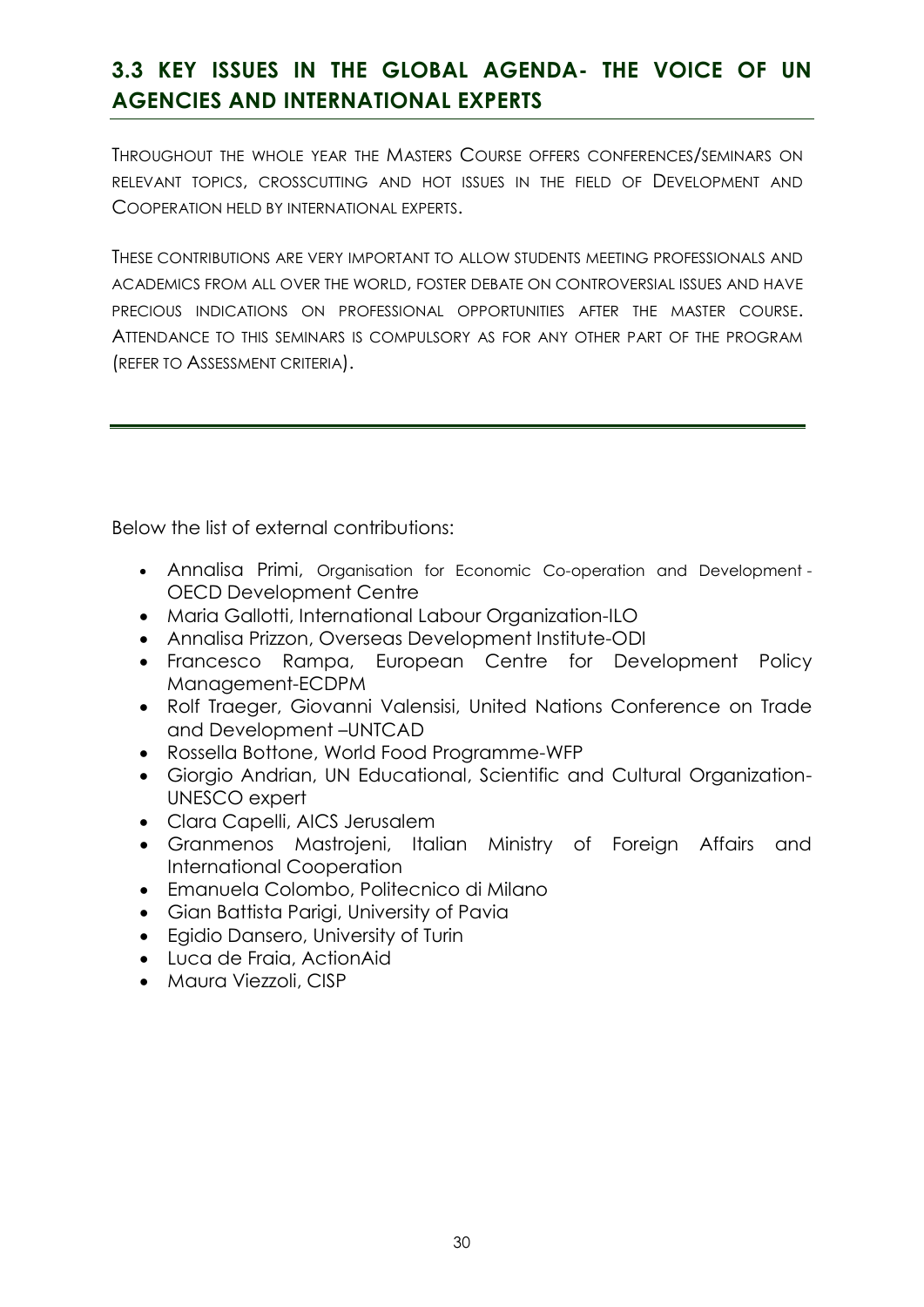# 3.4 PROJECT MANAGMENT MODULE

|                                    | PM <sub>1</sub><br><b>DEVELOPMENT</b><br><b>COOPERATION:</b><br>institutional<br>contest and<br>main actors<br>32 <sub>h</sub> | Development Cooperation: from the<br>beginning through the pandemia 2020<br>(Raimondi, 10h)<br>European Policies Strategy and founds<br>with a special focus on coping with<br>covid 19 (Bianchi, 6h)<br>Institutional and public resources for<br>international cooperation (Bianchi, 6h)<br>Humanitarian action and development<br>in fragile context (De Luca, 10h) | 6 ECTS |
|------------------------------------|--------------------------------------------------------------------------------------------------------------------------------|------------------------------------------------------------------------------------------------------------------------------------------------------------------------------------------------------------------------------------------------------------------------------------------------------------------------------------------------------------------------|--------|
| <b>PROJECT</b><br><b>MANAGMENT</b> | PM <sub>2</sub><br><b>Concepts and</b><br>tools for<br>designing,<br>implementing,                                             | Project formulation and writing<br>(Toscano, 30h)<br>Results based Monitoring & Evaluation                                                                                                                                                                                                                                                                             |        |
| 116h                               | monitoring and<br>evaluating a<br>development<br>and                                                                           | (Viezzoli, 12h)                                                                                                                                                                                                                                                                                                                                                        | 9 ECTS |
|                                    | humanitarian<br>project<br>60h                                                                                                 | Project Operational Planning (Falcitelli,<br>18h)                                                                                                                                                                                                                                                                                                                      |        |
|                                    |                                                                                                                                | Human Rights Based Approach: from<br>theory to practice (Carazzone, 8h)                                                                                                                                                                                                                                                                                                |        |
|                                    | PM <sub>3</sub><br><b>Cross Cutting</b><br><b>Issues</b><br>24 h                                                               | Migration and development: challenges<br>in External migration policy (Lotta, 8 h)                                                                                                                                                                                                                                                                                     | 4 ECTS |
|                                    |                                                                                                                                | Education in international emergency<br>projects (Mussi, 8 h)                                                                                                                                                                                                                                                                                                          |        |

DURATION: 116 h

EXAM: April<br>COORDINATORS: Mrs. *I* 

TERM: WINTER (March-April)

Mrs. Maura Viezzoli (CISP), Mrs. Gabriella Petrina (VIS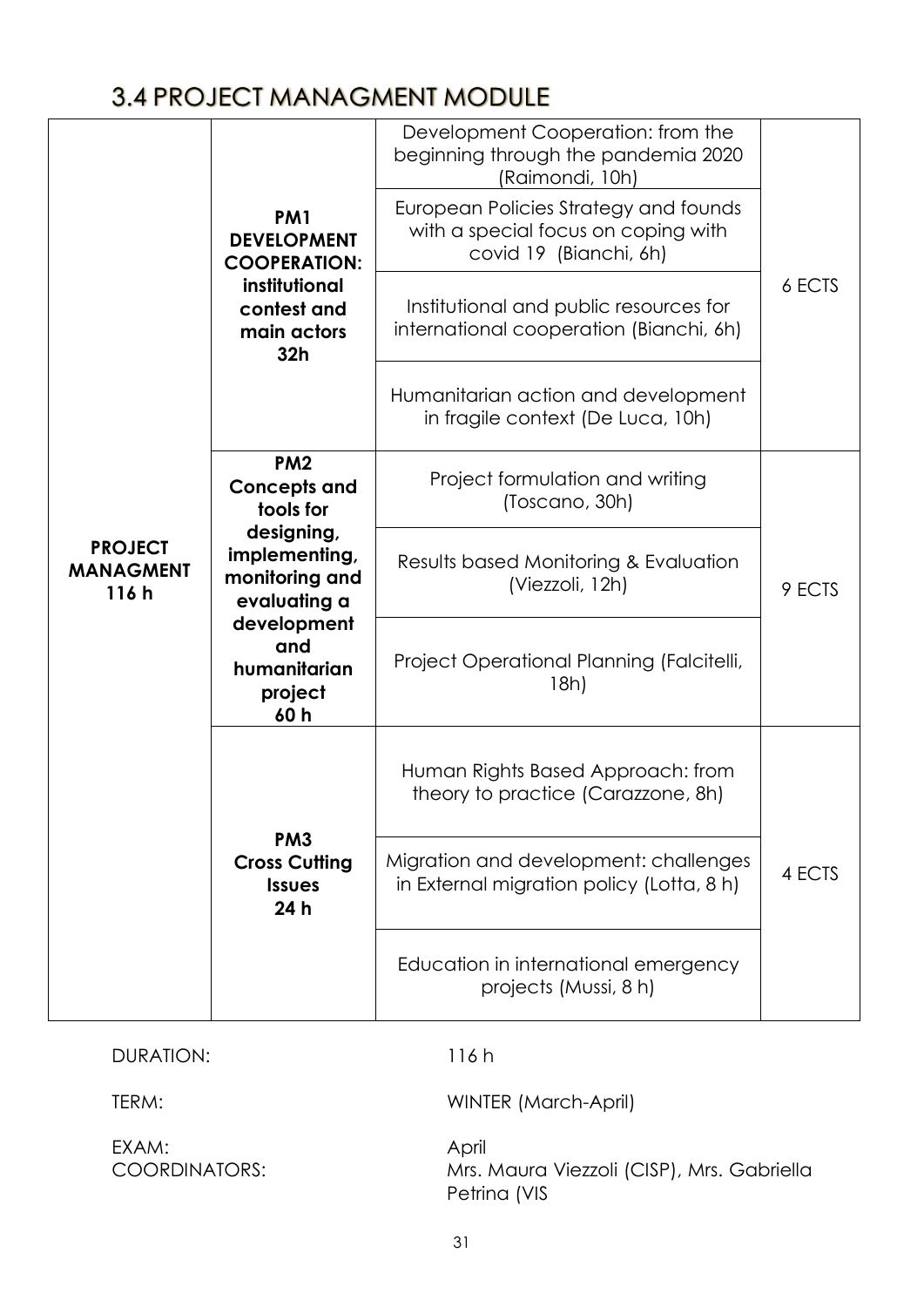### **PM1**

# **DEVELOPMENT COOPERATION: INSTITUTIONAL FRAMEWORK AND MAIN ACTORS**

#### **32 hours**

# **PM 1.1. DEVELOPMENT COOPERATION: FROM THE BEGINNING THROUGH THE PANDEMIA 2020**

Antonio Raimondi *10 hours*

#### **Objectives:**

The aim of this module is to give to the students an overall view of the birth and the evolution of International Cooperation, starting from the end of World War II up to our days. We will go through the startup of the International Organizations, the main actors of International Cooperation, the UN system, the various tools and instruments we will analyze and the role of big Private Donors (Foundations etc.) that are driving the international context.

#### **Program:**

- I. History of International Cooperation
- II. Main actors in Development Cooperation (Governmental, bilateral, multi/bilateral and non-Governmental Organizations, Private Donors, Universities)
- III. International institutions: the UN system
- IV. Main tools of International Cooperation (grants, loans)
- V. The modern crises of international cooperation
- VI. Development aid policies of OECD\_DAC donors

#### **References:**

 Abstract in English of the book "Manuale di Cooperazione allo Sviluppo"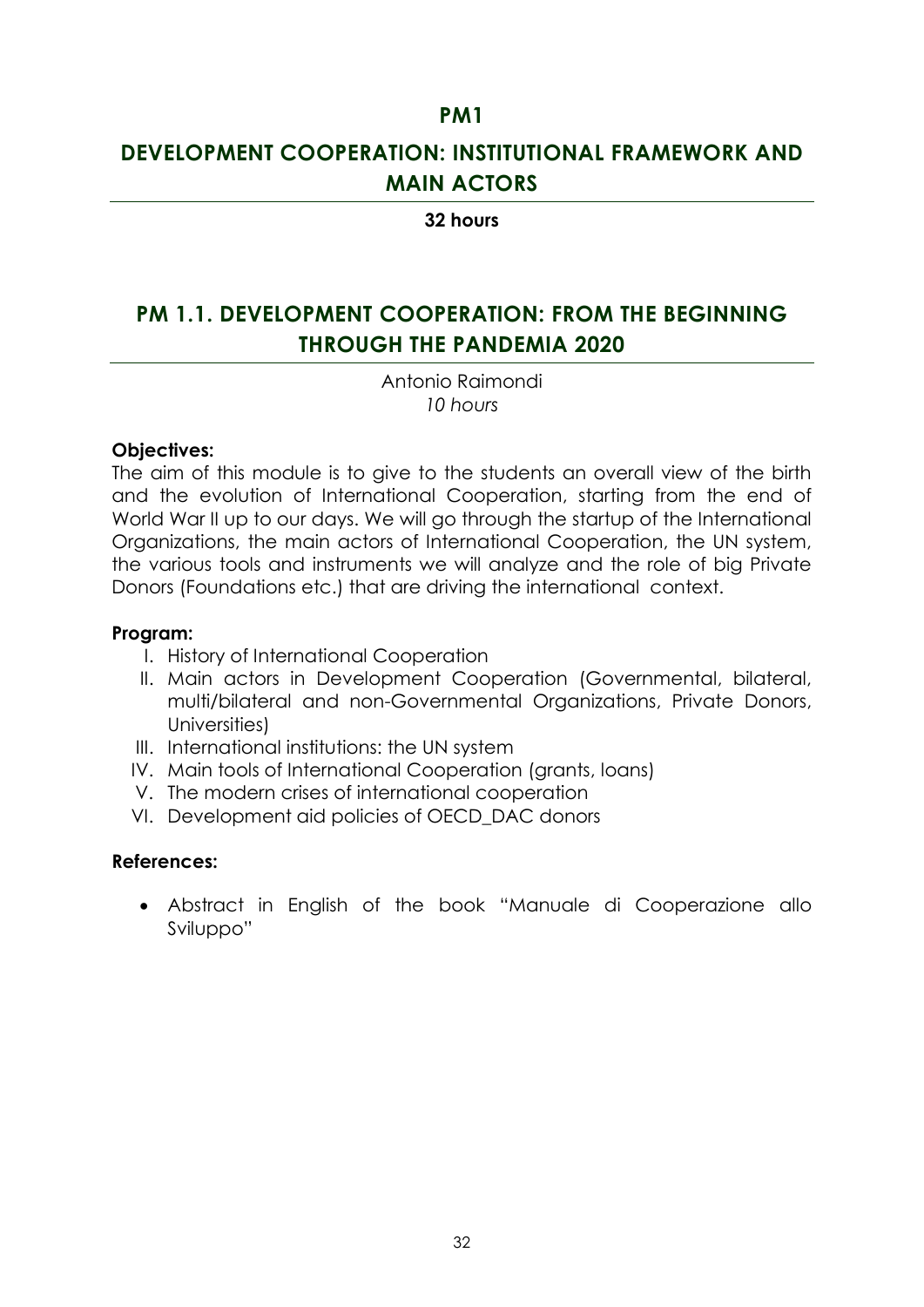### **PM 1.2. EUROPEAN POLICIES, STRATEGIES AND FUNDS**

Lorenzo Bianchi Carnevale *6 hours*

#### **Objectives:**

The objective of this course is the provide a framework of the EU External Assistance and its implementation, mainly in the area of development cooperation.

#### **Program:**

- I. EU development cooperation policy and external aid management.
- II. 2014-2020: financial instruments and thematic programmes
- III. The EU system of calls for proposals

**References:** to be indicated

### **PM 1.3.**

# **INSTITUTIONAL AND PUBLIC RESOURCES FOR INTERNATIONAL CO-OPERATION WITH A SPECIAL FOCUS ON COPING WITH COVID 19**

Lorenzo Bianchi Carnevale *6 hours*

#### **Objectives:**

The second part of the course will address 3 different donors, in particular UNHCR and WFP to show how they are working and how many areas of intervention are behind refugees and food.

#### **Program:**

The Italian Ministry of Foreign Affairs and Development Cooperation and the Italian Agency for Development Cooperation WFP and UNHCR, policies and way of working

**References:** to be indicated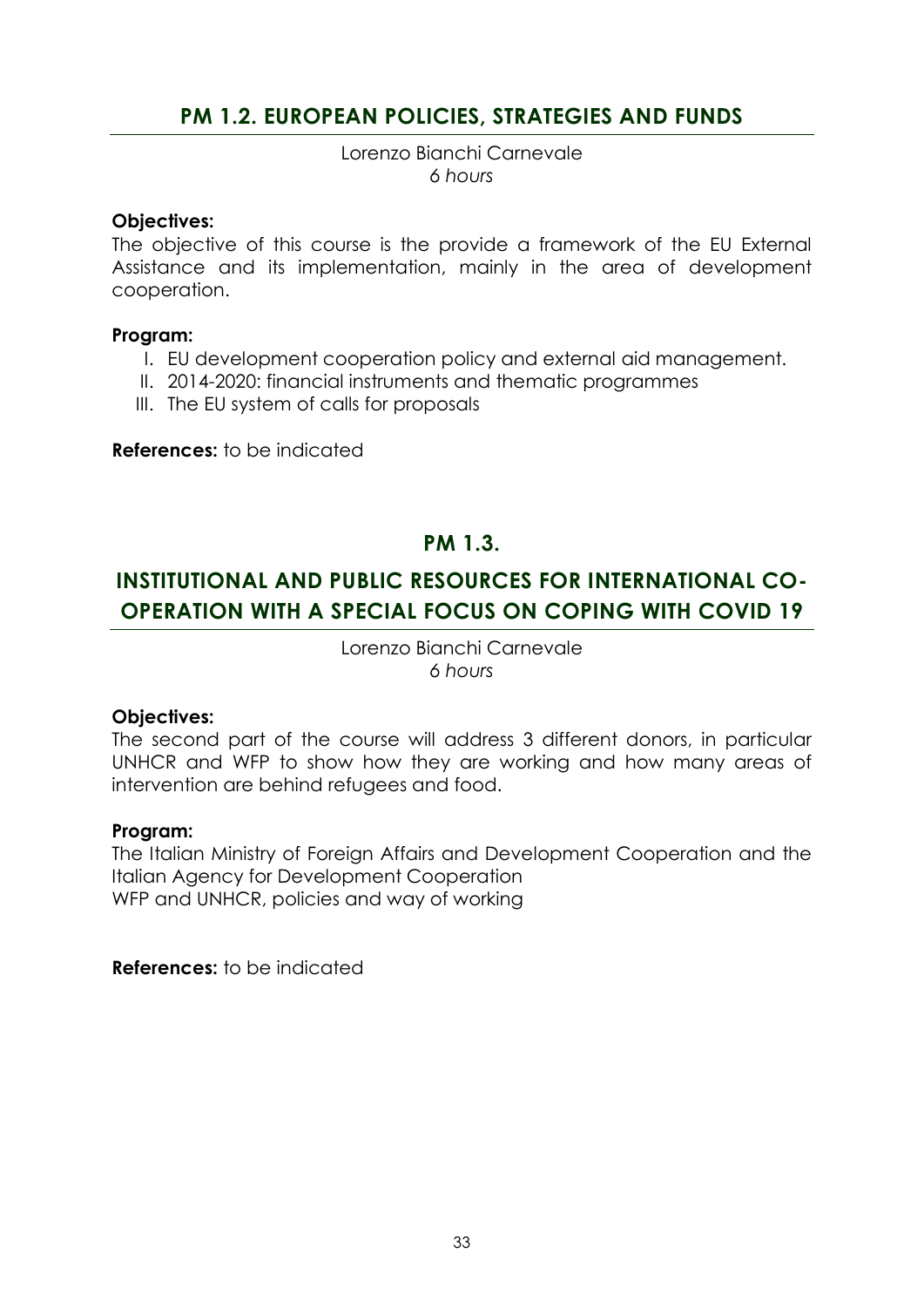# **PM 1.4. HUMANITARIAN ACTION AND DEVELOPMENT IN FRAGILE CONTEXT**

### Sandro De Luca **10 hours**

### **Objectives:**

The module intends to give to the students a picture, from a practitioners' perspective, of the evolution of the humanitarian system and landscape during last decades and an understanding of the logic and evolution of standards and processes of the humanitarian action.

### **Program:**

- I. Current trends and challenges of the humanitarian action
- II. The humanitarian environment and its actors: local communities, government institutions, international agencies, mono and multimandate organisations
- III. The humanitarian system and 2016 World Humanitarian Summit.
- IV. Humanitarian needs and complex environments: fragile /failed states and humanitarian action
- V. Standards and processes in humanitarian action

### **References:**

- Global Humanitarian Assistance Report 2016 [http://www.globalhumanitarianassistance.org/wp](http://www.globalhumanitarianassistance.org/wp-content/uploads/2016/07/GHA-report-2016-full-report.pdf)[content/uploads/2016/07/GHA-report-2016-full-report.pdf](http://www.globalhumanitarianassistance.org/wp-content/uploads/2016/07/GHA-report-2016-full-report.pdf)
- ACAPS Crisis Overview 2016: Humanitarian Trends and Risks for 2017 https://www.acaps.org/special-report/crisis-overview-2016-humanitariantrends-and-risks-2017
- The Sphere Handbook and Humanitarian Charter, 2011 http://www.sphereproject.org/resources/downloadpublications/?search=1&keywords=&language=English&category=22
- Minimum Standards for Education: Preparedness, Response, Recovery by the Inter-Agency Network for Education in Emergencies (INEE). http://toolkit.ineesite.org/toolkit/INEEcms/uploads/1012/INEE\_GuideBook\_E N\_2012%20LoRes.pdf
- Livestock Emergency Guidelines and Standards (LEGS) http://www.livestock-emergency.net/resources/download-legs/
- Minimum Economic Recovery Standards, by the Small Enterprise Education and Promotion (SEEP) Network http://www.seepnetwork.org/filebin/Minimum\_Econ\_Recovery\_Standards 2\_web.pdf
- Minimum Standard for Child Protection in Humanitarian Action (20!2) http://cpwg.net/?get=006914%7C2014/03/CP-Minimum-Standards-English-2013.pdf
- Using the Sphere Standards in Urban Settings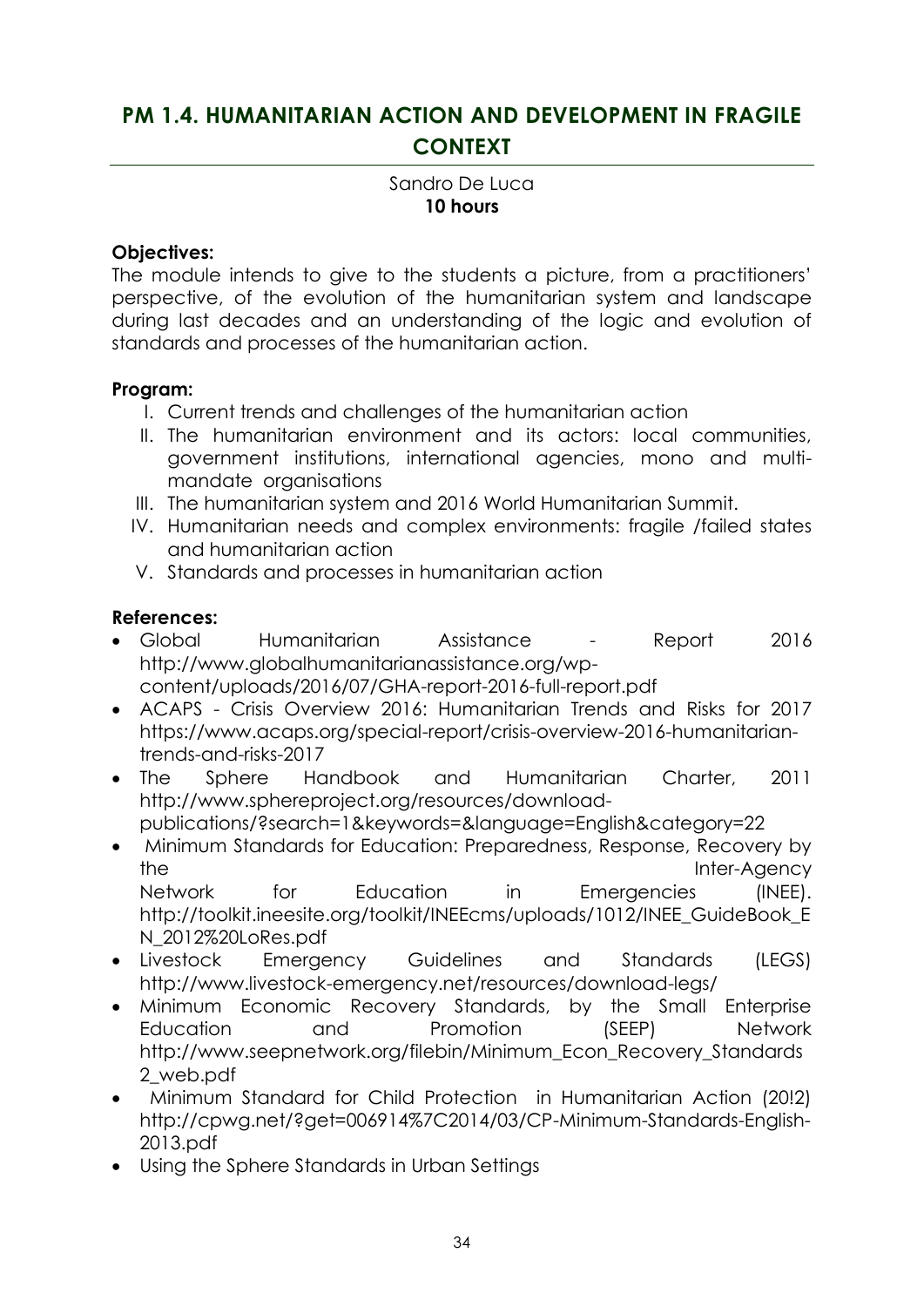[http://www.sphereproject.org/silo/files/using-the-sphere-standards-in](http://www.sphereproject.org/silo/files/using-the-sphere-standards-in-urban-settings.pdf)[urban-settings.pdf](http://www.sphereproject.org/silo/files/using-the-sphere-standards-in-urban-settings.pdf)

- Sphere standards in national humanitarian response Engaging with National Disaster Management Authorities [http://www.sphereproject.org/silo/files/sphere-standards-in-national](http://www.sphereproject.org/silo/files/sphere-standards-in-national-humanitarian-response.pdf)[humanitarian-response.pdf](http://www.sphereproject.org/silo/files/sphere-standards-in-national-humanitarian-response.pdf)
- Buchanan-Smith, M., Cosgrave J. and Warner , A. ALNAP Evaluation of Humanitarian Action Guide, 2016 <http://www.alnap.org/resource/23592.aspx>
- [https://www.worldhumanitariansummit.org](https://www.worldhumanitariansummit.org/)
- One humanity: shared responsibility. Report of the Secretary-General for the World Humanitarian Summit, 2016 [https://consultations.worldhumanitariansummit.org/bitcache/e49881ca33](https://consultations.worldhumanitariansummit.org/bitcache/e49881ca33e3740b5f37162857cedc92c7c1e354?vid=569103&disposition=inline&op=view) [e3740b5f37162857cedc92c7c1e354?vid=569103&disposition=inline&op=vi](https://consultations.worldhumanitariansummit.org/bitcache/e49881ca33e3740b5f37162857cedc92c7c1e354?vid=569103&disposition=inline&op=view) [ew](https://consultations.worldhumanitariansummit.org/bitcache/e49881ca33e3740b5f37162857cedc92c7c1e354?vid=569103&disposition=inline&op=view)
- States of Fragility 2016: Understanding Violence, OECD 2016 http://www.oecdilibrary.org/docserver/download/4316101e.pdf?expires=1486831312&id=id &accname=guest&checksum=7B741244F4ACD23A6530354ECE340D69
- Sarah Collinson, Samir Elhawary, Robert Muggah, States of fragility: stabilization and its implications for humanitarian action, HPG Working Paper, May 2010 https://www.odi.org/sites/odi.org.uk/files/odiassets/publications-opinion-files/5978.pdf
- Jan Egeland, Adele Harmer and Abby Stoddard, To Stay and Deliver. Good practice for humanitarians in complex security environments, OCHA 2011 [https://docs.unocha.org/sites/dms/Documents/Stay\\_and\\_Deliver.pdf](https://docs.unocha.org/sites/dms/Documents/Stay_and_Deliver.pdf)
- B. Ramalingam (et al.) Exploring the science of complexity: Ideas and implications for development and humanitarian efforts, ODI Working Papers 285, 2008 [https://www.odi.org/publications/583-science](https://www.odi.org/publications/583-science-complexity)[complexity](https://www.odi.org/publications/583-science-complexity)
- Christina Bennett, Time to Let Go: Remaking Humanitarian Action for the Modern Era, ODI HPG 2016 https://www.odi.org/sites/odi.org.uk/files/resource-documents/10422.pdf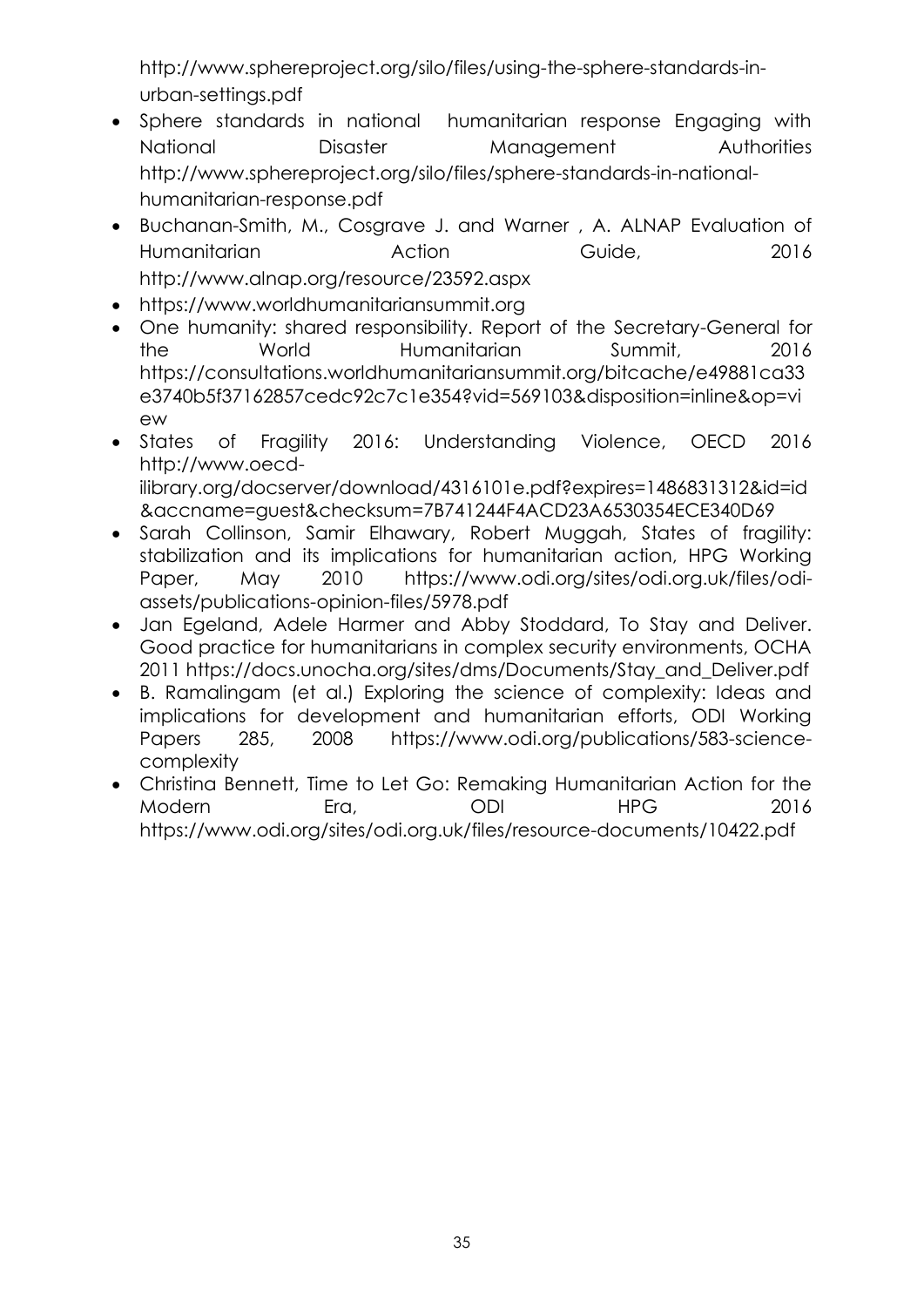## **CONCEPTS AND TOOLS FOR DESIGNING, MONITORING AND EVALUATING A DEVELOPMENT A DEVELOPMENT PROJECT**

**60 hours**

### **PM 2.1.**

### **PROJECT FORMULATION AND WRITING**

Ivan Toscano **30 hours**

#### **Objectives:**

The module intends to explain PCM approach focusing on the formulation of EU projects (concept notes and full applications): it is a practical exercise where theoretical assumptions are put in practice. Every step will be explained with examples of approved proposals and discussed in working groups and question and answer sessions.

All the study cases are related to international development projects in the field of vocational training, by focusing the "paradigmatic shift" from TVET - Technical and Vocational Education and Training to TVSD - Technical and Vocational Skills Development.

TVSD shall find an absolutely primary dimension in the international post-2015 agenda, after being culpably overlooked in the Millennium Development Goals. It represents a "connection sector" between on one hand the national social and economic policies based on the labour market development and, on the other hand, the strategies in the education sector (primary, secondary and tertiary). Under a mere project-based approach, the shift from TVET to TVSD has a tremendous impact on how EU NGOs plan and formulate their projects in the field of vocational training.

The module will schedule e-learning collaborative sessions, where participants can discuss in more detail and depth, supervised by the teacher, the practical exercises proposed in classroom.

### **Program:**

- I. EU two-step Application procedure: the concept note and the full application form
- II. The structure and the rationale behind the adoption of the concept note
- III. PCM from programming to identification and formulation: steps, project elements and tools to be performed to prepare a successful concept note:

A. Relevance and consistence with EU/national strategies VS Relevance

B. Background analysis VS coherent, relevant and effective project strategy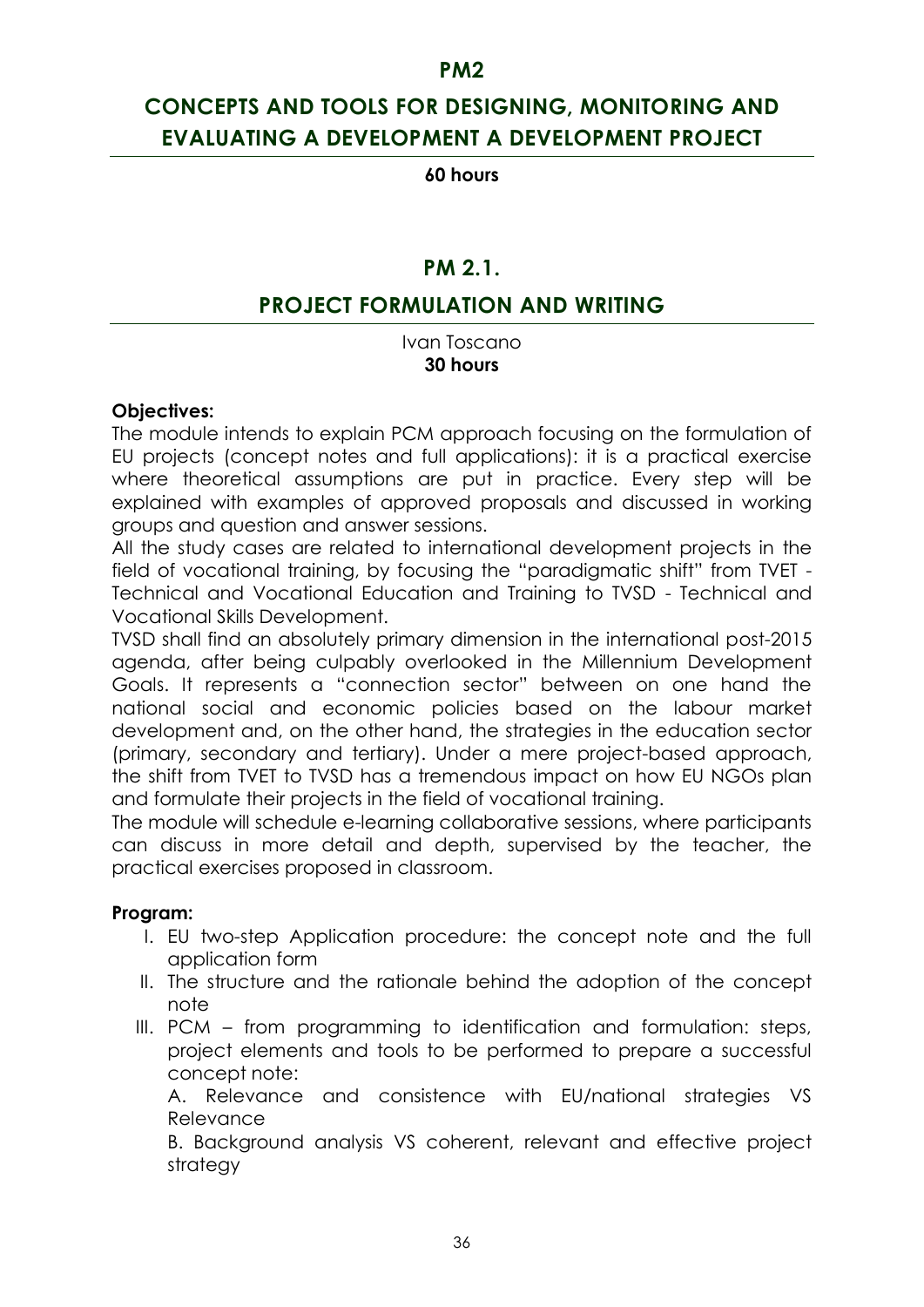C. Beneficiaries and target groups VS added values and differentiated approaches

D. Transversal added values

E. Strategy of intervention + preparatory activities VS Description of the action

- IV. The full application form: structure, added value and project tips
- V. Vocational training and employment in the context of sustainable development and poverty reduction: The Impact of the EU and international approach to VET at International level: from the Lisbon strategy to the Shanghai Consensus
- VI. The "paradigmatic shift" from TVET Technical and Vocational Education and Training to TVSD - Technical and Vocational Skills Development through a project planning approach: rationale and added values
- VII. The core elements of the TVSD Approach: Integrated and partnership governance, information, school to work transition, Diversification of training and employable oriented services
- VIII. TVET Planning strategy VS TVSD Planning strategy: a project-based approach
	- IX. TVSD: best practices and case studies

### **References**:

- EC Aid Delivery Methods Vol. 1: Project Cycle management guidelines, 2004
- GIZ, Developing a Project Concept Note Practical Manual
- COMMUNICATION FROM THE COMMISSION "A DECENT LIFE FOR ALL" COM(2013) 92 final
- COMMUNICATION FROM THE COMMISSION: Increasing the impact of EU Development Policy: an Agenda for Change COM(2011) 637 final
- Shanghai Consensus: Recommendations of the Third International Congress on Technical and Vocational Education and Training 'Transforming TVET: Building skills for work and life (UNESCO -2012)'
- Education, skills development and the informal sector (Richard Walther – Association for the Development of Education in Africa (ADEA)
- Building Skills in the Informal Sector (Richard Walther EFA GMR 2011)
- Skilling Africa: The Paradigm Shift to Technical and Vocational Skills Development (ADEA – 2014)

Position Paper VIS-TVSD http://www.volint.it/vis/files/Position%20Paper%20VIS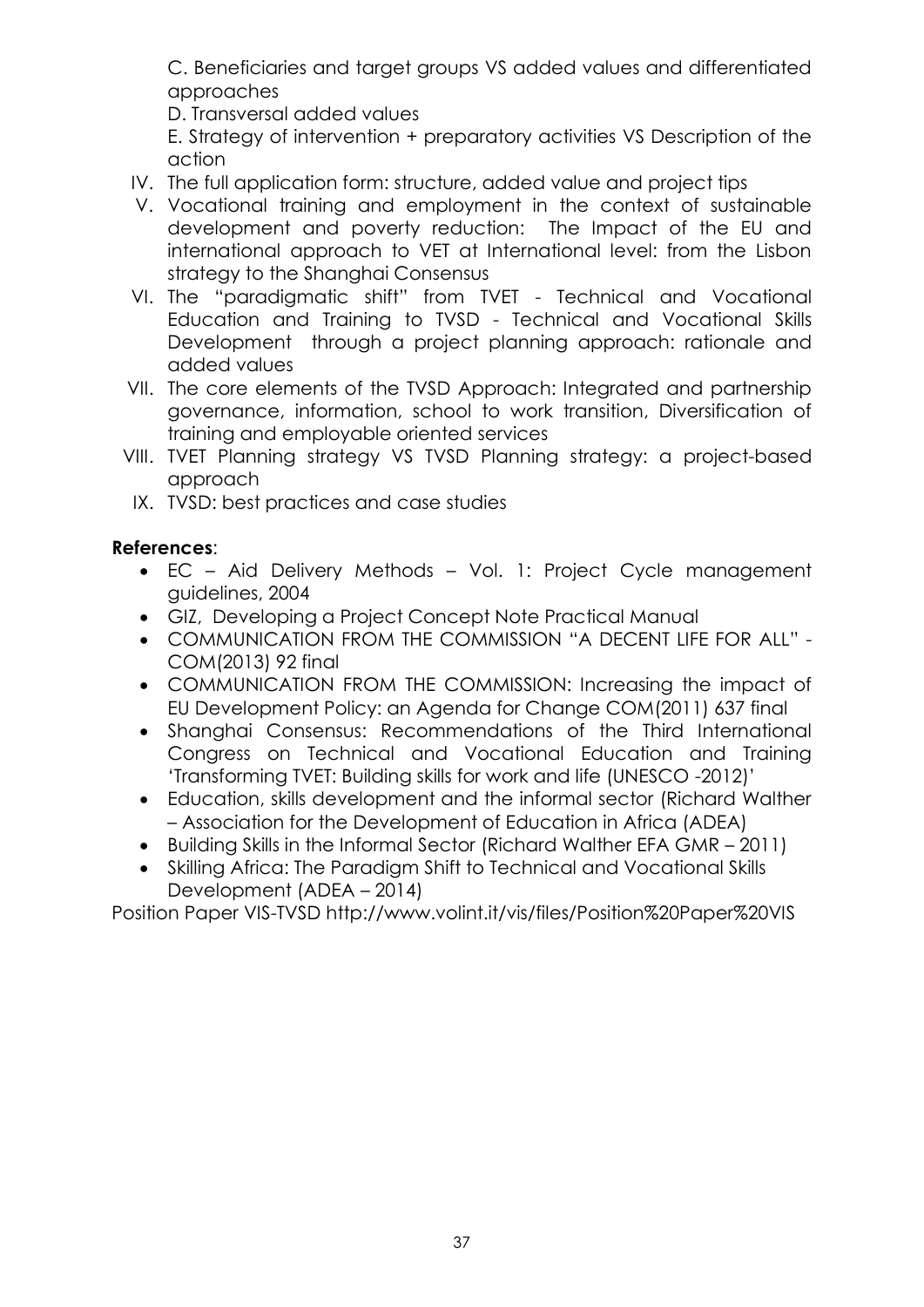### **PM 2.2. RESULTS BASED MONITORING AND EVALUATION**

#### Maura Viezzoli **12 hours**

#### **Objectives:**

To enable students with PCM (Project Cycle Management) and LF (Logical Framework) approach knowledge acquired during previous modules to be in future position to formulate, manage, supervise or implement project monitoring and evaluation.

#### **Program:**

- I. M&E principles: definitions and purpose
- II. Organizing and implementing a monitoring system
- III. Evaluation types, criteria, planning and management
- IV. Institutional learning from M&E results

#### **References:**

- FORUM SOLINT, Monitoring and Evaluation for NGO Projects, Development Researchers' Network, Roma, 2003 http://coopi.org/repository/pagine/manuale\_m\_esolint\_coopi\_2003.pdf
- Bakewell, O., and J.Adams, B. Pratt, INTRAC, Sharpening the Development Process: A Practical Guide to Monitoring and Evaluation, PRAXIS Guide, No.1. Oxford, 2003
- European Commission EuropeAid Evaluation Methodology and Guidelines,2006http://ec.europa.eu/europeaid/evaluation/methodolo gy/index\_en.htm
- Berumen Milburn J., ELACID, Monitoreo y Evaluación de Proyectos, Cuadernos de Cooperación para el Desarrollo No. 3, Cartagena, 2010 http://www.academia.edu/1636820/Monitoreo\_y\_Evaluacion\_de\_Proy ecto

## **PM 2.3. PROJECT OPERATIONAL PLANNING**

Gianluca Falcitelli **18 hours**

#### **Objectives:**

To familiarise the students with the conceptual and practical dimensions of the PCM and to frame PCM in the current debate on accountability

To provide the students with essential skills to formulate a project proposal as per internationally recognised standards

To highlight the conceptual and practical interrelations between the PCM components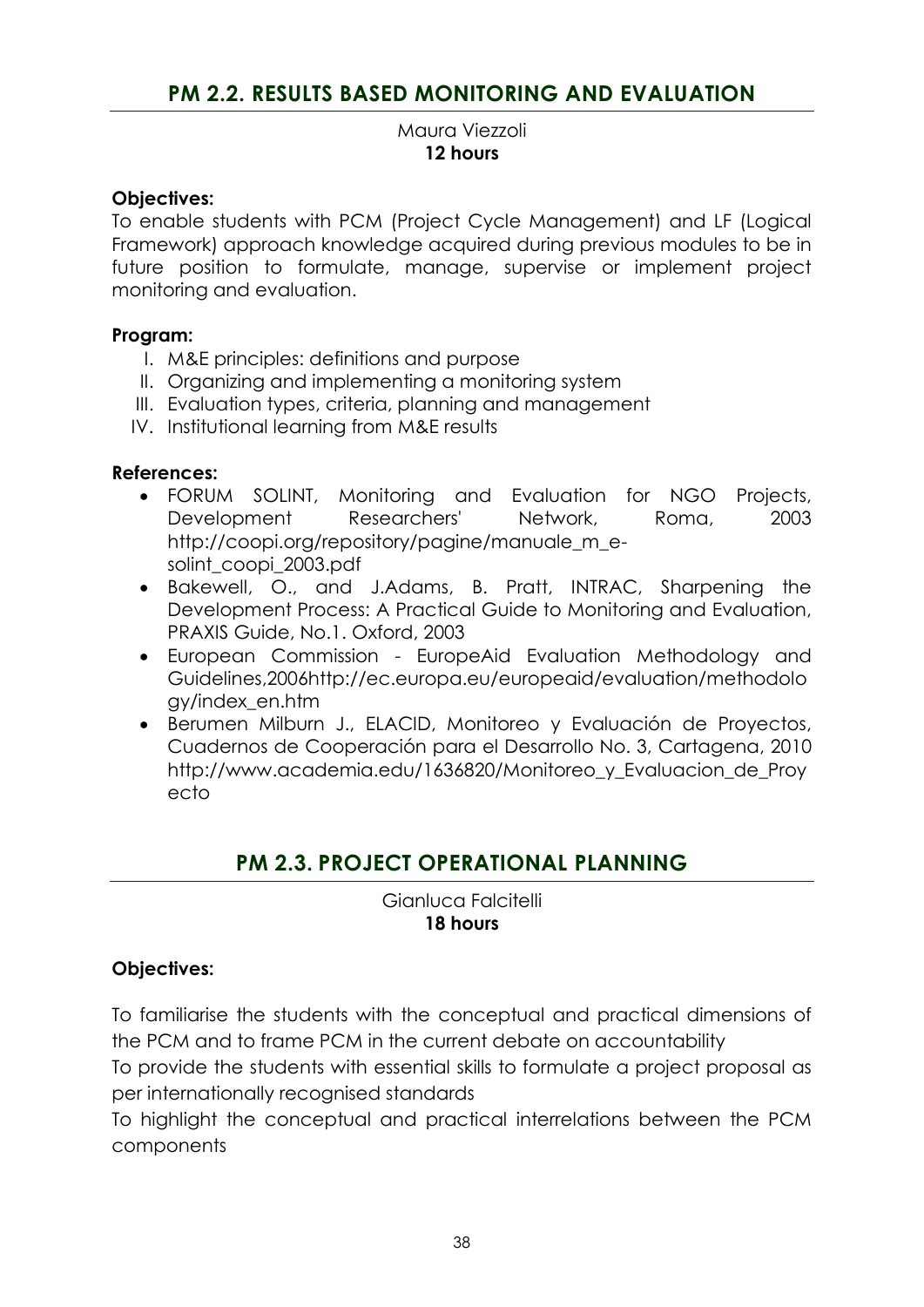To familiarize the students with methods and practices about how to allocate resources for project activities implementation and how to prepare a project budget.

### **Program:**

- I. from the needs analysis to the project identification
- II. Analysis of the stakeholders
- III. SWOT analysis
- IV. Evaluability and selection of indicators
- V. From the practice to the theory: value added of the PCM
- VI. The theory of change and the Logical Framework Approach
- VII. How to formulate a coherent logical framework: general principles and practical implications
- VIII. How to identify and plan the use of different resources for different kind of project activities
- IX. Methods for preparing projects' budgets according to different budget schemes and formats

### **References:**

- Iceida, Stakeholder and Stakeholder analysis
- DFID, Broadening the range of designs and Methods for Impact Evaluation, 2012
- Europeaid, Project Cycle Management Guidelines, 2004
- DFID, Guidance on using the Revised Logical Framework, 2009

### **PM3**

### **SDGS AT WORK DURIG COVID PAADEMIA: CASE STUDIES**

### **24 hours**

# **PM 3.1. HUMAN RIGHTS BASED APPROACH: FROM THEORY TO PRACTICE**

Carola Carazzone **8 hours**

### **Objectives:**

The course will offer the participants an overview of the origin, history, evolution and challenges of the implementation of HRBA- human rights based approach to development programming.

The course will also apply the HRBA to the PCM with a specific focus on the situation analysis, stakeholders map, problem tree, objective tree and logical framework trough a case study about a project on education in Linguère, Senegal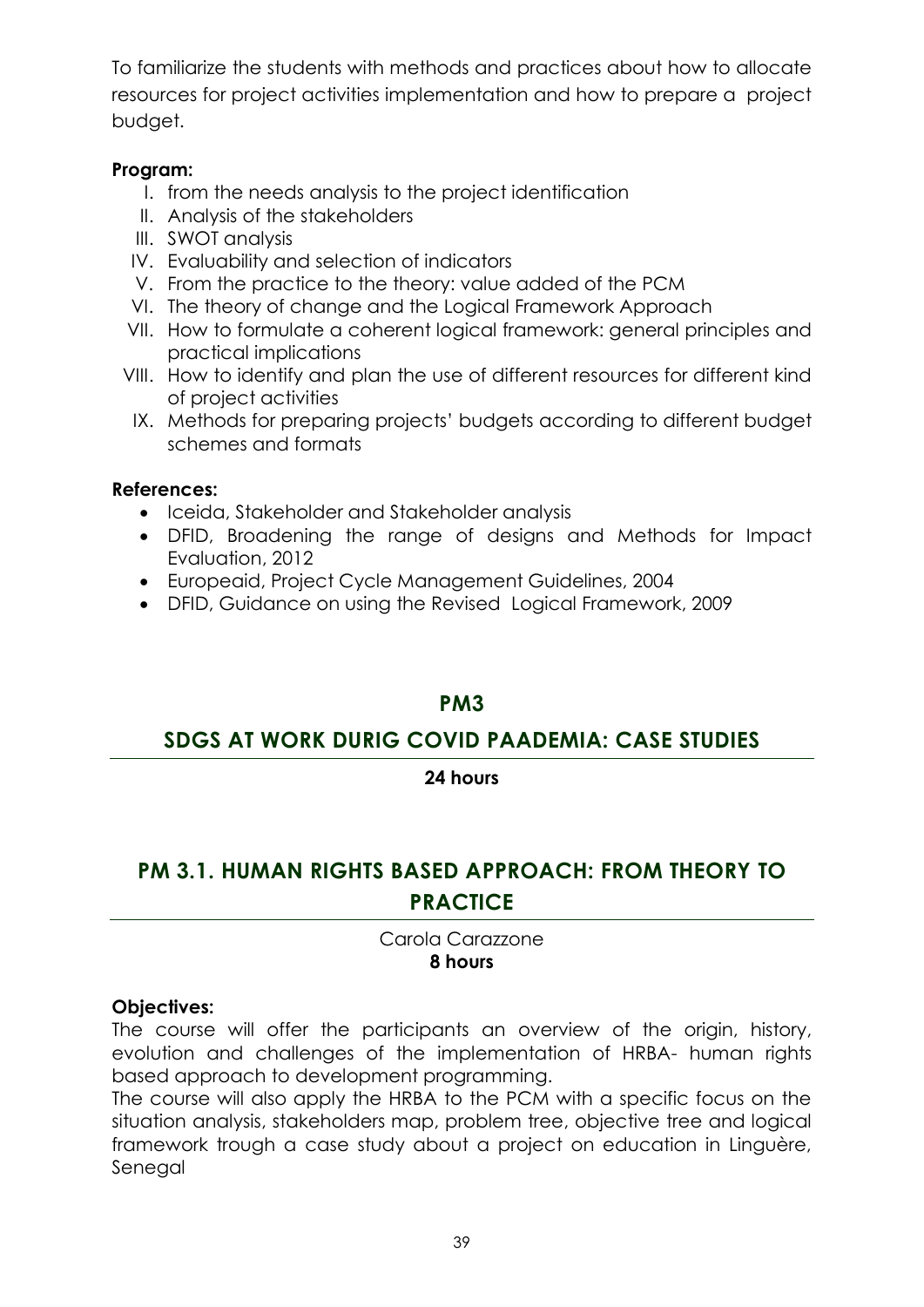### **Program:**

- I. Human Rights and Human Development: 15 years of linkages and complementarities.
- II. Human Rights based approaches (HRBA) to development: evolution, practice and critical perspectives
- III. Operationalizing HRBA to PCM: in particular situation analysis (human rights holders and duty bearers three steps analysis: causal analysis, role analysis and capacity gap analysis)
- IV. Strengthening participants' capacity to use HRBA trough practical lessons learned in the field (Case study and group work activity)

### **References:**

- Interagency Workshop on Human Rights based Approach in the context of UN reform, Human Rights Based Approach to Development Cooperation Towards a Common Understanding Among UN Agencies, 3-5 May, 2003.
- United Nations Development Group, Mainstreaming human rights in development: stories from the field, 2013.
- European Commission, Toolbox: a rights-based approach, encompassing all human rights for EU development cooperation, 30 April 2014.
- Council of the European Union, Council conclusions on a rights-based approach to development cooperation, encompassing all human rights, 19 May 2014.
- CESCR, Implementation of the International Covenant on Economic, Social and Cultural Rights, General Comment No. 13, The right to education (article 13 of the Covenant), 1999.
- GLOBAL CAMPAIGN FOR EDUCATION, Education Rights: A guide for practitioners and activists, 2011.
- OHCHR, Human Rights indicators: a guide to measurement and implementation, 2012.
- UNICEF- UNESCO, A Human Rights-Based Approach to Education, 2007.
- [www.right-to-education.org](http://www.right-to-education.org/)
- Kishore Singh, Report of the Special Rapporteur on the right to education, Mission to Senegal, 2011.
- UPR, National Report, 2013
- UPR, Compilation of UN recommendations, 2013
- UPR, Summary of other stakeholders' information, 2013

# **PM 3.2. MIGRATION AND DEVELOPMENT: CHALLENGES IN EXTERNAL MIGRATION POLICY**

Nico Lotta **8 hours**

### **Objectives:**

The course aims at promoting the strengthening of knowledge and competences on the subject of migration and actions in development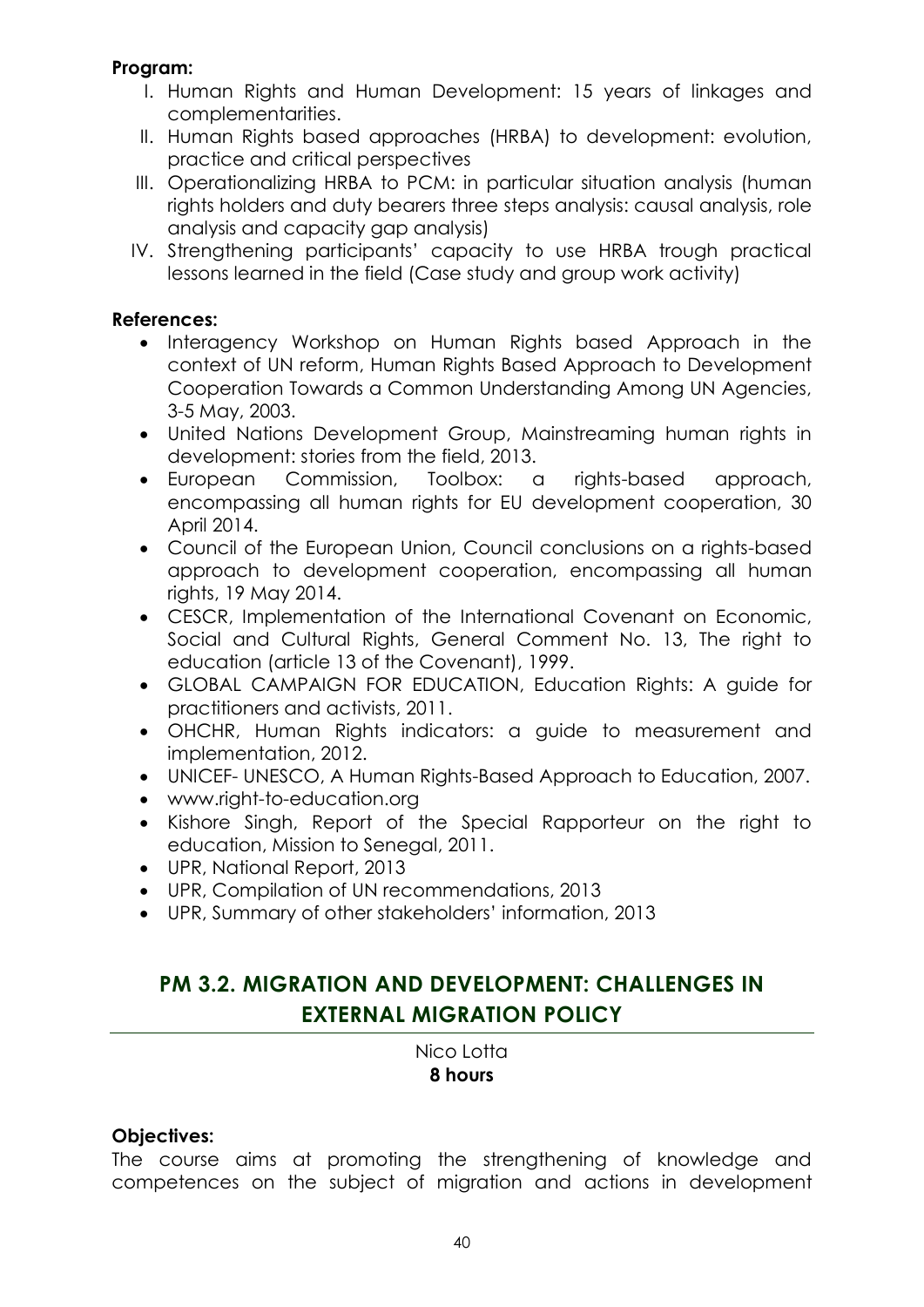cooperation, by presenting the main international existing strategies and concrete models of interventions currently in implementation in target areas. A specific focus will be given to the synergy between migration and development and the key role that CSOs may play in the framework of the migration issue.

### **Program:**

- I. strategies and processes to address migration in all its dimensions;
- II. migration development nexus;
- III. migration and human rights;
- IV. international protection for migrants and asylum seekers;
- V. prevention of irregular migration (migrant smuggling and human trafficking)

### **References:**

- International Migration Report 2017 UN Department of Economic and Social Affairs
- Human Development Indices and Indicators, 2018 statistical update UNDP, NY
- Human Development Report 2016. 'Human Development for Everyone' UNDP, NY
- Stewart F. (2016) The Dynamics of Horizontal Inequalities UNDP, NY
- Transforming our World: the 2030 Agenda for Sustainable Development Resolution adopted by the General Assembly on 25 September 2015
- International Migration and Development (A/60/871), May 2006 UN General Assembly. Report of the Secretary-General
- International Migration and Development (A/68/190), July 2013 UN General Assembly. Report of the Secretary-General
- International Migration and Development (A/73/286), Aug. 2018 UN General Assembly. Report of the Secretary-General
- Global Compact for Safe, Orderly and Regular Migration (A/RES/73/195), Dec. 2018 – UN General Assembly
- UNODOC Global Report on Trafficking in Persons 2018
- UNHCR Global Trends Forced Displacement in 2017.
- Communication from European Commission A Decent Life for All: From vision to collective action. COM (214) 335, June 2014
- Norwegian Refugee Council Global Report on Internal Displacement 2018
- Public good or private wealth? Oxfam Report 2019
- Migration and Remittances Migration and Development Brief 30 (2018) – World Bank Group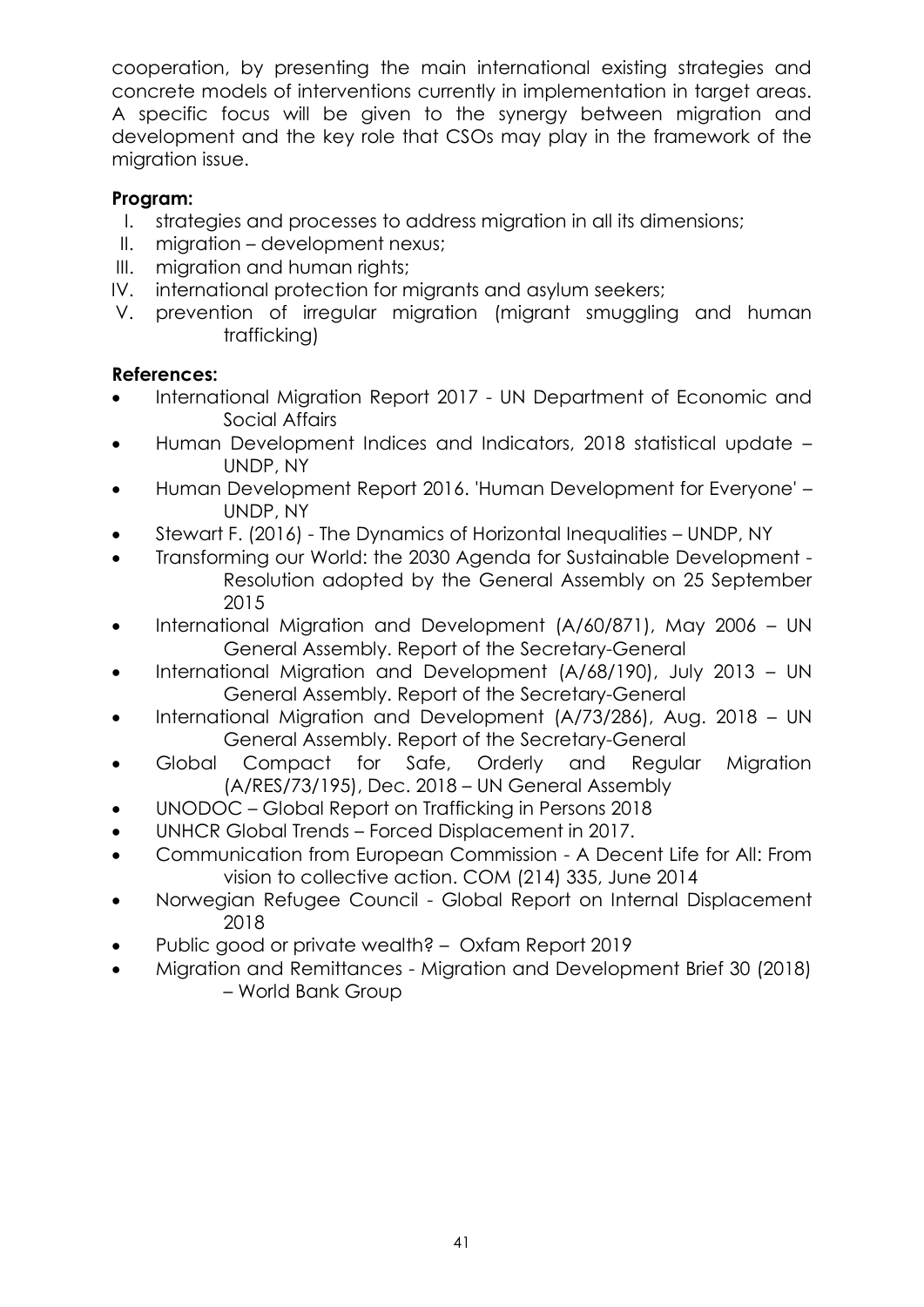### **PM 3.3.**

## **EDUCATION IN INTERNATIONAL EMERGENCY PROJECTS**

Andrea Mussi **8 hours**

### **Objectives:**

The course aims at providing students with a number of information on the most relevant Donors active in the Humanitarian Aid sector and at consolidating their competences in how to identify & formulate / manage / evaluate a project in an emergency context.

### **Program**:

- I. Rapid Needs Assessment and Project Planning in emergency situations
- II. Practical methodologies and practical simulations
- III. Humanitarian Aid: Focus on Education in Emergency response. IV. UNICEF: how to prepare and submit a project proposal. Practical simulation foreseen

### **References:**

- OCHA SF 2014-2017 Strategic Plan
- MIRA\_https://www.humanitarianresponse.info/en/system/files/docume nts/files/mir a\_revised\_2015\_en\_1.pdf
- UNICEF\_Strategic\_Plan\_2014-2017 http://www.unicef.org/strategicplan/files/UNICEF\_Strategic\_Plan\_\_2014 -2017\_e-version.pdf
- UNICEF CSO procedures http://www.unicef.org/about/partnerships/index\_81428.html
- IASC Humanitarian Needs Overview
- IASC Emergency Preparedness and Response Handbook [https://www.humanitarianresponse.info/system/files/documents/files/E](https://www.humanitarianresponse.info/system/files/documents/files/Emergency_preparedness_guidance-24Oct2014.pdf) [mergency\\_preparedness\\_guidance-24Oct2014.pdf](https://www.humanitarianresponse.info/system/files/documents/files/Emergency_preparedness_guidance-24Oct2014.pdf)
- USAID Policy Framework 2011-2015 https://www.usaid.gov/sites/default/files/documents/1870/USAID%20Po licy%20Framework%202011-2015.PDF
- Participatory **Development** Methods http://repiica.iica.int/docs/B1013I/B1013I.pdf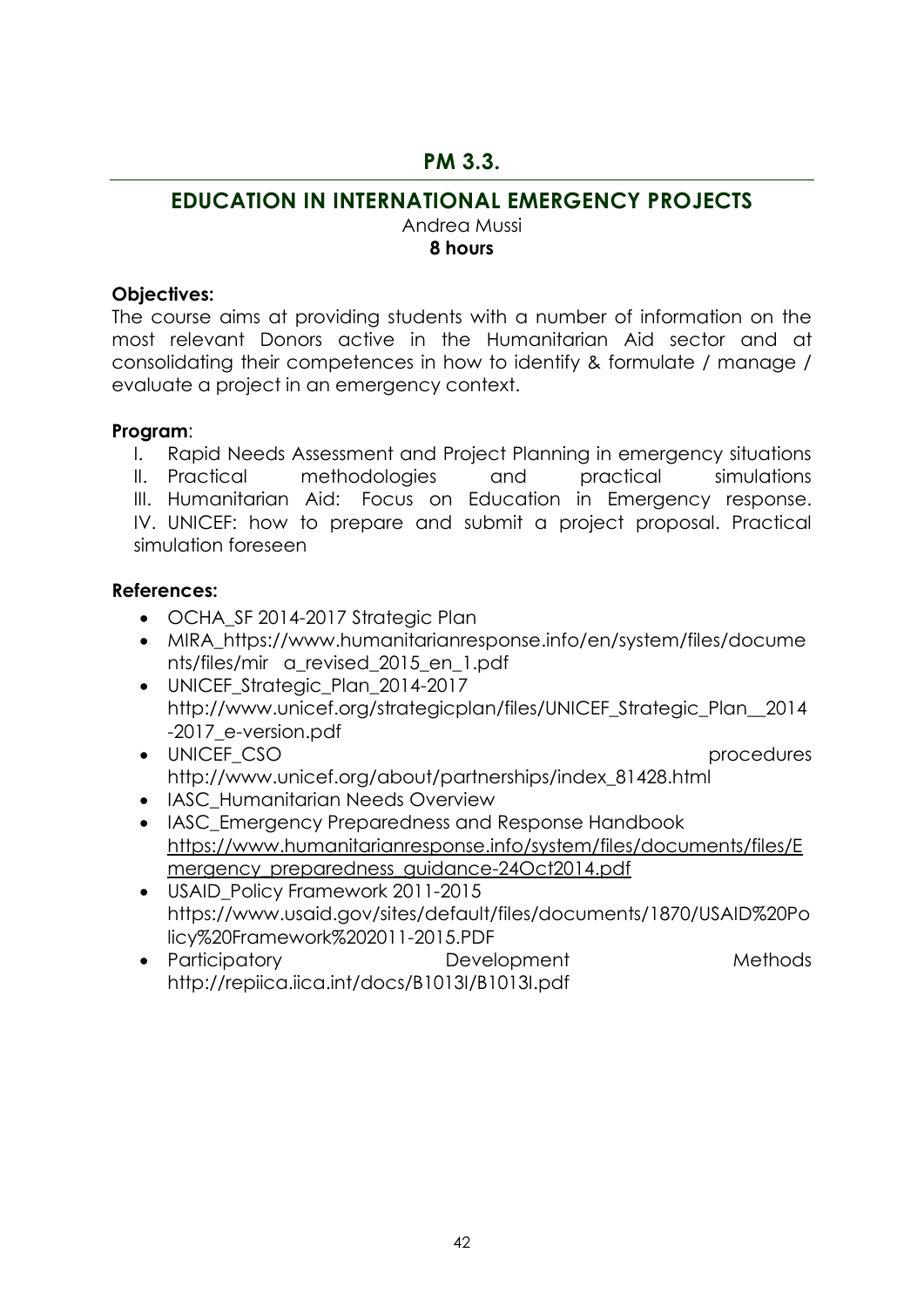### **WEB SITES REFERENCES FOR PROJECT MANAGEMENT**

[www.developmentofpeoples.org](http://www.developmentofpeoples.org/) [www.coopi.org](http://www.coopi.org/) [www.volint.it](http://www.volint.it/) [www.ri.org](http://www.ri.org/) [www.afdb.org](http://www.afdb.org/) www.assifero.org http://ec.europa.eu/echo/index\_en.htm http://europa.eu.int/comm/development http://europa.eu.int/comm/europeaid http://europa.eu.int/comm/external\_relations http://europa.eu.int/comm/world http://www.chr.up.ac.za http://www.crin.org/hrbap http://www.esteri.it/MAE/EN/Home.htm [http://www.odihpn.org](http://www.odihpn.org/) http://www.unhcr.org/cgi-bin/texis/vtx/home http://www.usaid.gov http://www.wfp.org/english/ http://www.worldbank.org www.cdb.int www.cyted.org [www.ihrnetwork.org](file:///C:/Users/studenti/Documents%20and%20Settings/Dati%20applicazioni/Microsoft/Word/www.ihrnetwork.org) [www.ohchr.org](http://www.ohchr.org/)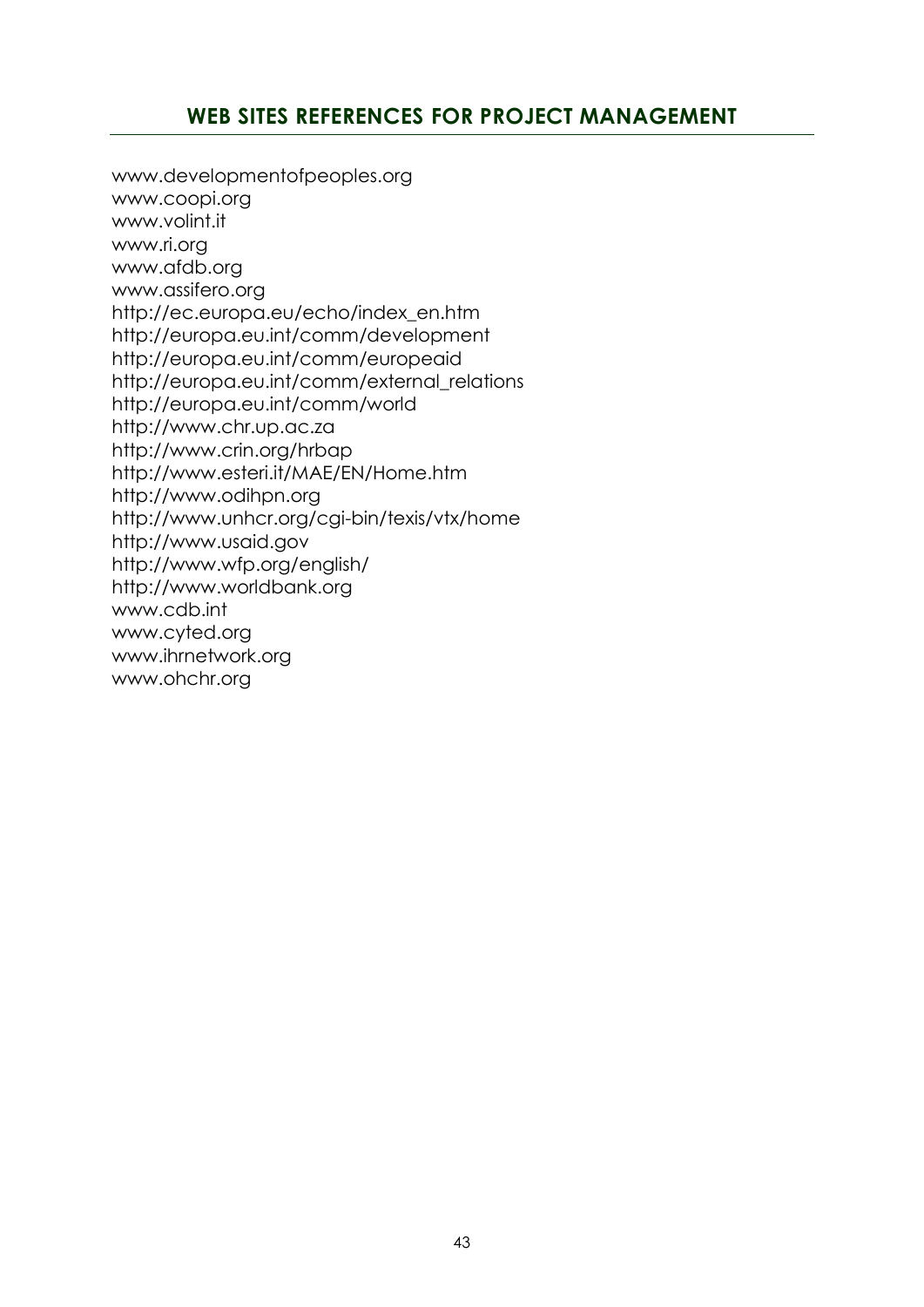# 3.5 DEVELOPMENT ISSUES AND TOOLS

|                                               |                                                                                   | China's re-emergence as a global actor<br>and its impact on the international aid<br>system<br>Gabusi, 8h)                                   |        |
|-----------------------------------------------|-----------------------------------------------------------------------------------|----------------------------------------------------------------------------------------------------------------------------------------------|--------|
|                                               | DEV1<br>Current                                                                   | Key issues in contemporary Africa<br>(Musso, 8h)                                                                                             |        |
| <b>DEVELOPMENT</b><br><b>ISSUES AND TOOLS</b> | development<br>issues<br>36h                                                      | Dealing with the Past, Transitional Justice<br>and Development. Comparative<br>perspectives between Africa and Latin<br>America (Bocco, 10h) | 6 ECTS |
| 64 hours                                      |                                                                                   | Peacemaking in the Middle East:<br>selected experiences<br>(Merli, 8h)                                                                       |        |
|                                               | DEV <sub>2</sub><br><b>Instruments</b><br>for research,<br>policy<br>analysis and | Undertaking Social Research in<br>Development Studies: Methods,<br>Approaches, Applications<br>(Jutersonke, 12h)                             | 5 ECTS |
|                                               | management<br>28h                                                                 | Financial Accounting for no-profit<br>organizations (Majocchi-Kattan, 16h)                                                                   |        |

TERM: SPRING (May –June)

EXAM: June

CREDITS: 11 ECTS

COORDINATOR: Prof. Gianni Vaggi

#### **OBJECTIVES:**

- $\checkmark$  To broaden the discourse on development to political, historical and anthropological aspects
- $\checkmark$  To provide students with an overview of the most recent and sensitive issues in the international debate, with reference to development processes at regional and global level
- $\checkmark$  To equip students with some methodological and managerial tools they will need in the professional career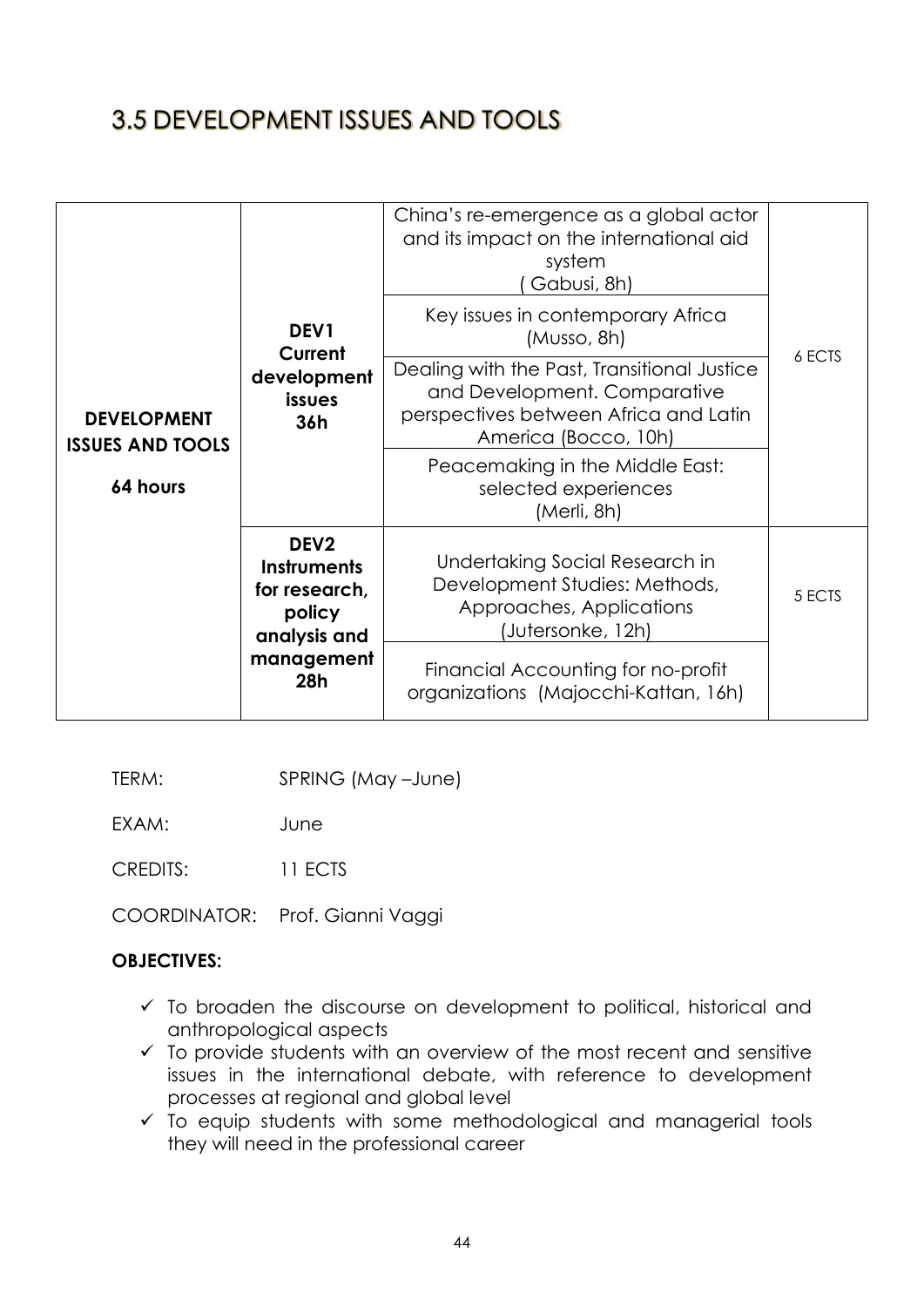"Development", whatever the meaning we attach to this word, is to be regarded as a much broader phenomenon than purely economic and material growth. Sometimes economics does not help understand whom are the actors of development, the concrete forces which may spur or block the development dynamics.

The "Current Development Issues" section (DEV1) will explore the development processes occurring in different areas of the world (Africa, Middle East, China, Latin America), with a focus on selected regional crosscutting issues.

The DEV2 section, in continuity with the work done in the preliminary module, will equip students with some methodological tools for applied research and policy analysis as well as practical tools for the management of complex organizations. Soft skills like the ability in working in intercultural environments will be also dealt with.

## **DEV. 1.1 CURRENT DEVELOPMENT ISSUES**

# **DEV 1.1 CHINA RE-EMERGENCE AS A GLOBAL ACTOR AND ITS IMPACT ON THE INTERNATIONAL AID SYSTEM**

### **Giuseppe Gabusi**

*8 hours*

#### **OBJECTIVES**

Starting with a historical overview of politics, political economy and foreign policy of the People's Republic of China, the course will show how China in the past forty years has become a global player, ready to engage the liberal order in ways that raise questions in the West about the resilience of the American-led order we have lived with since the end of WWII. Understanding how China's past shapes its future is crucial for any government and private international business, as the Belt and Road Initiative – Xi Jinping's grand vision for the XXI Century – has now become part of the public debate almost in any country.

### **QUESTIONS**

Questions tackled during the course will include the following:

What has been the path followed by China's economy since 1978? How can it be explained? What this tells us on how countries can develop?

What is the Belt and Road Initiative? Why is it generating tensions, especially with the European Union and the US?

Is China a revisionist power? Is the Asian Infrastructure Investment Bank – the first multilateral institutions led by Beijing – evidence of China's revisionism.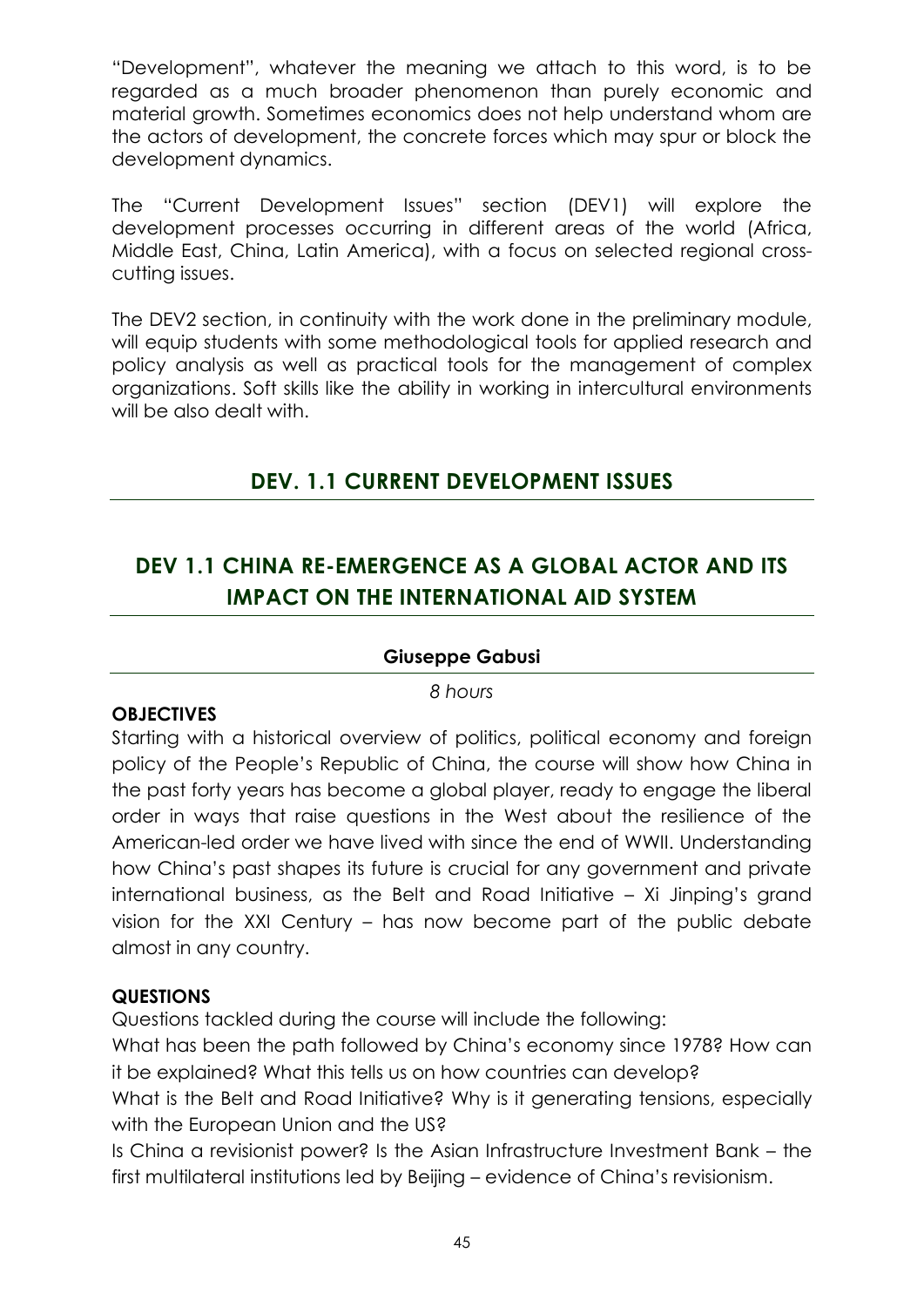### **REFERENCES**

- Caffarena, A., Gabusi, G. (2019), 'China's Belt and Road Initiative in Eurasia: Space-Shaping as Odering', in S. Giusti, I. Mirkina (eds), The EU in a Trans-European Space: External Relations Across Europe, Asia and the Middle East, London: Palgrave Macmillan, pp. 65-85. Online: https://www.palgrave.com/us/book/9783030036782?fbclid=IwAR3wXbAANq w9lhkxirUOQNGjbquZnEPvDpkGQk8w3NvWqUkSfYhh7O9N6gE#reviews

- Fuchs, A., Rudyak, M. (2019),'The Motives of China's Foreign Aid' (with Andreas Fuchs), in Zeng, Ka. (ed.) Handbook of the International Political Economy of China, Cheltenham, UK; Northampton, MA: Edward Elgar Publishing. Final draft at: https://heibox.uni-heidelberg.de/f/b0a0c9b8c0/

- Gabusi, G. (2017), 'Crossing the river by feeling the gold: The Asian Infrastructure Investment Bank and the financial support to the Belt and Road Initiative', in China & World Economy, vol. 25, no. 5, pp. 23-45.Online: http://onlinelibrary.wiley.com/doi/10.1111/cwe.12212/full

- Gabusi, G. (2017), 'The reports of my death have been greatly exaggerated': China and the developmental state 25 years after Governing the Market, in The Pacific Review, vol. 30, no. 2, pp. 232-250. Online: http://www.tandfonline.com/doi/full/10.1080/09512748.2016.1217254?scroll=t op&needAccess=true

- Naughton, B. (2018), The Chinese Economy: Adaption and Growth, Cambridge (MA), MIT Press

- Shambaugh, D. (2013), China Goes Global: The Partial Power, Oxford: Oxford University Press.

## **DEV 1.3 KEY ISSUES IN CONTEMPORARY AFRICA**

**GIORGIO MUSSO** *8 hours*

### **Objectives:**

The course aims to provide a broad overview of the main political and economic issues at stake in contemporary Africa, with a particular focus on those topics that could be of interest for practitioners engaged in development cooperation. An in-depth analysis of the way Africa is represented on the mass media, development project and mainstream narratives will lay the background for subsequent analyses. The challenge of economic development, as it appeared in the post-independence period and evolved in the following decades, will be the central theme of the seminar. Finally, the recent idea of "Africa rising", proposed in the last ten years by investment funds and consultancy firms, and echoed by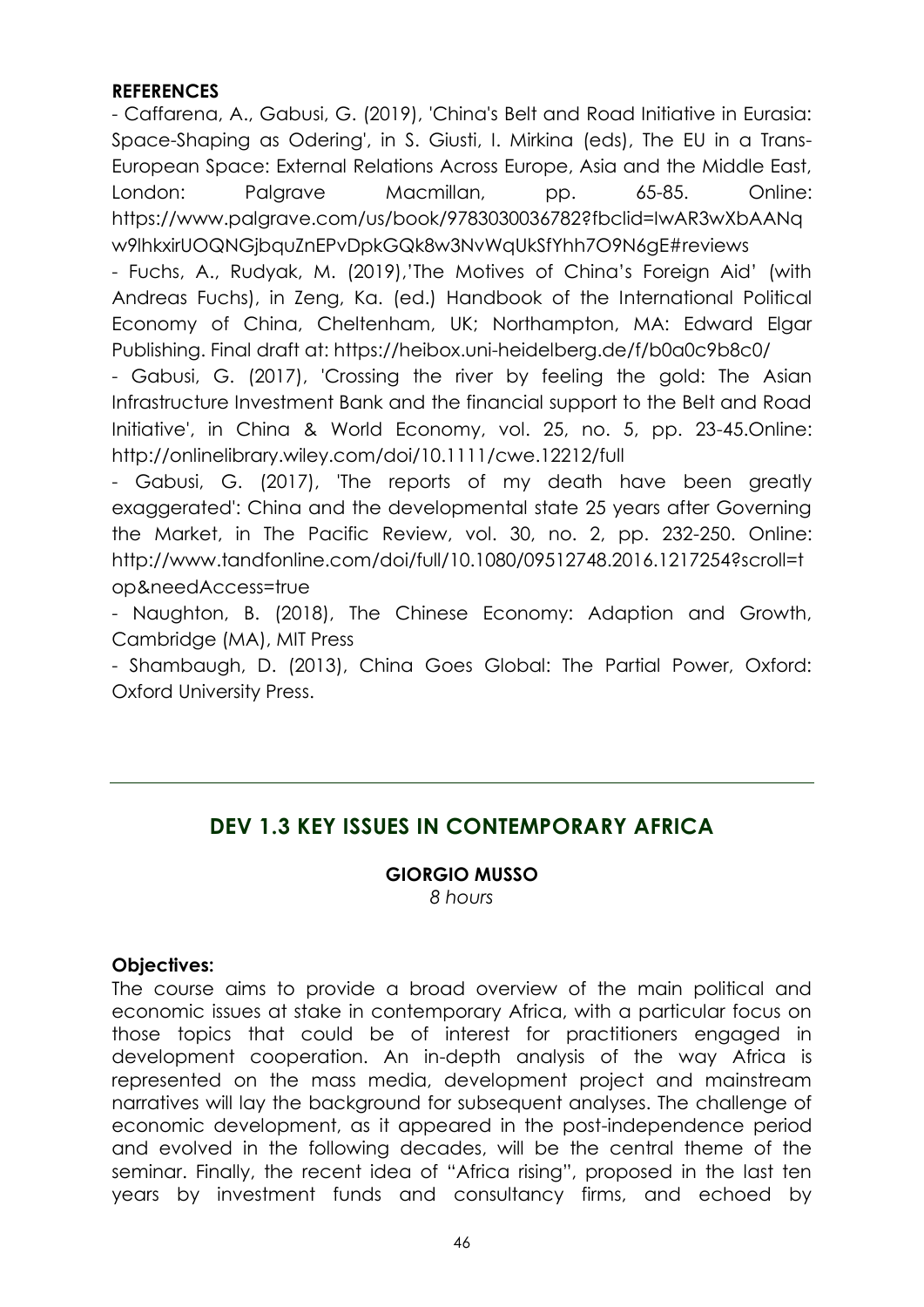international magazines such as "The Economist" will be critically analyzed in order to shed light on its merits and pitfalls.

# **Program:**

### **INTRODUCTION**

1) How (not) to talk about Africa

2) Africa since independence and the elusive quest for development

### **CONCLUSION**

**1**) "Africa rising": lights and shadows of a new stereotype

2) Final debate session of the seminar

### **References:**

Bates, R.H., When Things Fell Apart: State Failure in Late-Century Africa, Cambridge University Press, Cambridge, 2008.

Bayart, J.F, L'Etat en Afrique : La politique du ventre, Fayard, Paris, 2006 (2nd edition);

Bayart, J.F., Ellis, S. & Hibou, B., The Criminalization of the State in Africa, International African Institute, Bloomington IN, 1999;

Chabal, P. & Daloz, J.P., Africa Works. Disorder as a Political Instrument, International African Institute, Bloomington IN, 1999;

Chabal, P., Africa. The Politics of Suffering and Smiling, Zed Books, London-New York, 2009;

Cooper, F., Africa Since 1940. The Past of the Present, Cambridge University Press, Cambridge, 2002;

Ellis, S., Season of Rains. Africa in the World, Hurst & Company, London, 2011;

Englebert, P. & Dunn, K. C. , Inside African Politics, Lynne Rienner, Boulder-London, 2013;

Herbst,J. 2000, States and Power in Africa: Comparative Reasons in Authority and Control, Princeton University Press, Princeton NJ.

Mamdani, M., Citizen and Subject: Contemporary Africa and the Legacy of Late Colonialism, James Currey, London, 1996.

Nugent, P., Africa Since Independence: A Comparative History, Palgrave Macmillan, Basingstoke, 2004.

Thomson, A., An introduction to African Politics, Routledge, Oxon, 2016;

Van de Walle, N., African Economies and the Politics of Permanent Crisis, Cambridge University Press, Cambridge, 2001.

Young, C., The Postcolonial State in Africa. Fifty Years of Independence, 1960- 2010, The University of Winsconsin Press, Madison, 2012;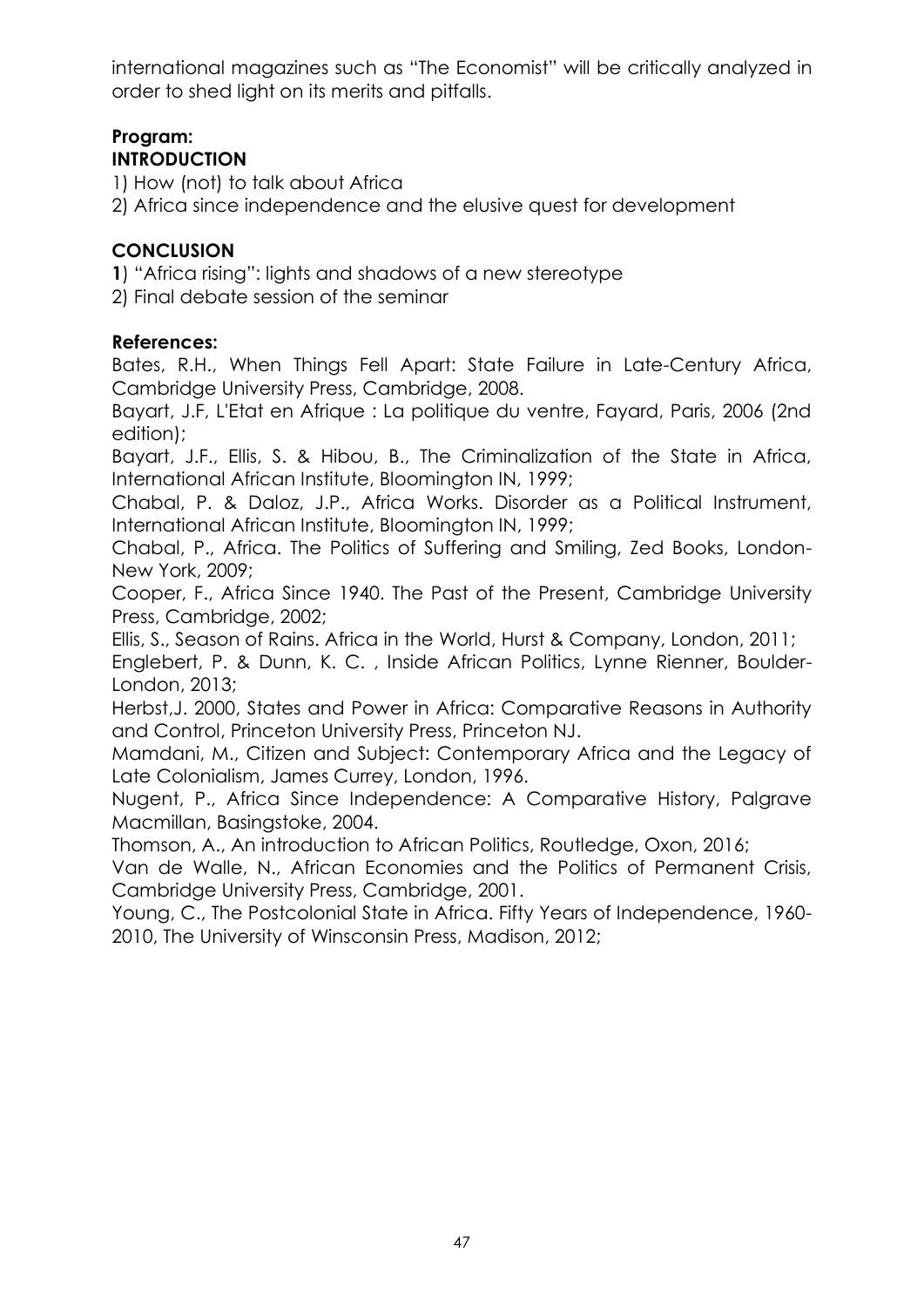# **DEV 1.3 DEALING WITH THE PAST, TRANSITIONAL JUSTICE AND DEVELOPMENT: COMPARATIVE PERSPECTIVES BETWEEN AFRICA AND LATIN AMERICA**

## **Riccardo Bocco**

*8 hours*

### **Objectives:**

This module tackles different patterns of political transition set in place during the second half of the XXth century, in three main types of contexts which follow dictatorships, civil wars and genocide. The course will focus in particular on the relationships between the policies of 'Dealing with the Past' promoted by the international cooperation agencies, the implementation of transitional justice models and their links with civil society, democratization and development.

### **Program:**

- I. Dealing with the Past: International Law and Policy Challenges
- II. International aid and development in the aftermath of the Cold War.
- III. From Authoritarianism to Democracy: (re)constructing National Identity and Institutions in Argentina and Chile.
- IV. Violence, Memory and 'Dealing with the Past'. Socio-political issues at stake in the aftermath of a genocide: the case of Rwanda.
- V. Transitional Justice and Development after civil wars: Peru and Colombia as case studies.

### **References:**

- ADDISON, T., 2009, « The Political Economy of the Transition From Authoritarianism », in : Transitional Justice and Development, P. De Greiff and R. Duthie (eds.), New York, Social Science Research Council, pp. 110-141.
- BADARO, M. & FORNE, A. (eds.), 2011, Memories of repression in Argentina and Uruguay: narratives, actors and institutions. Special issue of « The Stockholm Review of Latin American Studies », n°7.
- BUCKLEY-ZISTEL, S., 2009, 'Nation, narration, unification? The politics of history teaching after the Rwandan genocide', in: Journal of Genocide Research, vol. 11, no. 1, p. 31-53.
- BURT, J.-M., 2010, Political Violence and the Authoritarian State in Peru: Silencing Civil Society. New York, Palgrave Macmillan.
- CLARK, P., 2014, 'Negotiating reconciliation in Rwanda: Popular challenges to the official discourse of post-genocide national unity', Journal of Intervention and Statebuilding, vol. 8, n°4, p. 303-320.
- COBIAN, R.A. & REATEGUI, F., 2009, « Toward Systemic Social Transformation : Truth Commissions and Development », in : Transitional Justice and Development, P. De Greiff & R. Duthie (eds.), New York, Social Science Research Council, pp. 142-169.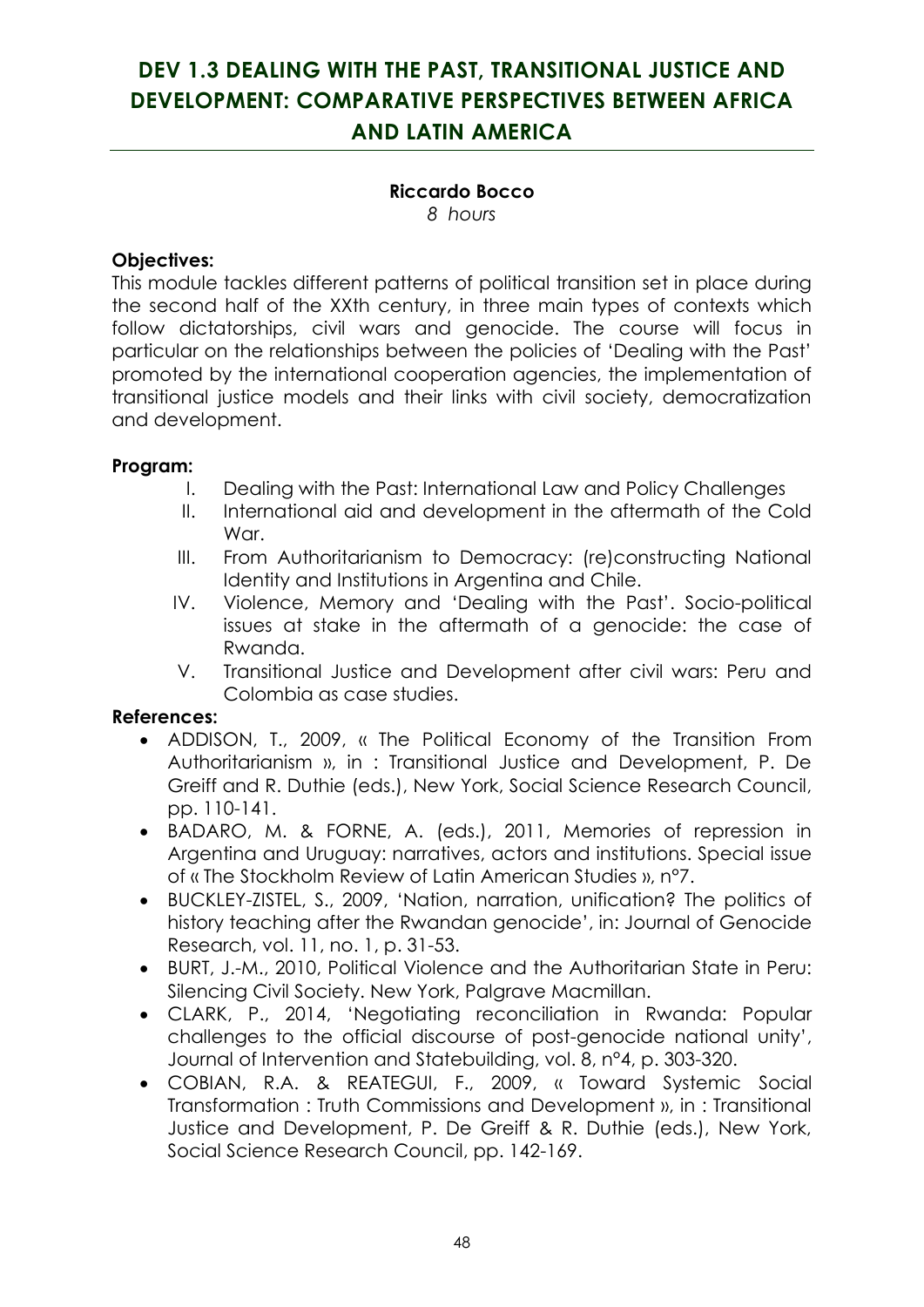- DENISSEN, M., 2010, "Reintegrating Ex-combatants into Civilian Life: The Case of the Paramilitaries in Colombia", in: Peace and Change, vol.35, n°2, pp. 328- 352.
- GREADY, P., 2010 ''You're either with us or against us': Civil society and policy making in post-genocide Rwanda', in: African Affairs, vol. 109, n°437, p. 637-657.
- HAYNER, P., 2011, Unspeakable Truths. Transitional Justice and the Challenge of Truth Commissions. London, Routledge, 2nd edition.
- HINTON, A. L., 2010 'Introduction: Toward an Anthropology of Transitional Justice', in: Transitional Justice: Global Mechanisms and Local Realities after Genocide and Mass Violence, London, Rutgers University Press.
- KAPLAN, O. and NUSSIO, E., 2015, "Community Counts: The Social Reintegration of Ex-combatants in Colombia", in: Conflict Management and Peace Science, pp.1-22.
- LA ROSA, M. J. and MEJIA, G. R., 2012, Colombia. A Concise Contemporary History. New York, Rowman & Littlefield Publ.
- LESSA, F. & DRULIOLLE, V. (eds.), 2011, The Memory of State Terrorism in the Southern Cone. New York, Palgrave Macmillan.
- PETERSEN, S. S., SAMSET, I., and WANG, V., 2009, 'Foreign aid to Transitional Justice: The cases of Rwanda and Guatemala, 1995-2005', in Ambos, K., Large, J. and Wierda, M. (eds.), Building a Future on Peace and Justice: Studies in Transitional Justice, Conflict Resolution and Development. Berlin, Springer, pp.439-467.
- THOMSON, S., 2011, 'The Darker Side of Transitional Justice: The Power dynamics behind Rwanda's Gacaca courts', in: Africa, vol. 81, n°3, p. 373-390

### **DEV 1.4 PEACEMAKING IN THE MIDDLE EAST: SELECTED EXPERIENCES**

#### **Andrea Merli**

*8 hours*

### **Objectives**:

In the early 1990s the Oslo Peace process was hailed as a breakthrough of the Israeli-Palestinian conflict by the international community at large, but it failed to create viable conditions for a two-state solution. While such a solution remains the mainstream model, other options have claimed attention in recent years. Moving from the analysis of the Israeli-Palestinian experience, the course will explore the challenge of peacemaking in selected contexts of contemporary Middle East, where the alleged "clash of civilizations" continues to polarize relations. The course will also address the theoretical fundamentals of peacemaking, and it will examine their relevance in the contemporary Middle East, where sectarianism and clashing interests among regional powers contribute to generate multiple layers of tension and conflict. Built on the concept that conflict resolution is a collective effort sustained by individual commitment, the course will involve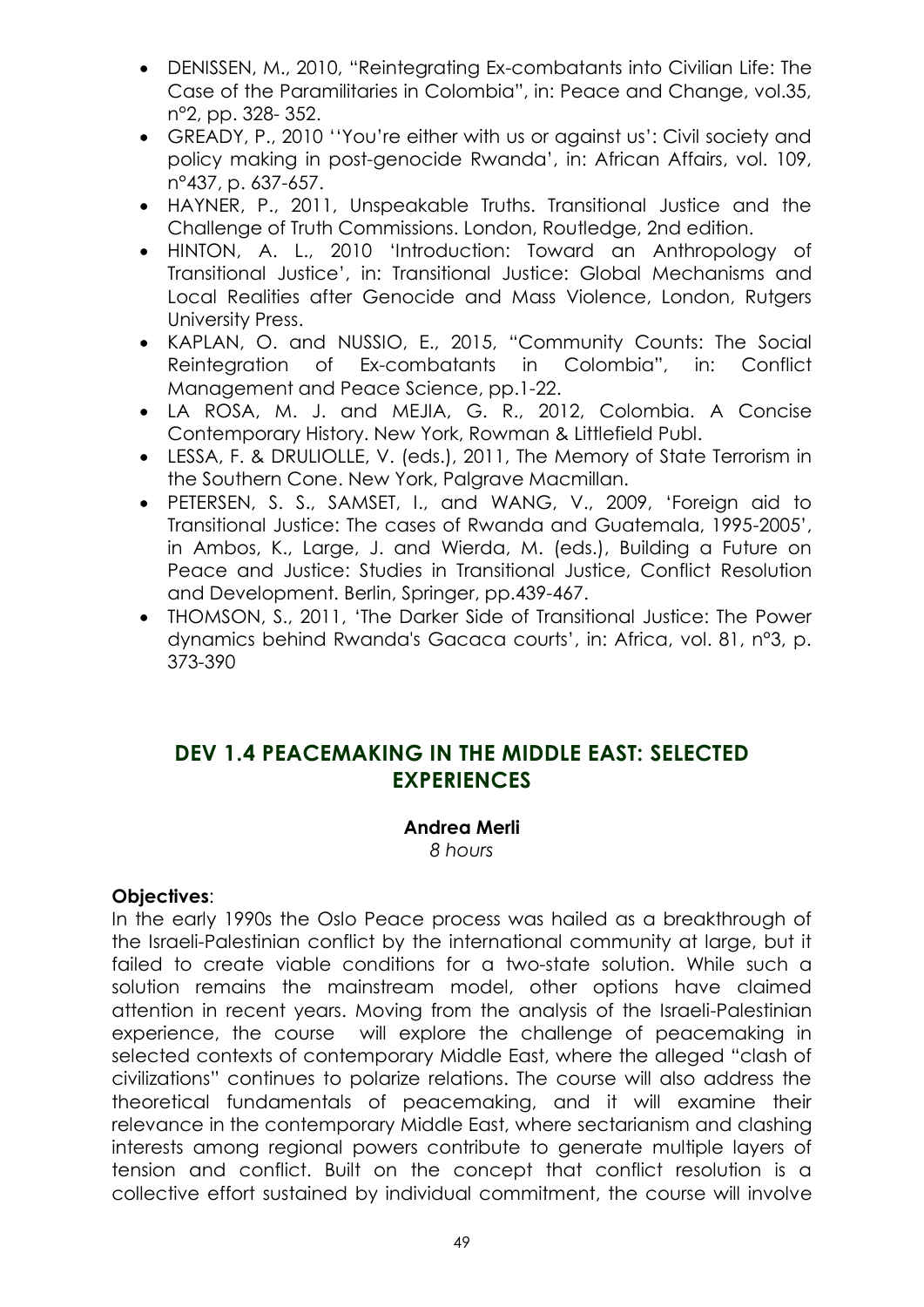students in several activities and debates, and it will encourage them to share their views, inputs and opinions.

### **Program:**

- The Middle East at a glance: selected indicators
- S. Huntington: The Clash of Civilizations (?) A controversial paradigm of global relations. Critical voices: E. Said, N. Chomsky, M. Khatami, B. Bhutto
- The great divide of the Middle East Masters of the Gulf and beyond: Iran vs Saudi Arabia
- Political cartoons: keys to capture perceptions Conflict Resolution in the Middle East J. Galtung: Violence, Peace and the Conflict Triangle Peacekeeping: Sinai, 1956 Peacemaking: J. Burton: Basic needs vs negotiable interests (Camp David, 1978) Principled Neaotiation
- The Israeli-Palestinian conflict The failure of the Oslo process Camp David 2000: why peacemaking failed Is the 2-state model still an option? The one-state solution / The Parallel states solution
- Oz: How to cure fanaticism

### **References:**

- Beinin, J., Hajjar, L. (2014). *Palestine, Israel and the Arab-Israeli conflict – A Primer*. Washington, DC: Middle East Research and Information Project.
- Neufeldt, R. et. al. (2002-2006), *Peacebuilding: A Caritas Training Manual*, Vatican City: Caritas Internationalis.
- Burton, J. (1988). *Conflict resolution as a political system*. Fairfax, VA: George Mason University.
- Fox, J. (2001). Two Civilizations and Ethnic Conflict: Islam and the West. *Journal of Peace Research*, 38(4).
- Della Pergola, S. (2011) *Jewish Demographic Policies - Population Trends and Options.* Jerusalem: The Jewish People Policy Institute.
- *in Israel and in the Diaspora*
- Galtung, J. (1969). Violence, Peace and Peace Research. *Journal of Peace Research*, 6(3).
- Gause, F. G. (2014). *Beyond Sectarianism: the new Middle East Cold War*. Doha: Brookings Doha Analysis Paper.
- Goldstein, J., Pinker, S. (2011). War is really going out of style. *The New York Times*, 17 December 2011.
- Fisher, R., Ury, W., Patton, B. (2012). *Getting to Yes: Negotiating Agreement without Giving In*. New York, NY: Penguin Random House.
- Heidelberg Institute for International Conflict Research. (2016). *Conflict Barometer 2016*. Heidelberg.
- Hedges, C. (2002). *War is a force that gives us meaning*. New York, NY: Public Affairs.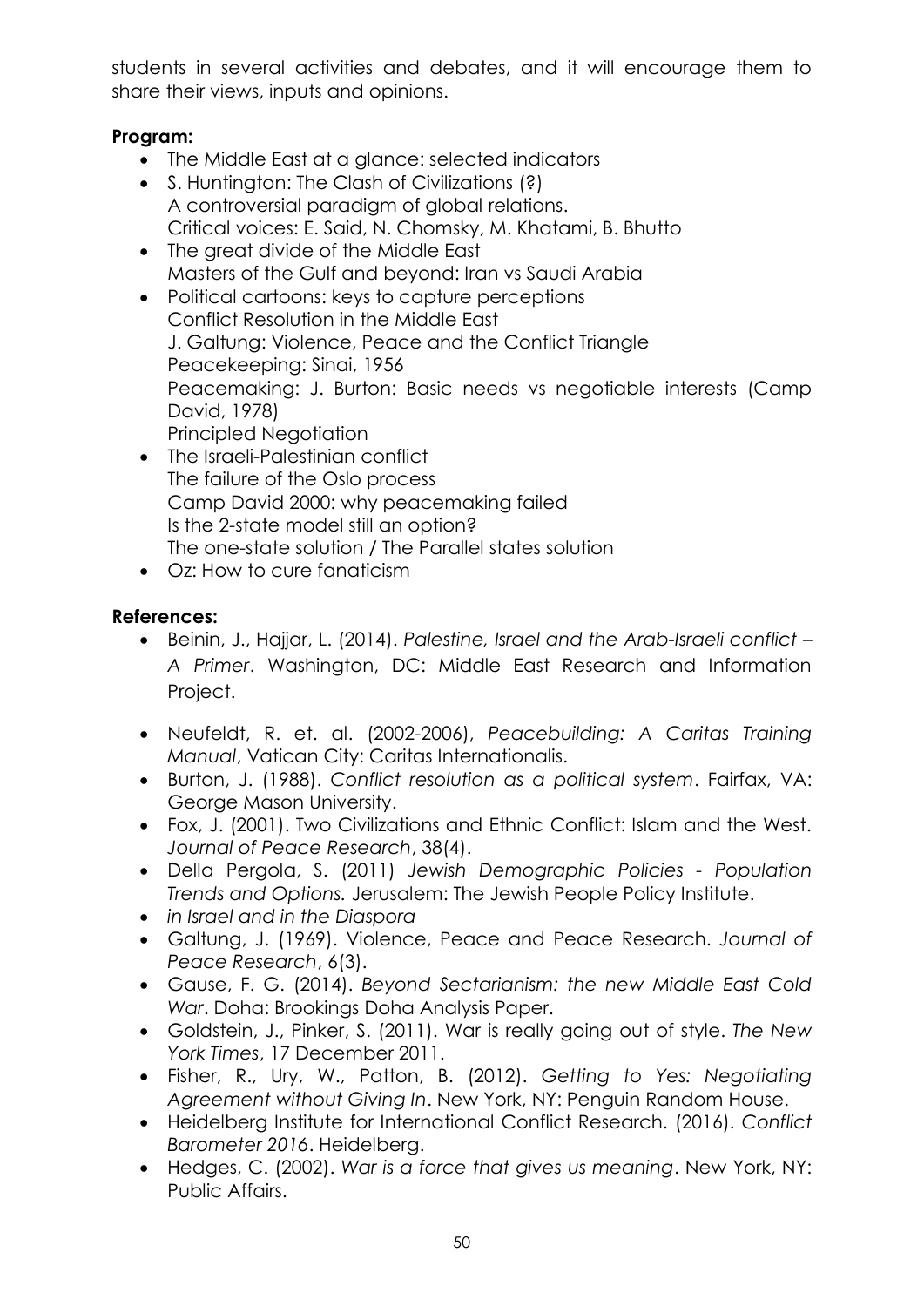- Huntington, S. (1993). The clash of civilizations? *Foreign Affairs*, 72(3).
- LeVine, M., Mossberg M. (2014). *One Land, Two States – Israel and Palestine as Parallel States*. University of California Press.
- Maalouf, A. (2000). *In the name of Identity – Violence and the need to belong*. New York, NY: Arcade Publishing.
- Mearsheimer, J., Walt, S. (2006) *The Israel Lobby and U.S. Foreign Policy.*  Harvard University.
- Oz, A. (2006). *How to cure a fanatic*. Princeton, NJ: Princeton University Press.
- Ramsbotham, O., Woodhouse, T., Miall, H. (2011). *Contemporary Conflict Resolution* (3rd ed.). Cambridge and Oxford: Polity.
- Ramsbotham, O. (2005). The analysis of protracted social conflict: a tribute to Edward Azar. *Review of International Studies*, 31(1).
- Said, E. (2001). The clash of ignorance. *The Nation*, 22 October 2001. [https://www.thenation.com/article/clash-ignorance/.](https://www.thenation.com/article/clash-ignorance/)
- Salem, P. (2007). A critique of Western conflict resolution from a non-Western perspective. *Negotiation Journal*, 9(4).
- Salem, P. (2008). *The Middle East: Evolution of a Broken Regional Order.*
- Shlaim, A. (2001). *The Iron Wall: Israel and the Arab World*. W.W. Norton.
- Verdoolaege, A. (2008). *Reconciliation Discourse: The Case of the Truth and Reconciliation Commission, Amsterdam*, Amsterdam: John Benjamins Publishing Company.
- Wallensteen, P. (2014). *Understanding conflict resolution: war, peace and the global system* (4th ed.). New York, NY: SAGE.

### **DEV2**

## **INSTRUMENTS FOR RESEARCH, POLICY ANALYSIS AND MANAGEMENT**

# **DEV 2.1 UNDERTAKING SOCIAL RESEARCH IN DEVELOPMENT STUDIES: METHODS, APPROACHES, APPLICATIONS**

### **Oliver Jütersonke**

*12 hours*

### **Objectives:**

This module seeks to provide participants with the concepts, techniques and practical skills to undertake social research for their Master's thesis and beyond. Offering a comparative perspective on qualitative research across the social sciences and in relation to quantitative approaches, the module will offer an overview of a broad set of methodological tools commonly applied in development studies. It will also zoom in on a number of crucial issues, such as identifying a research gap, operationalizing concepts, and conducting interviews. Moreover, the module will briefly touch upon evaluations and assessments in the professional world, research ethics, and the relationship between the social sciences and public life.

### **Program:**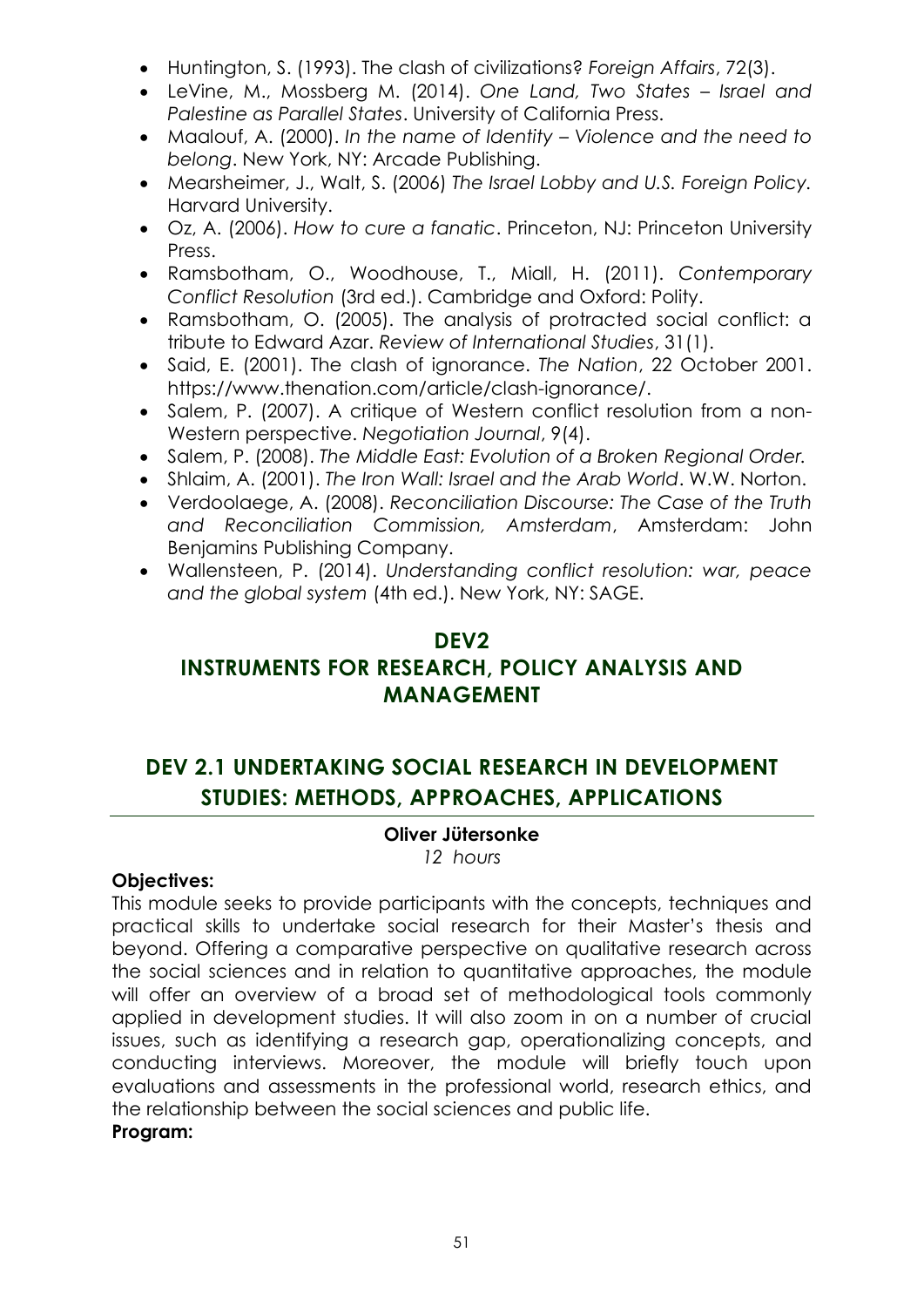The module will consist of seven sessions, combining lectures, class discussions, and group exercises.

- 1.Wednesday, 22 May, 14:00-15:20 Introductions and course overview
- 2. Wednesday, 22 May, 15:40-17:00 Social science, applied research, and public knowledge
- 2. Thursday, 23 May, 09:00 -10:45 Situating the research: disciplines, debates, and sources
- 4. Thursday, 23 May, 11:15 -13:00 Research design: questions, cases, and samples
- 5. Thursday, 23 May, 14:00-16:00 Accessing the field and observing social settings
- 6. Friday, 24 May, 09:00-10:20 Talking to people: interviews, group discussions, and surveys
- Friday, 24 May, 10:40-12:00 Notes, transcripts, and memos: coding and analysis

### **References***:*

- Below is a list of required readings. Additional readings will be suggested during the course.
- John Harriss, "The Case for Cross-Disciplinary Approaches in International Development", World Development 30:3 (2002), 487-96.
- Cameron G. Thies, "A Pragmatic Guide to Qualitative Historical Analysis in the Study of International Relations", International Studies Perspectives 3 (2002), 351-372.
- Mario Luis Small, "'How Many Cases Do I Need?' On Science and the Logic of Case Selection in Field-Based Research", Ethnography 10:1 (2009), 5-38.
- Maysoon Sukarieh and Stuart Tannock, "On the Problem of Overresearched Communities: The Case of the Shatila Palestinian Refugee Camp in Lebanon", Sociology 47:3 (2012), 494-508.
- Joseph C. Hermanowicz, "The Great Interview: 25 Strategies for Studying People in Bed", Qualitative Sociology 25:4 (2002), 479-499.
- Joel D. Aberbach, & Bert A. Rockman, "Conducting and coding elite interviews", PS: Political Science & Politics 35:4 (2002), 673-676.
- Cindy M. Bird, "How I stopped dreading and learned to love transcription", Qualitative Inquiry 11:2 (2005), 226-248.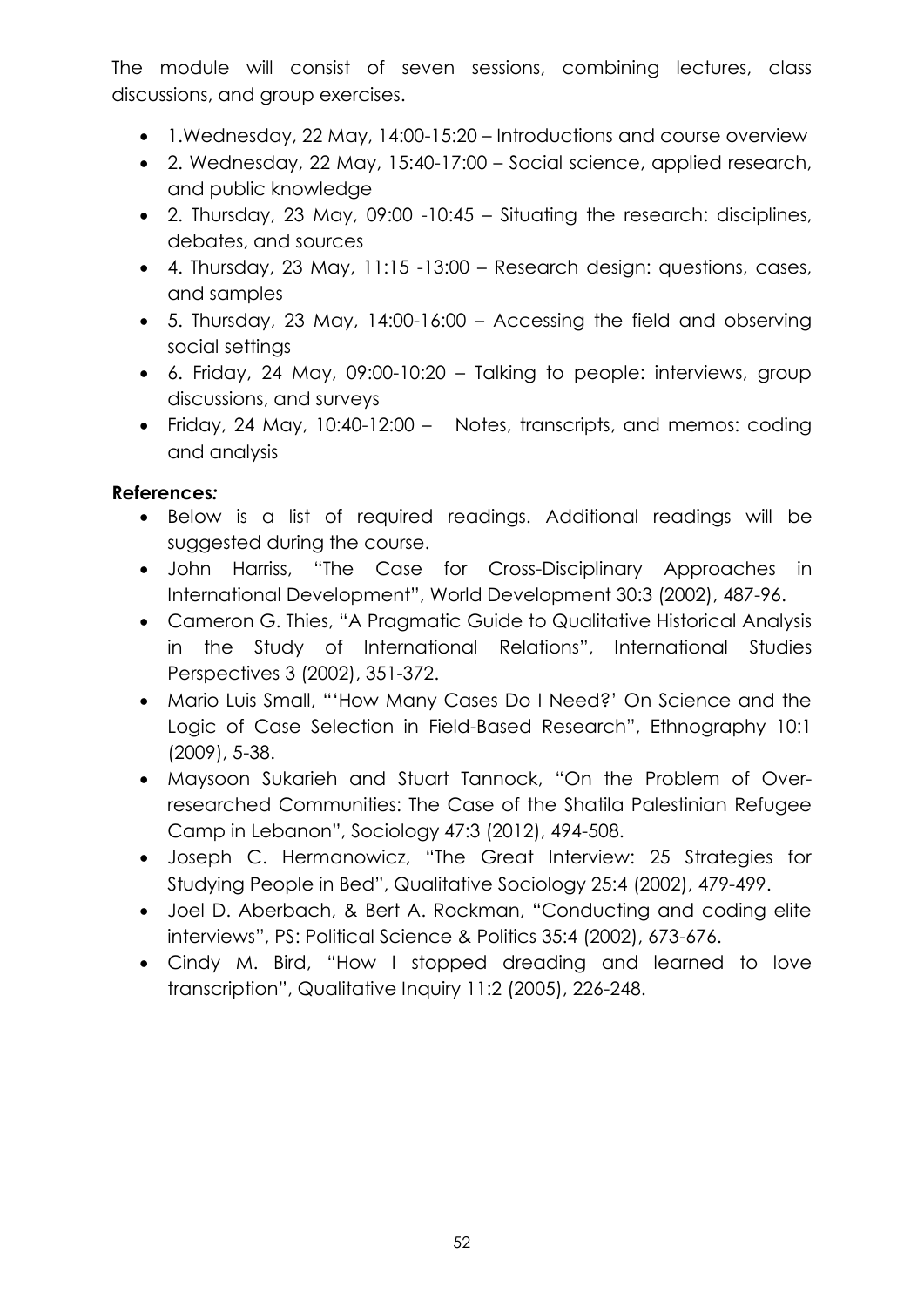# **DEV 2.2 FINANCIAL ACCOUNTING FOR NON-PROFIT ORGANIZATION**

### **Antonio Majocchi and Fadi Kattan**

*16 hours*

### **Objectives:**

The goal of this section is provide students with the fundamental tools for a good recording of the transactions they will carry on with non-profit organizations and for a sound programming of the organization activities. The section will be developed along three main lines. Firstly, the main topics will be introduced. The second part is designed to give students a thorough understanding of the purpose and content of the Financial statement. In the third part, cases and exercises will be discussed with students

#### **Program**:

- I. Introduction to the financial statement: goal and functions
- II. The main items of the financial statement
- III. An analysis of:
- IV. Costs and Revenues
- V. Asset and Liabilities
- VI. The role of investments
- VII. The distinction among fixed costs and variable costs and the different effects on organization management
- VIII. Introduction to foreign exchange risk and exposure
- IX. Exercises: case studies

### **References:**

- Today's essentials of governamental and not-for-profit accounting & reporting / Susan W. Maartin, Ellen N. West. Publisher: South-Western
- Financial reporting and statement analysis / Clyde P. Stickney and Paul R. Brown, Dryden Press
- Suggested web sites: http://www.corporateinformation.com

### **ASSESMENT CRITERIA**

The Master diploma will be awarded to students who have obtained **75 credits**. The credit system to which we refer is the European Credit Transfer System (ECTS). It is based on the principle that 60 credits measure the workload of a full-time student during one academic year. The student workload of a full-time study program in Europe amounts in most cases to around 1500-1800 hours per year and in those cases one credit stands for around 25 to 30 working hours.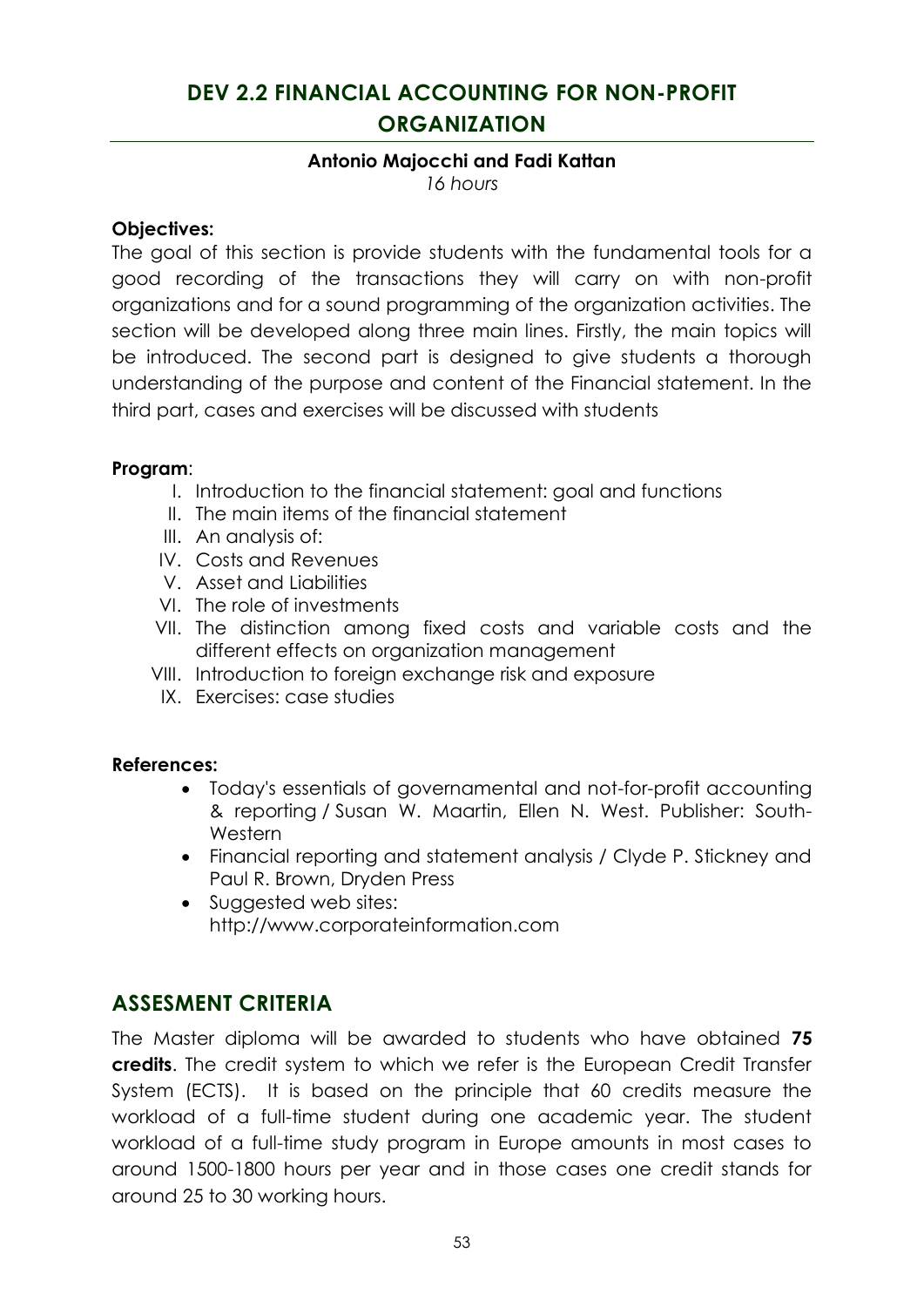Candidates must attend all classes in the whole residential part of the program and sit all exams at the end of each module. Upon completion of their internships, students will be required to write and defend a final dissertation. Students will receive the Master Degree upon passing all exams and receiving approval of the final dissertation.

All teaching and training activities for the Master's program require an active and continuous participation of students.

This commitment will be assessed by both professors and the Technical and Scientific Committee, based on the following elements:

- class attendance
- exams evaluations
- internship evaluation
- final thesis evaluation

**CLASS ATTENDANCE** - this Master Program is a residential program and attendance at all teaching activities is compulsory. Record of students attendance will be taken at the beginning of each teaching session (usually every 2 or 4 hours). A student arriving after the beginning of the session is obliged to inform the secretary (office) before entering the class. Absences could be justified only in presence of a valid motivation and supported by adequate proof (e.g. copy of medical certificate in case of illness, copy of the participation to obligatory training session, like the ones foreseen in order to obtain the Italian residence permit…..). The proof related to a justified absence is normally sent to the secretariat before the day in which the student is going to miss a lesson. Attendance dropping below 85% of the hours foreseen for each part of the program (Preliminary, Economics, Development Issues and Tools, Project Management, Seminars) will endanger the student's participation in the Master and, consequently, the award of the diploma;

**EXAMS** - the exams will take place at the end of each of the four modules (Preliminary, Economics, Project Management, Development Issues and Tools,) and they will deal with topics covered during classes. The examination varies in structure according to the course: students are in any case required to pass a written exam in class answering individually at questions during a specific session The marks range from 30 to 18, where 30 corresponds to the maximum and 18 to the minimum mark in order to pass the exam.

With reference to the Project Management Module: this module differs slightly from the other modules (Preliminary, Economics and Development Issues and Tools) in that it gives theories and practical instruments on how to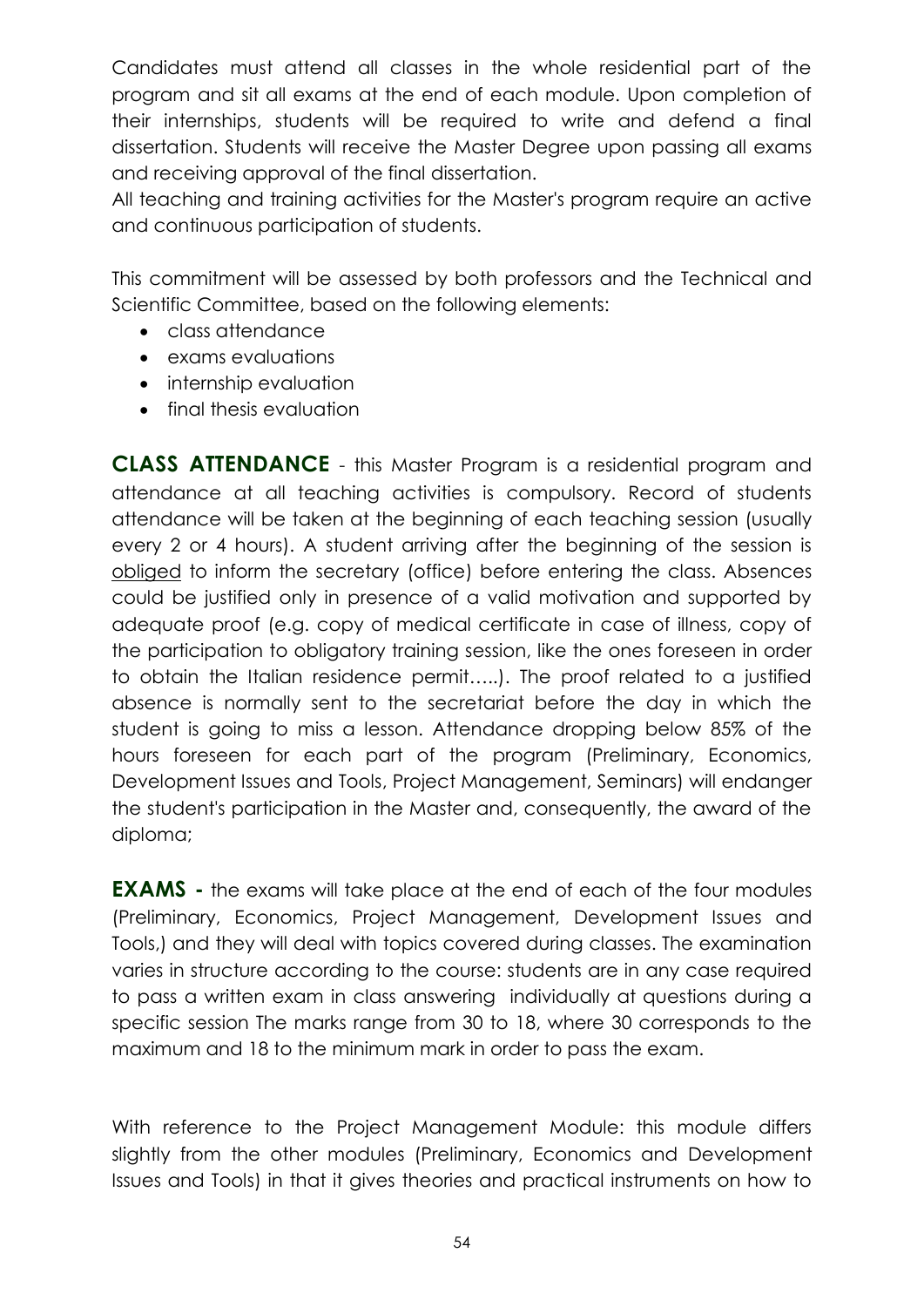write, manage, monitor and evaluate a project. Because of this, work in groups will often be required and short tests may be submitted at the end of each single module with the aim of facilitating students' learning. Feedbacks or evaluations on those working groups will not enter into final evaluation.

The final exam will take place, as for the other parts of the programme, in a specific session in class and on an individual basis.

In order to pass the four exams areas (Preliminary, Economics, Project Management, Development Issues and Tools,) students must reach the minimum mark 18 in all the single courses assessed.

In case of failure in one or more single course assessment, students are requested to repeat it, in a way to be decided by the Scientific Committee..

In case of failure in one or more of the four main areas exams (a mark <18 as an average of the marks related to the single courses within one area) the student will not be able to proceed in the program and will not be awarded the final degree. In special cases the Scientific Committee might allow a second attempt.

**INTERNSHIP AND FINAL THESIS –** Both the internship (for a minimum of three months) and the final thesis are compulsory requirements in order to obtain the final diploma. An evaluation of the outcome of the internship and also of the thesis will be sent by the supervisors of these activities to the Master secretariat.

## **SUSPENSION OF THE PROGRAM AND DEFERRED COMPLETION**

In exceptional, motivated cases the Technical and Scientific Committee of the Master could allow a student that s/he suspends the program and that s/he completes it in the following academic year.

## **GUIDELINES FOR THE THESIS WRITING**

The final thesis consists of a written paper based on the student's internship experience or focused on some development issues considered to be particularly relevant or remarkable.

### **1. Paper based on the student's internship**

In this case, the structure of the thesis should be as follows:

a) Short description of the internship: what the student is going to do, objectives of the project, means at your disposal, explanation of the kind of issue the project is working on, etc. The explanation of the kind of issue the project is working on must be done at two different levels: a general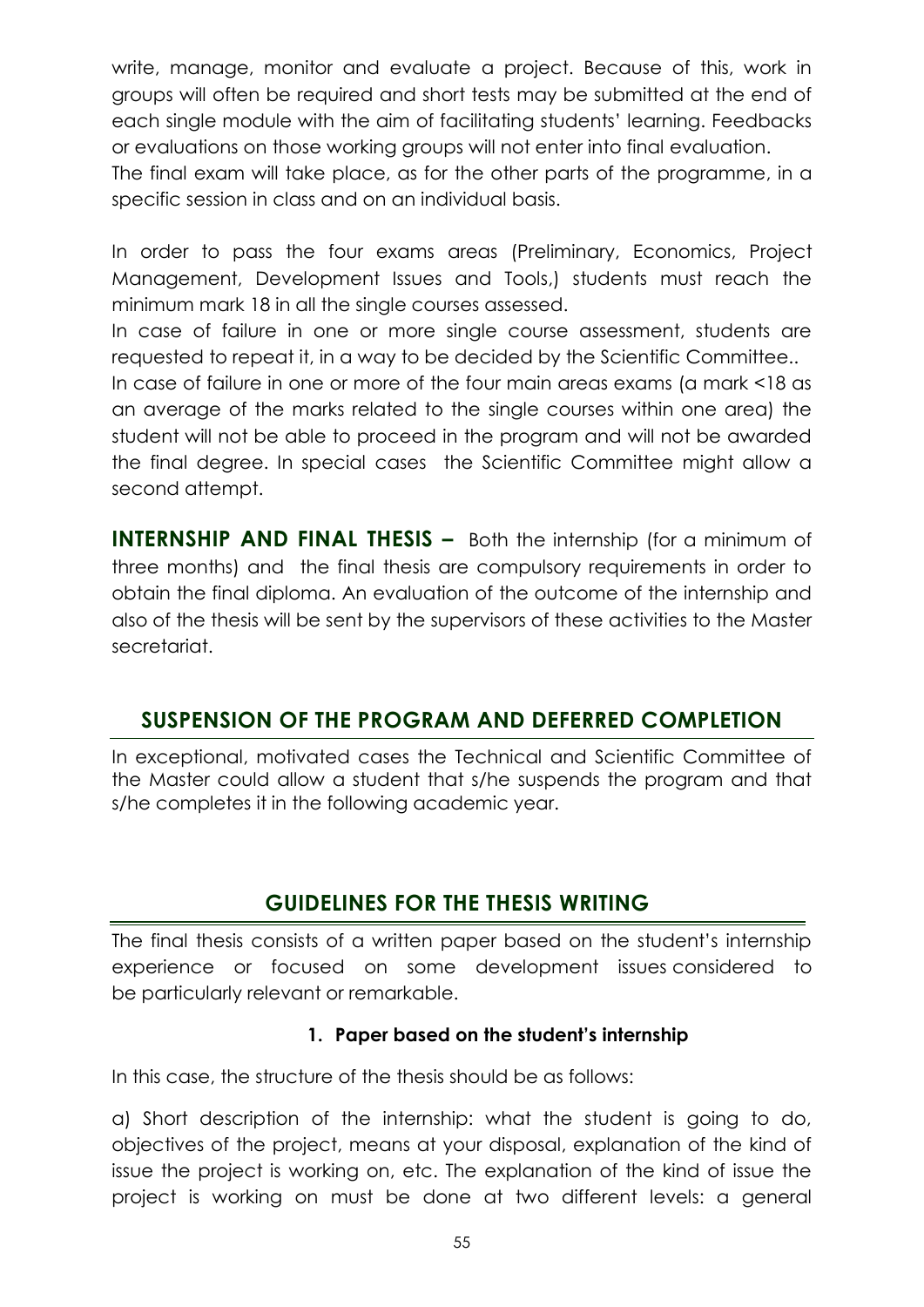explanation (which might include some literature review) and an explanation offered with specific reference to the specific context of the project.

b) Description of the specific strategy implemented by the project. Why is it that the organization you are working with decided to go through that strategy instead of another one? Were some alternatives available? What are the pros and cons of the currently implemented strategy (compared to available alternatives)? Is funding enough given the purpose of the project? And so on and so forth. In developing this kind of analysis, do not forget to use as much as possible (and in a critical and personal way) the conceptual categories you learnt in the classroom.

c) Analysis of the macro context. Here, the basic idea is to understand whether there is consistency between the project you are working on and the general policies of the country, at the national or local level.

d) Conclusions and proposals. Try to be something in between the pure practitioner and the academician. Above all, give emphasis to your own ideas and proposal. Try to understand what works, what does not and why. Give your own contribution of intelligence and creativity.

### **2. Paper based on some development issues considered to be particularly relevant or remarkable**

This is the case of a more traditional, academic thesis. It is generally (even if not necessarily) the outcome of internships with some international organizations (for instance, the CEPAL Summer School).

Here, the structure of the thesis is standard: introduction, fully developed literature review, personal contribution.

### **GENERAL SUGGESTIONS**

Whatever the case might be – a traditional thesis or a paper based on the internship – do not forget that the general expectation is to avoid many pages of copy and paste. Your original thoughts are very important and must be emphasized. Do not forget that the thesis is nether the daily report of your internship activities nor a formal report to be sent to a donor. The thesis is your intellectual contribution, your own way to put experience, books, classes and filed-relations together to think a better world to live in. Also try to be sufficiently clear and "pedagogical": assume the readers do not know anything of the topic at hand and you should help them understand.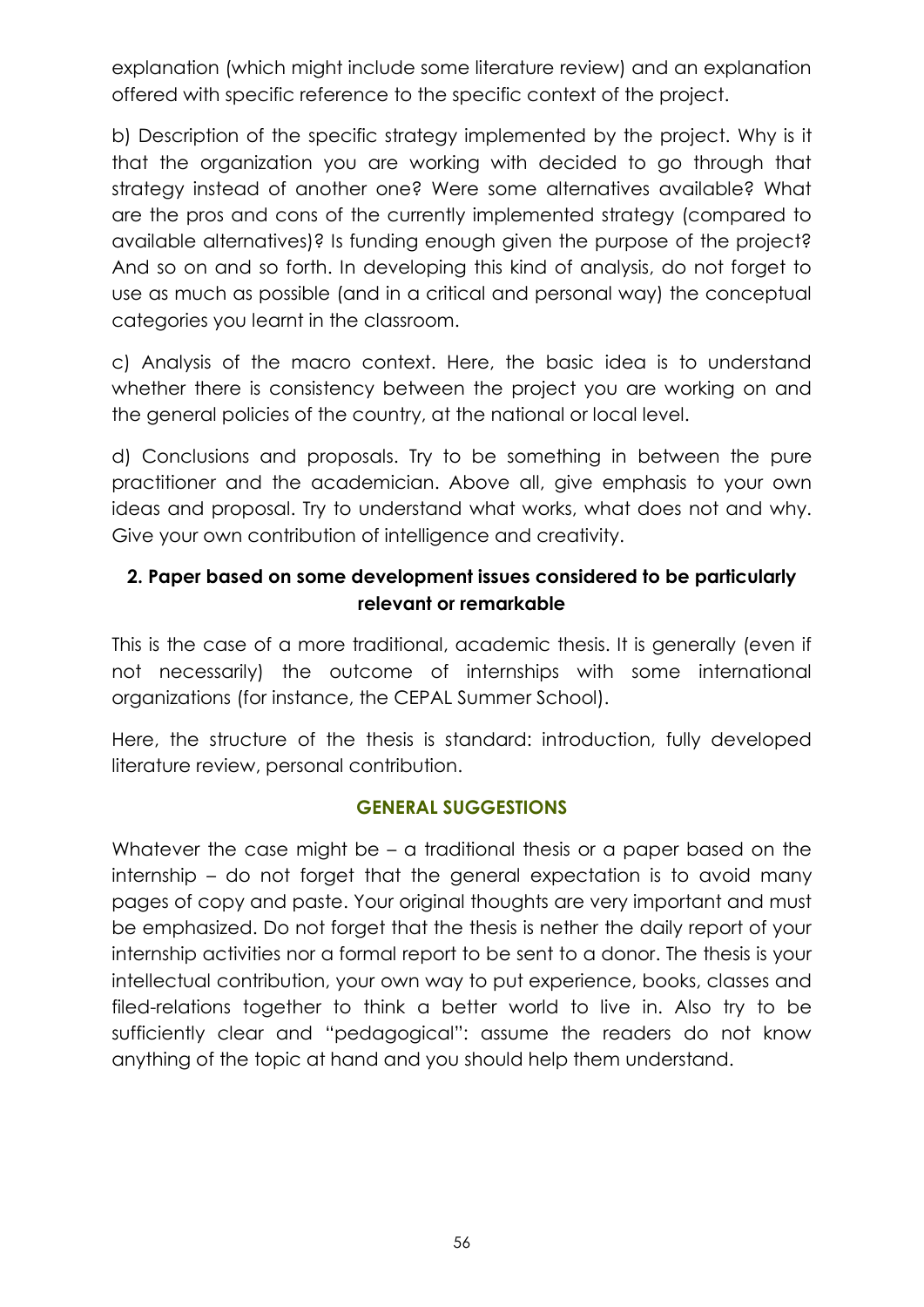### **FORMAL REQUIREMENTS**

**Thesis form submission**: The Master Secretariat will send you the Thesis Form asking you to fill it out and return it to cdn@unipv.it by mid-October. This is the step where students must decide the title of the thesis.

**Supervisor:** Once the Thesis Front Page is submitted, the school will assign you a supervisor from the Scientific Committee of Pavia. The supervisor will be in charge to read the thesis. In most cases, given the nature of the internship, the supervisor will not be able to collaborate during the writing of the thesis: his/her role basically coincides with that of a reader. During the writing of the thesis, in case students need some help and the supervisor is not available, they will have to get in touch with professor Marco Missaglia [\(marco.missaglia@unipv.it](mailto:marco.missaglia@unipv.it) or [marcomissaglia@gmail.com\)](mailto:marcomissaglia@gmail.com), the person in charge to overview the whole process.

**Length of the paper:** minimum 6.000, maximum 10.000 words (remember: "better" is better than "more"). Please remind to use the Thesis Front Page provided by the Master Secretariat.

**Final submission** (in electronic format): the final thesis is due by mid-December at the school's secretariat cdn@unipv.it. This must be a final, complete draft. After having read the final draft, the supervisor may ask the student to make some adjustment and the complete, revised and approved thesis is due by mid-January at the school's secretariat cdn@unipv.it.

**Discussion:** Second half of January. Students are expected to be physically present at the discussion. In specific and motivated cases, students can arrange with the school a Skype videoconference. Students are supposed to prepare a Power Point presentation of their thesis. Ten to fifteen slides are more than enough: once again, the originality of the presentation and the personal proposals or considerations of the students are what really matters. Students' ability to elaborate on the topic at hand using the conceptual categories learnt during the year is highly appreciated.

### **Credits:** 5

**Overall evaluation:** the final grade will consider several aspects: the contents of the dissertation, the discussion, the evaluation of the supervisor concerning the thesis and the grades obtained on the exams taken during the residential part of the Master program.

The Master program will end with an official ceremony. In this occasion the Rector of University of Pavia and IUSS will hand diplomas to every successful student.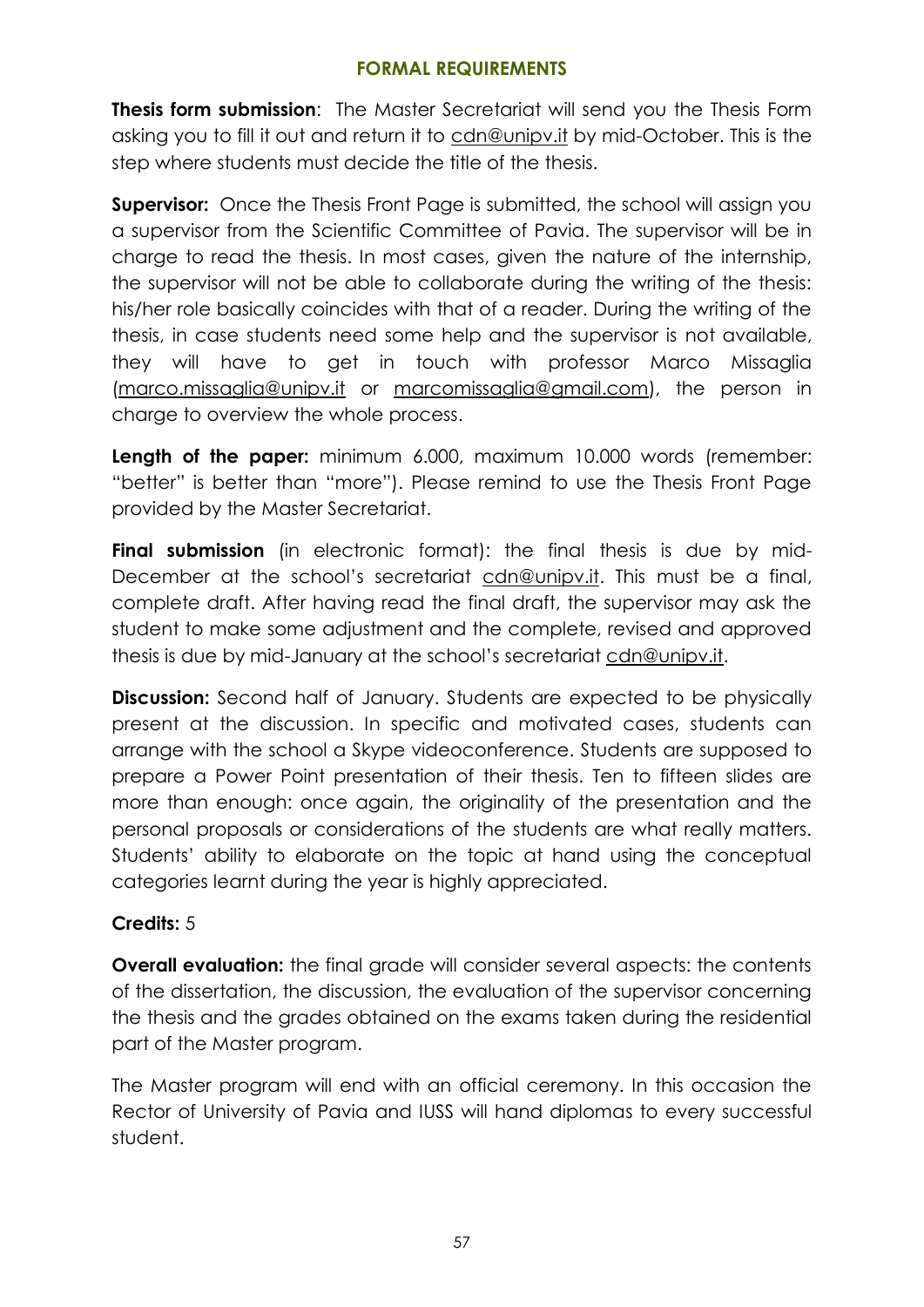### **CONTACTS**

For more information on C&D Master's Program, as well as to know more about application procedures and attendance to Program, interested candidates may contact:

> **CDN Secretariat Maria Benotti [cdn@unipv.it](mailto:cdn@unipv.it)**

**Cooperation and Development Network Almo Collegio Borromeo Piazza del Collegio Borromeo 9 - 27100 Pavia, Italy tel. +39 0382 395504 www.cooperationdevelopment.org**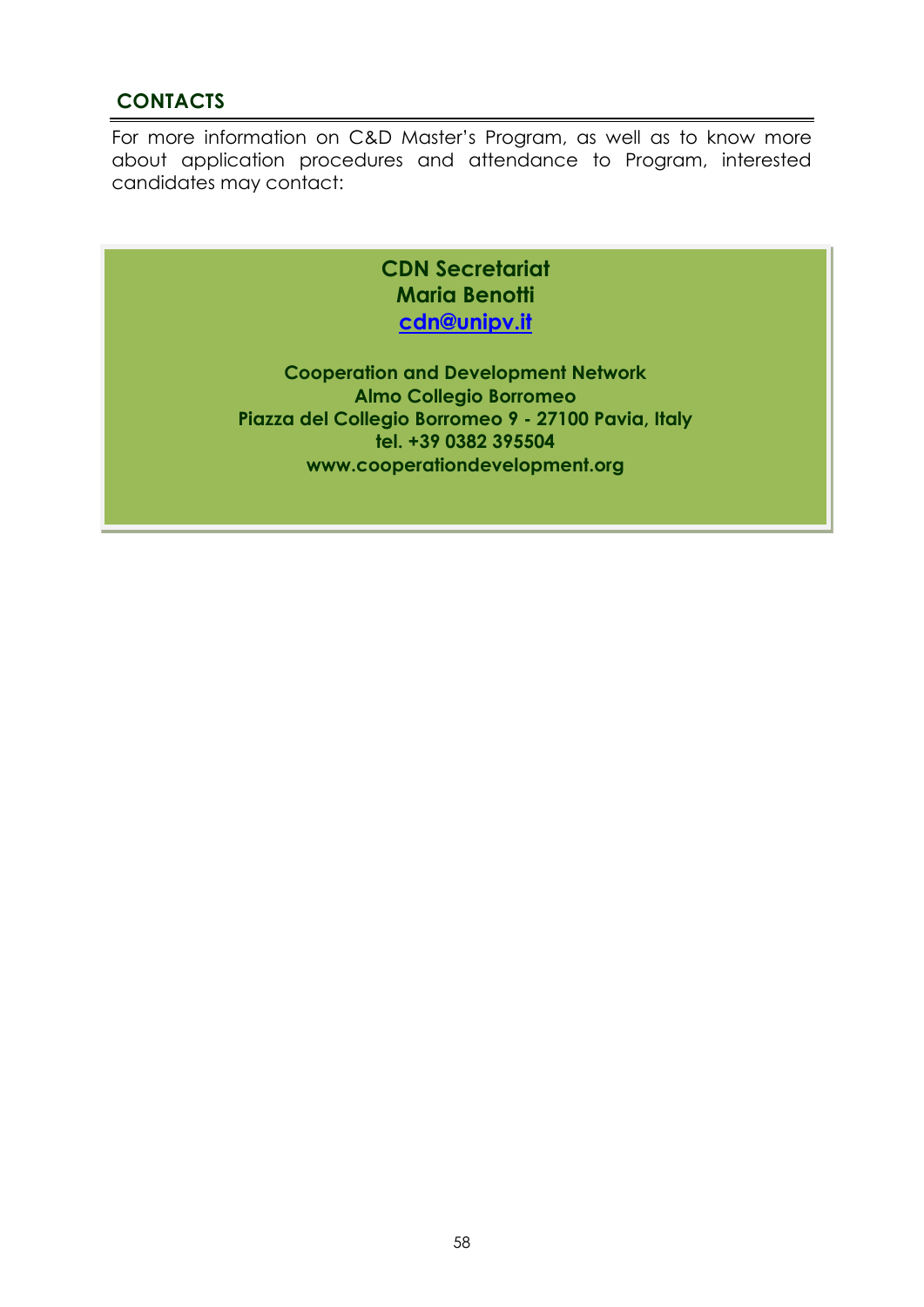# ANNEX 1: CURRICULUM

|                                                                                                  | <b>P1</b><br><b>Basic economic</b>                                       | Microeconomics (Rampa, 28h)                                                                                                                                 | 10 ECTS |  |
|--------------------------------------------------------------------------------------------------|--------------------------------------------------------------------------|-------------------------------------------------------------------------------------------------------------------------------------------------------------|---------|--|
| <b>PRELIMINARY</b>                                                                               | principles<br>56h                                                        | Macroeconomics (Missaglia, 28h)                                                                                                                             |         |  |
| 84 hours                                                                                         | P <sub>2</sub><br>Introduction to the<br>notion of<br>development<br>28h | A map of the world: development and<br>demographic indicators (Vaggi, 28h)                                                                                  | 5 ECTS  |  |
|                                                                                                  | ECO <sub>1</sub>                                                         | The status of development economics<br>(Missaglia 20h)                                                                                                      |         |  |
|                                                                                                  | Development<br>economics                                                 | Classical foundations of development<br>economics (Vaggi, 8h)                                                                                               | 6 ECTS  |  |
|                                                                                                  | 44h                                                                      | Poverty, inequality and human<br>development (Chiappero, 16h)                                                                                               |         |  |
| <b>ECONOMICS</b><br>92 hours                                                                     | ECO <sub>2</sub>                                                         | Food security and agricultural development<br>(Sassi, 16h)                                                                                                  |         |  |
|                                                                                                  | Development<br>policies and current<br>issues<br>48h                     | Development Trajectories: a comparative<br>analysis between alternative development<br>processes (Botta 16h)                                                | 6 ECTS  |  |
|                                                                                                  |                                                                          | From financial crisis to finance for<br>development (Vaggi+Petrina, 16h)                                                                                    |         |  |
|                                                                                                  |                                                                          | Annalisa Primi (OECD Development Centre)                                                                                                                    |         |  |
|                                                                                                  |                                                                          | Francisco Carranza (World Food Program)                                                                                                                     |         |  |
|                                                                                                  |                                                                          | Maria Gallotti (ILO)                                                                                                                                        |         |  |
|                                                                                                  |                                                                          | Francesco Rampa (European Centre for<br>Development Policy Management)                                                                                      |         |  |
| HOT ISSUES in the global agenda-<br>the voice of NGO's, UN agencies and<br>international experts |                                                                          | Annalisa Prizzon (Overseas Development<br>Institute-ODI)                                                                                                    | 6 ECTS  |  |
|                                                                                                  |                                                                          | International development cooperation: an<br>overview of the main current trends in the<br>ages of sustainability (De Fraia, 4h)                            |         |  |
|                                                                                                  |                                                                          | Granmenos Mastrojeni (Italian Ministry of<br>Foreign Affairs and International<br>Cooperation)                                                              |         |  |
|                                                                                                  |                                                                          | Giovanni Valensisi United Nations<br>Conference on Trade and Development -<br><b>UNCTAD</b><br>Gian Battista Parigi: Global Health (University<br>of Pavia) |         |  |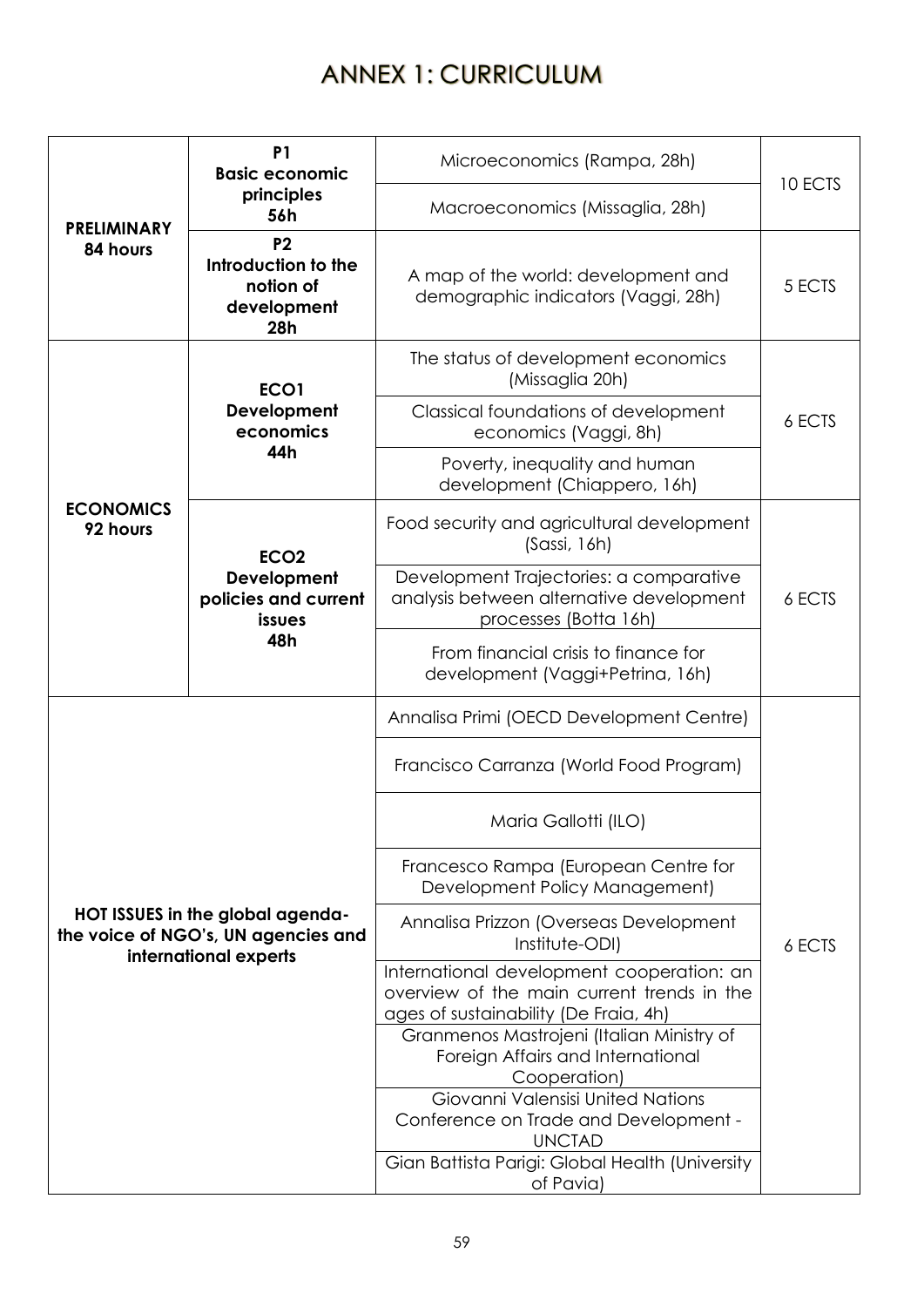|                                                                     |                                                                                                                   | Egidio Dansero: A geographical perspective                                                                                                                                  |        |
|---------------------------------------------------------------------|-------------------------------------------------------------------------------------------------------------------|-----------------------------------------------------------------------------------------------------------------------------------------------------------------------------|--------|
|                                                                     |                                                                                                                   | fordevelopment cooperation<br>(University of Turin)                                                                                                                         |        |
|                                                                     |                                                                                                                   | Giorgio Andrian (UNESCO expert)                                                                                                                                             |        |
|                                                                     |                                                                                                                   | Clara Capelli (AICS - Jerusalem)                                                                                                                                            |        |
|                                                                     |                                                                                                                   | Emanuela Colombo: Global energy<br>challenges and sustainable development<br>(Politecnico di Milano)                                                                        |        |
|                                                                     | PM <sub>1</sub><br><b>DEVELOPMENT</b><br><b>COOPERATION:</b>                                                      | Development Cooperation: from the<br>beginning through the pandemia 2020<br>(Raimondi, 10h)<br>European Policies Strategy and founds<br>with a special focus on coping with | 6 ECTS |
|                                                                     | institutional<br>framework and<br>main actors<br>32h                                                              | covid 19 (Bianchi, 6h)<br>Institutional and public resources for<br>international cooperation (Bianchi, 6h)                                                                 |        |
| <b>PROJECT</b><br><b>MANAGMENT</b><br>116h                          |                                                                                                                   | Humanitarian action and development<br>in fragile context (De Luca, 10h)                                                                                                    |        |
|                                                                     | PM <sub>2</sub><br><b>Concepts and</b><br>tools for designing,<br>implementing,<br>monitoring and<br>evaluating a | Project formulation and writing<br>(Toscano, 30h)                                                                                                                           |        |
|                                                                     |                                                                                                                   | Results based Monitoring & Evaluation<br>(Viezzoli, 12h)                                                                                                                    | 9 ECTS |
|                                                                     | development<br>project<br>60h                                                                                     | Project Operational Planning (Falcitelli,<br>18h)                                                                                                                           |        |
|                                                                     | PM <sub>3</sub><br><b>SDGs at work</b><br>during COVID<br>pandemia: case                                          | Human Rights based approach: from<br>theory to practice (Carazzone 8h)                                                                                                      |        |
|                                                                     |                                                                                                                   | Migration and development: challenges<br>in External migration policy (Lotta, 8 h)                                                                                          | 4 ECTS |
| <b>DEVELOPMENT</b><br><b>ISSUES AND</b><br><b>TOOLS</b><br>64 hours | studies<br>24h<br>DEV1<br>Current<br><b>Development issues</b><br>36h                                             | Education in international emergency<br>projects (Mussi, 8 h)                                                                                                               |        |
|                                                                     |                                                                                                                   | China's re-emergence as a global actor<br>and its impact on the international aid<br>system<br>(Gabusi, 8h)                                                                 | 6 ECTS |
|                                                                     |                                                                                                                   | Key issues in contemporary Africa<br>(Musso 8h)                                                                                                                             |        |